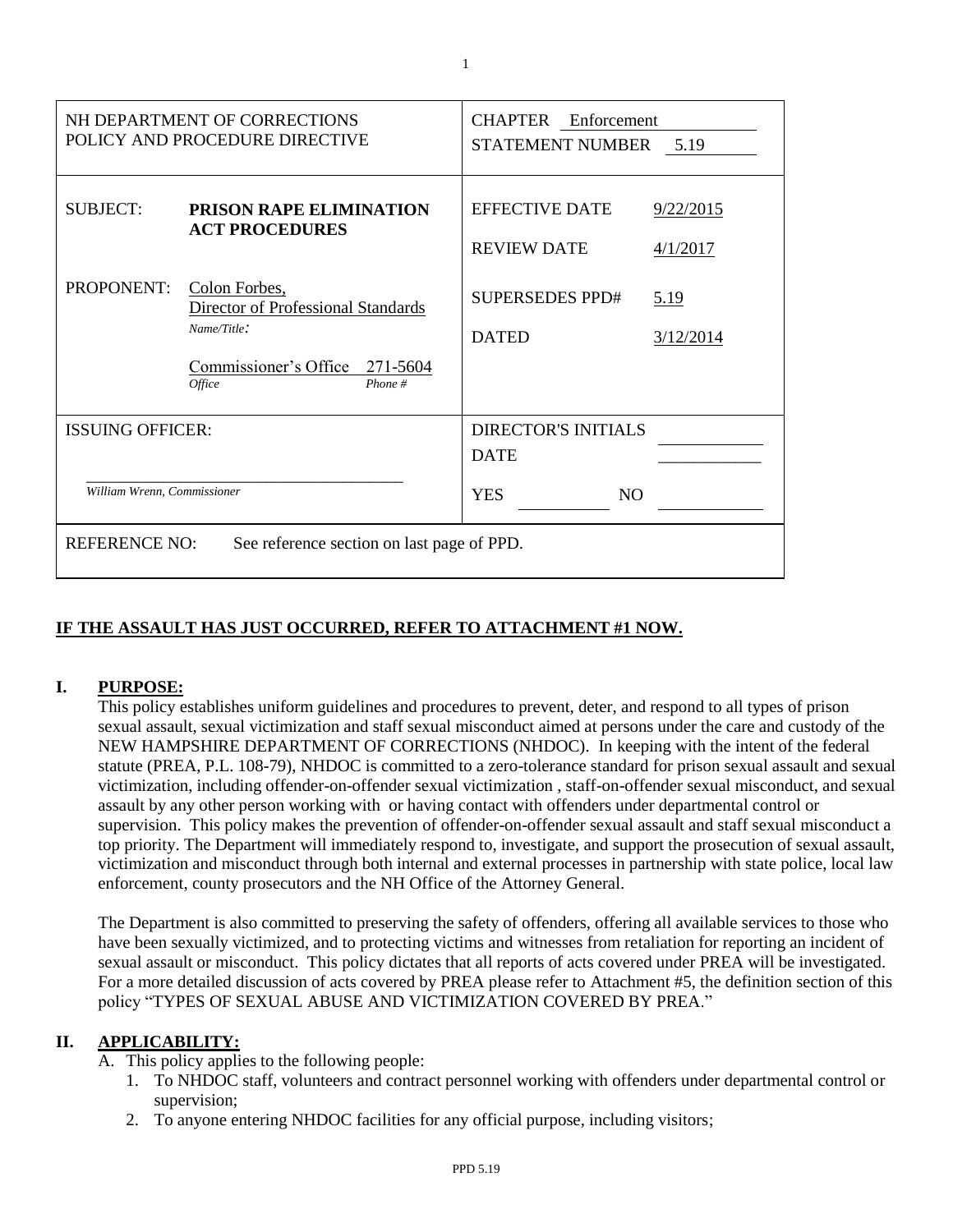- 3. To anyone having contact with NHDOC offenders at offsite work assignments; and
- 4. To all offenders living in NHDOC correctional facilities.
- B. All contracts, contract amendments, renewals and agreements with outside agencies that pertain to workers who enter into NHDOC facilities, or have on-site or off-site contact with offenders under departmental supervision, will include requirements that such adhere to the PREA policy. Memoranda of Understanding will be developed to accommodate collaborative arrangements pertaining to the mandates of this policy. These memoranda may include, but are not limited to:
	- 1. Local hospital or emergency rooms equipped with Sexual Assault Nurse Examiners or other qualified medical personnel;
	- 2. Local domestic and sexual violence crisis centers and the statewide coalition of these service providers;
	- 3. Other community service organizations;
	- 4. The Office of the Attorney General and local prosecutors, where applicable;
	- 5. County law enforcement and county Houses of Correction; and
	- 6. State Police.
- C. All contracts, contract amendments, renewals and agreements with outside agencies that pertain to the confinement of NHDOC inmates will include requirements that such adhere to the PREA policy and provide departmental contract monitoring to ensure that the agency is complying with the PREA policy.

#### **III. POLICY:**

- A. It is the policy of the NHDOC to protect persons under departmental control or supervision from all forms of sexual abuse and sexual harassment. The Department has a zero tolerance policy and investigates all allegations of sexual assault and misconduct whether reported by staff, offender, family member, Chaplain, contractor, volunteer, member of the public or any other source. The Department investigates allegations against staff members with the same vigilance it investigates allegations against offenders. It takes a proactive approach to preventing sexual abuse and sexual misconduct by offender and by staff. It addresses the needs of offenders who have been sexually victimized. Any and all violators of this policy shall be subject to disciplinary action and potential criminal prosecution, as appropriate. All applicable NHDOC policies will be revised to include appropriate references to PREA requirements as outlined in this policy during annual policy reviews.
- B. The Department will ensure that inmates with disabilities, including for example, hearing, vision, intellectual, psychiatric or speech impairment have an equal opportunity to participate in or benefit from all aspects of the Department's efforts to prevent, detect, and respond to sexual abuse and sexual harassment. The Department will not rely on inmate interpreters, readers or other types of inmate assistants except in limited circumstances where an extended delay in obtaining an effective interpreter could compromise the inmate's safety, the performance of first response duties, or the investigation of the inmate's allegations.
- **C.** Quality improvement will be achieved through a review by a multi-disciplinary Sexual Assault Resource Team (SART) consisting of trained and experienced NHDOC staff and other designated community members.

#### **IV. PROCEDURES:**

#### **IF THE ASSAULT HAS JUST OCCURRED REFER TO ATTACHMENT #1 NOW.**

#### **A. Institutional/Facility Response**

- Upon receipt of a complaint, report or information regarding an incident of offender-on-offender sexual victimization, staff-on-offender sexual misconduct, or sexual assault by any other person working with or having contact with offenders under departmental control or supervision the following occurs:
	- a. Render emergency first aid if appropriate;
	- b. Secure the crime scene and protect the victim as per departmental policy ( PPD 5.10 *Crime Scene Search, Evidence Collection, Major Crime Scene Search*); and
	- c. Notify the Shift Commander who will refer to the PREA Emergency Response Worksheet (see Attachment # 1) and will notify:
		- 1) Health Services;
		- 2) The Investigations Bureau, who will notify the PREA Victim Advocate, and if appropriate, the State Police Major Crimes Unit;
		- 3) Mental Health; and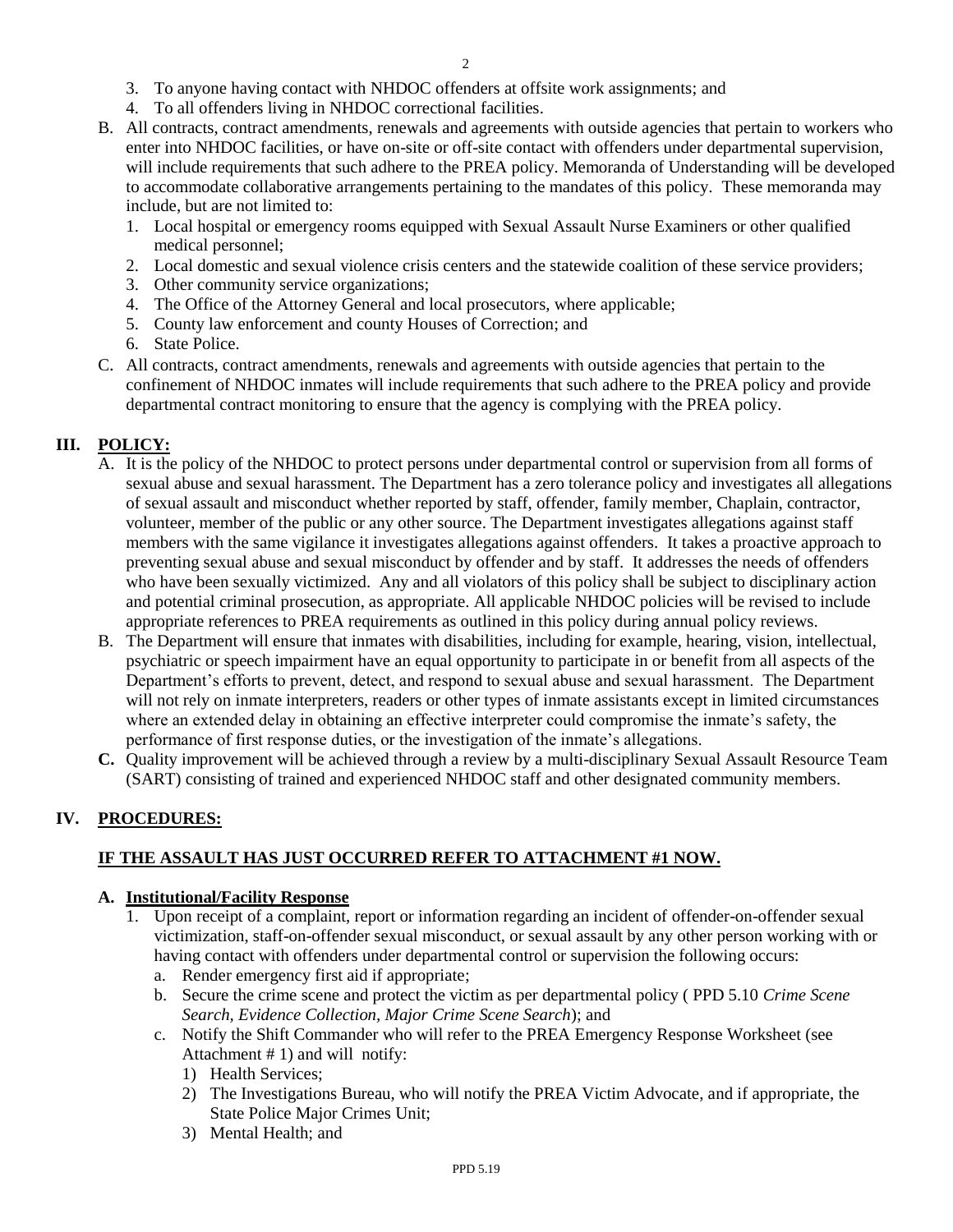- 4) The Warden, facility head or designee who will notify the Bureau of Victim's Services right away during business hours or the morning of the next business day.
- 2. If mental health staff is not on duty, the Shift Commander will notify nursing to evaluate the victim's safety and needs for emergency measures according to PPD 6.10 *Suicide Prevention and Intervention*. For more detailed procedures see the mental health section of this policy.
- 3. If a recent sexual assault is reported, occurring in the last 120 hours (5 days), trace evidence will be collected from the victim's body and the victim's clothes. All staff are responsible for evidence preservation, but only investigators or personnel who have had evidence collection training will be responsible for evidence collection. Procedures below are guidelines for evidence preservation:
	- a. Explain to the offender victim that in order to preserve evidence of the assault they must not shower, change clothes, brush teeth, use the toilet, smoke, eat, or drink until after evidence collection is completed.
	- b. **NOTE:** If a past sexual assault is reported, occurring more than 120 hours (5 days) prior, trace evidence will not be collected from the victim's body and the above restrictions on the victim's activities are not necessary.
	- c. Secure all bedding, towels, clothing or other materials at the crime scene that may contain traces of body fluids.
	- d. Be aware of any fluids on surfaces or floors. Do not track through or wipe up any fluids.
	- e. Investigations has primary responsibility for crime scene evidence collection and for coordinating with the victim advocate.
	- f. In cases of recent sexual assaults, Health Services will determine if the offender should be transported to the nearest hospital for specialized evidence collection by a Sexual Assault Nurse Examiner or other qualified medical personnel. Applicable hospital protocols for responding to sexual assault take effect.
	- g. The offender has the right to decline the examination and medical treatment. Health Services will inform security staff if this is the case and will document the victim's right to decline services appropriately.
	- h. Strip searches conducted prior to the transport should be conducted with utmost sensitivity and the lowest level of intrusion possible by same gender security staff. All victim strip searches will be conducted by security staff at Health Services. Refer to your FACILITY ADDENDUM for location of designated nearest hospital and other emergency contacts.
	- i. If the first staff responder is not a security staff member, the responder shall be required to request that the alleged victim not take any actions that could destroy physical evidence, and then notify security staff.
- 4. The interview with the victim is an important piece of evidence and its integrity should also be preserved. If you are a *first responder* to a PREA incident, you will interview the victim to obtain basic information. Limit your questions to those listed in the Emergency Response Worksheet (see Attachment #1). The first responder shall not request a written statement from the victim. The first responder will document the victim's answers to the questions in accordance with PPD 5.25 *Processing Spot, Disciplinary, Incident & Intelligence Reports*. Investigators are trained and qualified in effective interviewing techniques; victims should not repeat the details of the sexual assault to multiple parties prior to the investigator's interview.
- 5. Once you have isolated the victim, your questions should generally be limited to the questions below. This information should be reported to investigations and recorded on the incident report (PPD 5.25 *Processing Spot, Disciplinary, Incident & Intelligence Reports*).
	- a. When did the sexual assault occur? (Determine if the sexual assault was recent.)
	- b. Where did the sexual assault occur? (If recent, ensure the area(s) is secured as a crime scene.)
	- c. Who assaulted you? (If recent, ensure that the alleged perpetrator(s) is secured as a crime scene)
	- d. Was the sexual assault anal, vaginal, oral or other?
	- e. When was the last time you showered?
	- f. Have you changed clothes since the sexual assault?
	- g. If yes, where is the clothing?
	- h. Have you brushed your teeth since the sexual assault?
	- i. If yes, what is the location of the toothbrush?
	- j. Were there witnesses?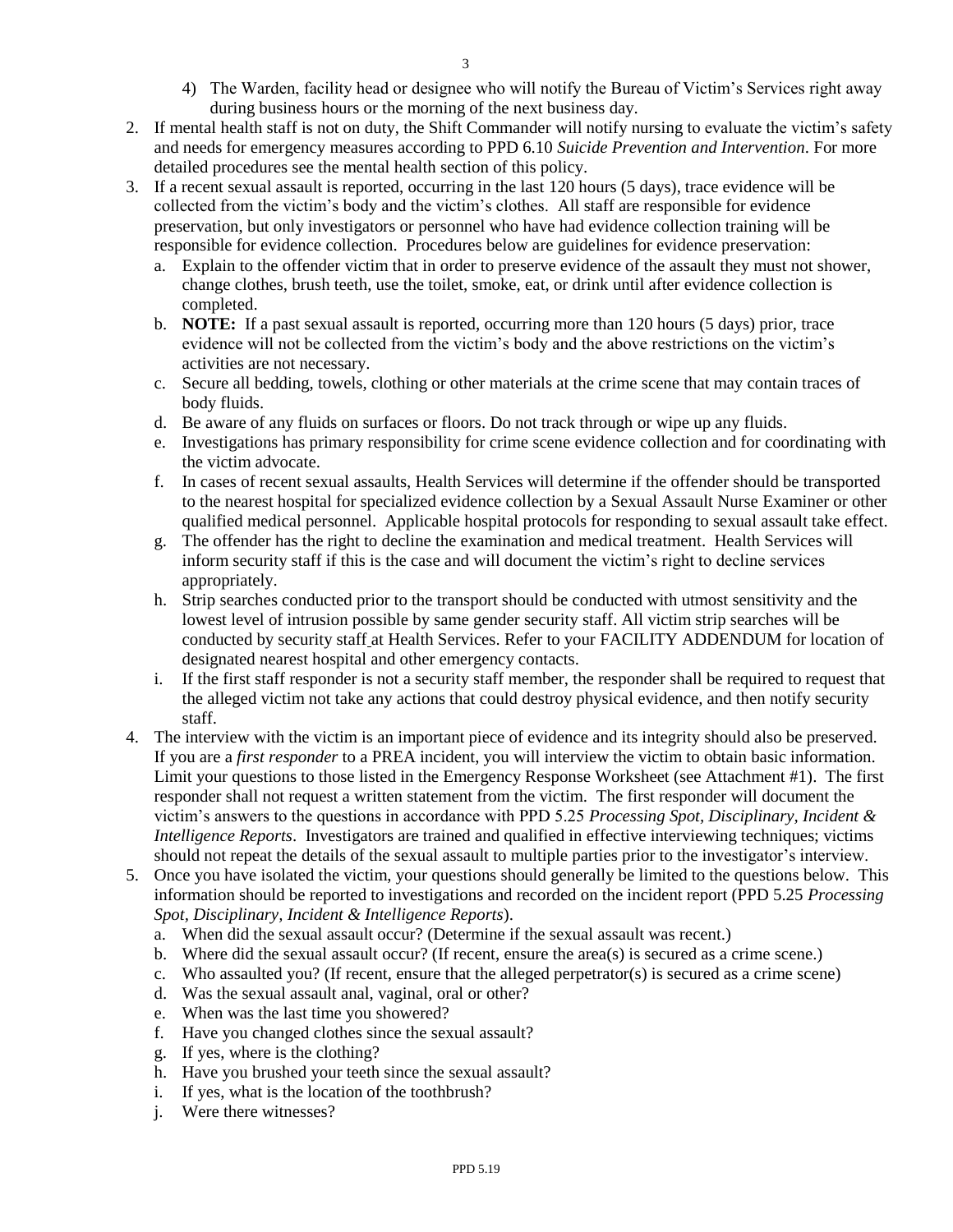- 6. All offender victims should be segregated in Health Services until a medical and mental health assessment can be conducted. This allows time for determination of an appropriate housing assignment that ensures the safety of the victim and isolation from the perpetrator(s). Perpetrators and victims should not be within sight or sound distance of each other at anytime.
- 7. Health Services staff will take a brief history and determine if the offender will be transferred to a community hospital where an examination and a specialized evidence collection procedure will be completed. Health Services staff will inform victims that a victim advocate will be contacting them as soon as possible.
	- a. Offenders reporting a recent sexual assault will be sent to a community hospital for specialized evidence collection.
	- b. Offenders reporting a past sexual assault do not need to be transferred.
	- c. Health Services staff will ensure forensic evidence is preserved. Photographs of external injuries will be taken at the facility. In cases of recent sexual assault, photographs will be taken after the completion of the specialized evidence collection procedure at the community hospital.
	- d. The offender has the right to decline the examination, transfer to the hospital and medical treatment. Health Services will inform security staff if this is the case and will document the refusal appropriately.
	- e. All victims of sexual abuse will be offered a provider appointment to access emergency contraception and sexually transmitted infectious prophylaxis in accordance with professional standards as clinically indicated. Victims of sexually abusive vaginal penetration while incarcerated shall be offered pregnancy tests. Refusal of indicated treatment will be documented.
	- f. Medical staff will document the offender's medical history to include:
		- 1) Date and time of reported assault;
		- 2) Date and time of interview in medical department;
		- 3) Identity of the perpetrator if known, by initials only;
		- 4) Demeanor of victim (crying, depressed, flat affect, inability to concentrate, angry);
		- 5) Summary of trauma involved with incident, if bleeding occurred with incident;
		- 6) Whether the offender has smoked, eaten, or drank, showered, brushed teeth, used mouthwash, douched (for females), urinated, defecated, vomited, or changed clothes; and
		- 7) All Health Services staff working with the victim will use gloves for preservation of forensic evidence.
- 8. In a recent sexual assault the alleged offender perpetrator(s) will be escorted to an appropriate area within the facility and his/her clothing will be confiscated for evidentiary purposes. Perpetrator(s) must be housed on separate tiers on single movement for the duration of the investigation.
	- a. If an alleged assault takes place at the Northern Correctional Facility (NCF) the perpetrator(s) will be held in a secure area and kept separate until he/she is transported to NH State Prison for Men (NHSP/M), if appropriate. Each perpetrator will be transported in separate vehicles. Unless another location is specified by Classifications and/or the Warden, the alleged perpetrator(s) will remain in the Special Housing Unit (SHU) until the investigation is complete and they are determined to no longer pose a threat to others in general population.
	- b. If an alleged assault takes place at NH Correctional Facility for Women, (NHCF/W) female perpetrators will be placed in a secure tier and kept separate from general population.
	- c. If the alleged assault takes place in a Transitional Housing Unit or Community Correction Center, male perpetrator(s) will be sent to NHSP/M and the procedures outlined above will remain the same. If an alleged assault takes place at Shea Farm, female perpetrator(s) will be sent to NHCF/W.
	- d. Investigators will keep the Director of Professional Standards informed, and he will inform the Commissioner, and if appropriate, the State Police Major Crimes Unit.
	- e. The Officer-in-Charge will complete an incident report with attached narrative statements from each officer/employee involved in the incident describing the circumstances.
	- f. A protective custody review will be conducted for the safety of the offender.
	- g. The same procedure will be followed when the alleged perpetrator is a staff member, contractor or volunteer with the following additions/ modifications:
		- 1) NHDOC staff will be notified in accordance with the applicable Collective Bargaining Agreement;
		- 2) The facility head will consult with the Commissioner and take additional steps to reassign or remove the person from the worksite, if appropriate; and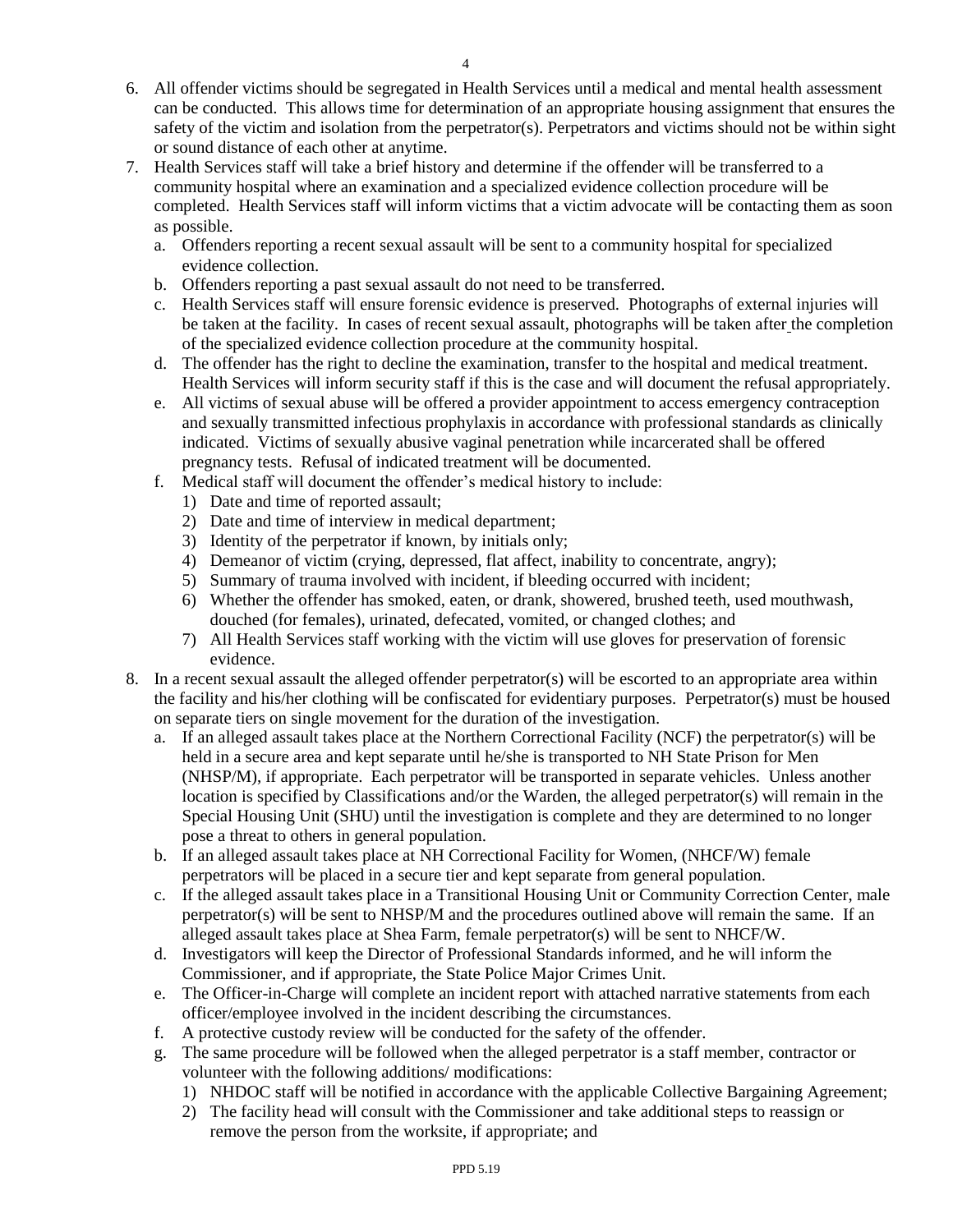3) Final findings of the investigation report will be directed to the Commissioner.

#### **B. Field Services Procedures:**

- 1. Upon receipt of a complaint made to any NHDOC staff that a probationer/parolee or offender under Field Services supervision has been sexually assaulted while living in the community, the Chief Probation/Parole Officer (CPPO) will be notified immediately, and will be responsible for making the appropriate notifications.
- 2. If the alleged perpetrator is a member of the public the CPPO will notify local law enforcement and will act as a liaison with the law enforcement agency. The CPPO will keep the Director of Field Services informed of the progress of the police investigation.
	- a. All victims should be offered the full array of services available, as appropriate, regardless of whether the sexual assault is recent or past, perpetrated by a member of the public, another parolee or a staff member.
	- b. The victim should be provided with contacts for victims services available in the community and should be referred for medical services and a mental health evaluation. Counselor/Case Managers in district offices are responsible for ensuring all appropriate referrals are made.
- 3. If the alleged perpetrator is another offender, the CPPO will notify local law enforcement, the Director of Field Services and the Director of Professional Standards. The CPPO will also notify Victims' Services.
- 4. If the alleged perpetrator is a NHDOC staff member, the CPPO will notify the Director of Field Services and the Director of Professional Standards. The Director of Professional Standards will notify the Commissioner.
- 5. Section 2.a. and 2.b. above will still apply.
- 6. In cases of recent sexual assault within 120 hours (5 days), the procedures for evidence perseveration for recent sexual assaults should be followed.
- 7. The interview with the victim is an important piece of evidence and its integrity should also be preserved. Law enforcement and NHDOC Investigators are trained and qualified in effective interviewing techniques; victims should not repeat the details of the assault to multiple parties prior to the investigator's interview.
- 8. As a first responder, once you have isolated the victim, your questions should generally be limited to the questions below. This information should be reported to local law enforcement and/or investigations and recorded on the incident report (PPD 5.25 *Processing Spot, Disciplinary, Incident & Intelligence Reports*).
	- a. When did the sexual assault occur? (Determine if assault is recent);
	- b. Where did the sexual assault occur? (If recent, ensure that the area is secured as a crime scene);
	- c. Who assaulted you? (If recent, ensure that the alleged perpetrator is secured as a crime scene);
	- d. Was the sexual assault anal, vaginal, oral or other?
	- e. When was the last time you showered?
	- f. Have you changed clothes since the sexual assault?
	- g. If yes, where is the clothing?
	- h. Have you brushed your teeth since the sexual assault?
	- i. If yes, what is the location of the toothbrush?
	- j. Were there witnesses?
- 9. If the alleged victim is at-risk of coming into contact with the alleged perpetrator while at the District Office, the CPPO will be responsible for ensuring the victim is kept separate from the perpetrator. Safety planning services and information about orders of protection should be available to all victims whose suspected perpetrator remains at large.
- 10. If a staff member is the subject of a NHDOC administrative investigation of alleged staff sexual misconduct, the staff member will be notified in accordance with the applicable collective bargaining agreement.
- 11. The Director of Field Services will consult with the Commissioner and take additional steps to reassign or remove the person from the worksite, if appropriate.

#### **C. Behavioral Health.** It is the policy of the NHDOC Behavioral Health services to provide assessment,

- monitoring and treatment in cases involving prison rape and/or sexual misconduct.
- 1. Mental Health Assessment:
	- a. Every offender newly booked into the prison facilities under the control of the NHDOC, receives an initial mental health screening that includes Attachment # 2 (PREA Risk Assessment New Hampshire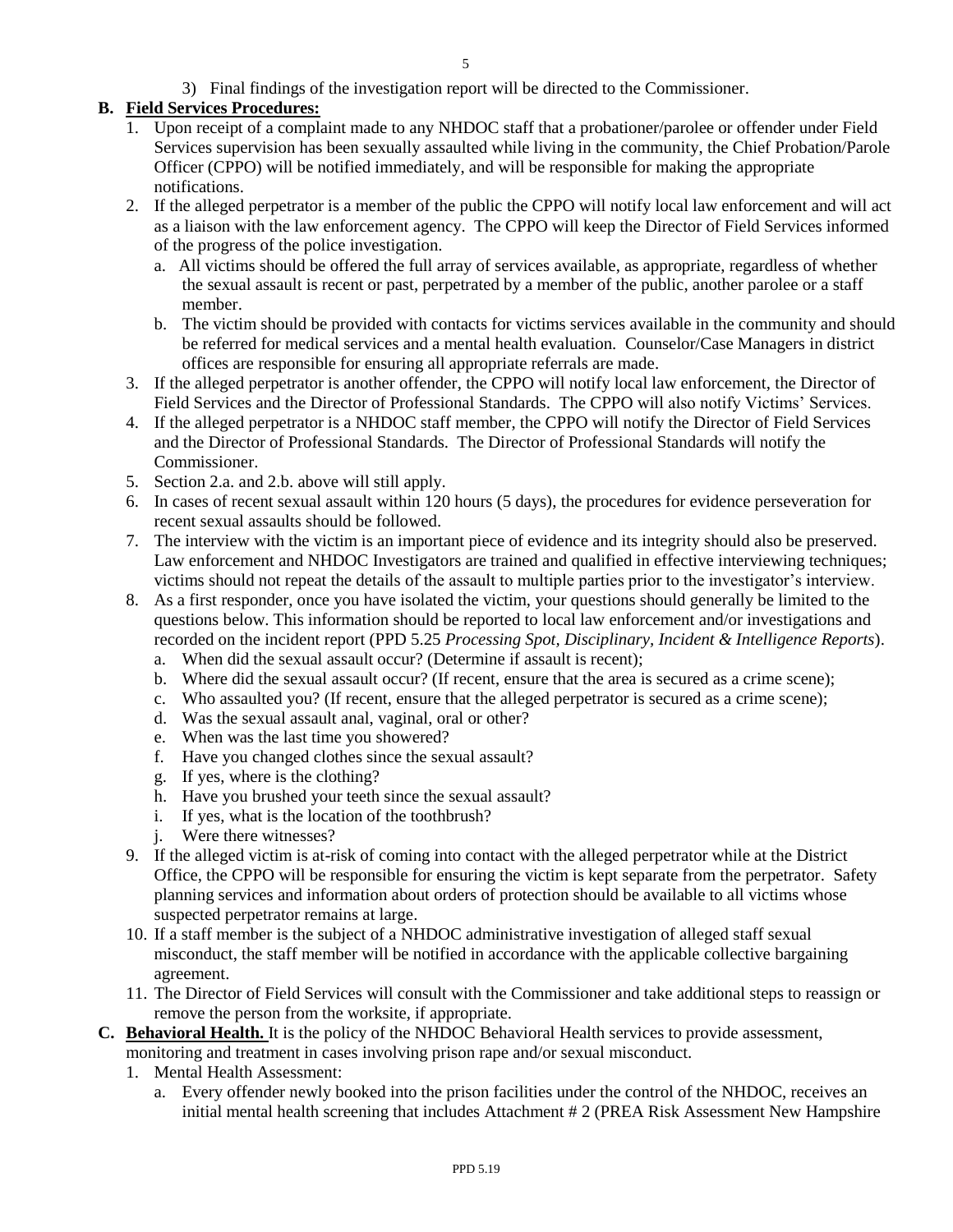Department of Corrections). The intake screening will be conducted within 72 hours of arrival at the facility.

- b. For offenders returning on parole violations in less than 90 days from their release date, their initial mental health screens are updated with only new information. If they have record of an already completed Attachment # 2 (PREA Risk Assessment New Hampshire Department of Corrections) within the last 30 days, mental health will complete Attachment # 2a (Potential Perpetrator/Victim 30-Day Mental Status Examination). All others, who have been in the community for more than 90 days, go through the initial mental health screen and Attachment # 2 in its entirety upon entering our facilities again.
- c. For offenders transferred between facilities, Attachment # 2 will be completed if one does not exist in the record; this will be audited by Nursing when completing the intrasystem transfer form. If Attachment # 2 is completed, the clinician assigned will transfer the case to the receiving Behavioral Health staff for on-going continuity as indicated by the screening results.
- d. All individuals assessed with potential using Attachment # 2, be it at an initial, transfer, or follow-up assessment, will be referred to Classifications to triage as it relates to the necessity for a room/housing unit change and other recommendations as indicated by the Mental Health (MH) clinician and may be added to the Behavioral Health client caseload through a completed referral with assessment results attached.
- e. If the offender is assessed at the high-risk level by MH at initial booking or upon transfer to another facility, treatment options, including individual counseling or other appropriate interventions, are communicated to the offenders during establishment of their treatment plan. The staff member who counsels the offender subsequently reports results of the MH evaluation to Classifications for continued safety and housing management.
- f. Classifications will make note of their on-going housing recommendations in CORIS Notes and will notify the Shift Commander. MH will make notification to the Facility's Nursing Coordinator of a given offender's high-risk status by providing a copy of the progress note and will refer him/her to the completed Attachment 2 in the Medical Record. Classifications will add an appropriate Alert in CORIS identifying the high-risk status of the offender.
- g. MH staff will complete a re-assessment on high-risk offenders post their intake within 30 days of the initial screening. Results of this re-assessment will be reported on the Potential Perpetrator/Victim 30- Day Mental Status Examination (30-MSE; Attachment # 2a). This re-assessment should take into consideration previous reports, a complete file review, consultation with staff familiar with the offender's behavioral presentation and a clinical interview.
- h. h. The clinical interview shall be documented in a CHOICES Progress note. If potential perpetrators refuse to participate in the scheduled review sessions and/or counseling regardless of their decision on whether to participate in the review process, tracking will continue as planned/scheduled using the same approach and the completion of Attachment # 2 will occur through record reviews described above and staff consultation. Inmates will not be disciplined for refusing to answer (or not disclosing complete information related to) the questions asked concerning the assessment.
- 2. Mental Health Response
	- a. If the offender victim is not sent to the hospital, they will be placed on 15-minute checks immediately. If the offender is sent to the hospital he or she will be placed on fifteen-minute check status while awaiting transport to the hospital and after being returned from the hospital to the facility in accordance with instructions provided in PPD 5.19 *Prison Rape Elimination Act Procedures*, Section V.F.
	- b. The offender will remain on fifteen-minute check status until evaluated by mental health staff. If the offender is returned from the hospital to the facility after daytime business hours, nursing staff will contact the on-call psychiatric provider immediately using the procedure below, outlined in PPD 6.10 *Suicide Prevention and Intervention*.
	- c. Security staff will provide this notification if medical staff are not available. The on-call psychiatric provider will make determinations regarding current disposition and instruct medical staff on postincident psychological assessment and/or other interventions as recommended for the offender.
	- d. For after-hours mental health assessment:
		- 1) NHSP/M will call MH at 271-1850, if no answer pager # 564-5701.
		- 2) NHSP/W will call on-site mental health staff.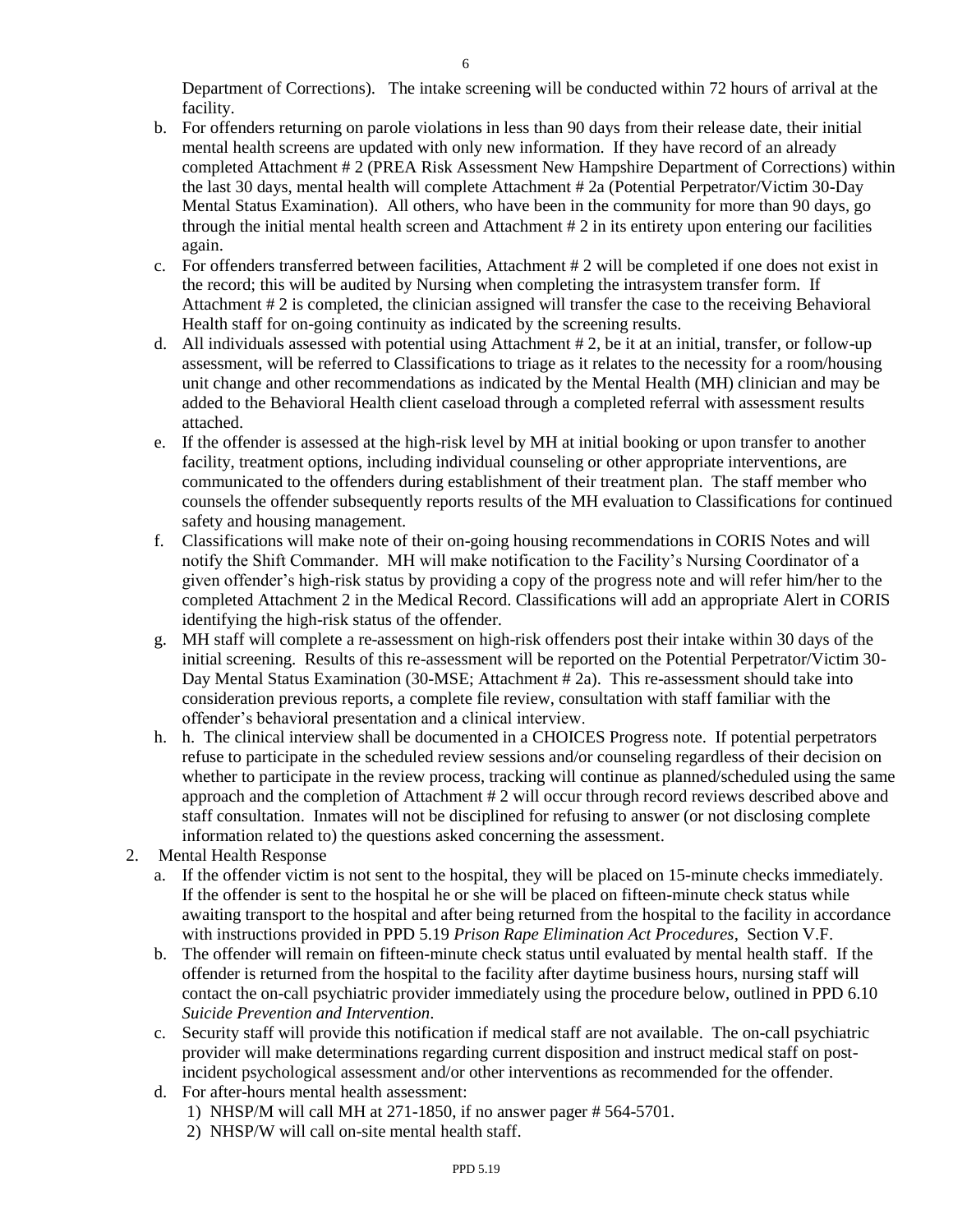- 3) NCF will secure the offender in reception and then will call health services at 752-0345.
- 4) FOR ALL SITES: After MH on-duty hours, weekends and holidays, call the on-site health services (if you do not maintain 24-hour nursing staff, contact the NHSP/M health services).
- 5) Health Services NHSP/M 271-1853 or 271-6064
- 6) Health Services at NCF 752-0345
- e. The on-call mental health responder will also be available for assistance with questioning of victims and perpetrators. Investigations, medical staff, and security will use the system described in PPD 6.10 *Suicide Prevention and Intervention* (see above) to access this support. If the alleged perpetrator is a member of the mental health staff, the victim should be offered support through the Victim Advocate's office and outside mental health supports will be arranged pending the outcome of the investigation.
- f. Medical staff will make an immediate phone referral to the on-call mental health responder for assessment upon the offender's return, if sent to the hospital. Security staff will provide this notification if medical staff are not available.
- g. A mental health staff person will meet with the offender within one business day if a referral is written as a result of the alleged assault to determine the need for on-going intervention and/or long-term counseling as well as recommendations on disposition for either the victim or perpetrator. These will be documented per Behavioral Health services guidelines outlined in PPD 6.05 *Behavioral Health Services*.
- h. Mental health shall attempt to conduct a mental health evaluation of all known offender-on-offender abusers within 60 days of learning of such abuse history and offer treatment when deemed appropriate by mental health practitioners.

#### **D. Investigations**

- 1. Offender-on-Offender Sexual Abuse Investigation Procedure
	- a. The Bureau of Investigations will be responsible for the timely investigation of all reported incidents of sexual abuse between offenders.
	- b. The Director of Professional Standards, the Commissioner, or their designee will determine whether an investigation is opened in response to any report of offender-on-offender sexual abuse, and if appropriate, will notify the State Police Major Crimes Unit. If a State Police criminal investigation is opened, the Director of Professional standards will be responsible for providing the State Police with NHDOC assistance as requested.
	- c. The NHDOC offender disciplinary process may proceed prior to the conclusion of a criminal investigation. Offenders who are found to have committed sexual abuse, or have been found to intentionally provide false information to investigators will be disciplined in accordance with PPD 5.25 *Processing Spot, Disciplinary, Incident and Intelligence Reports*. Administrative disciplinary action in accordance with PPD 5.25 *Processing Spot, Disciplinary, Incident and Intelligence Reports* will not be taken against the reported victim of sexual abuse until after the investigation of the sexual abuse allegation is completed.
	- d. All staff will cooperate with the criminal investigators to ensure that the evidence obtained or seized by NHDOC staff is secured and preserved.
- 2. Staff-on-Offender Sexual Assault Investigations
	- a. Any report of sexual misconduct by a NHDOC staff member aimed at persons under the care and custody of the NHDOC (except as provided in Section b. below) will be immediately reported to the Warden, Director, or designee who will notify the Director of Professional Standards or designee. The Director of Professional Standards or designee will notify the Commissioner, and if appropriate, the State Police Major Crimes Unit of the allegations and the known facts.
	- b. The Director of Professional Standards or designee shall cooperate with the investigators assigned to the criminal investigation and will ensure that all evidence obtained or seized by NHDOC staff is secured and preserved.
	- c. The Attorney General's Office will review all investigations of staff-on-offender sexual assault perpetrated against persons under the care and custody of the NHDOC. The Attorney General's office will determine whether there is sufficient evidence to forward the investigation to the county attorney with jurisdiction for their review for possible prosecution.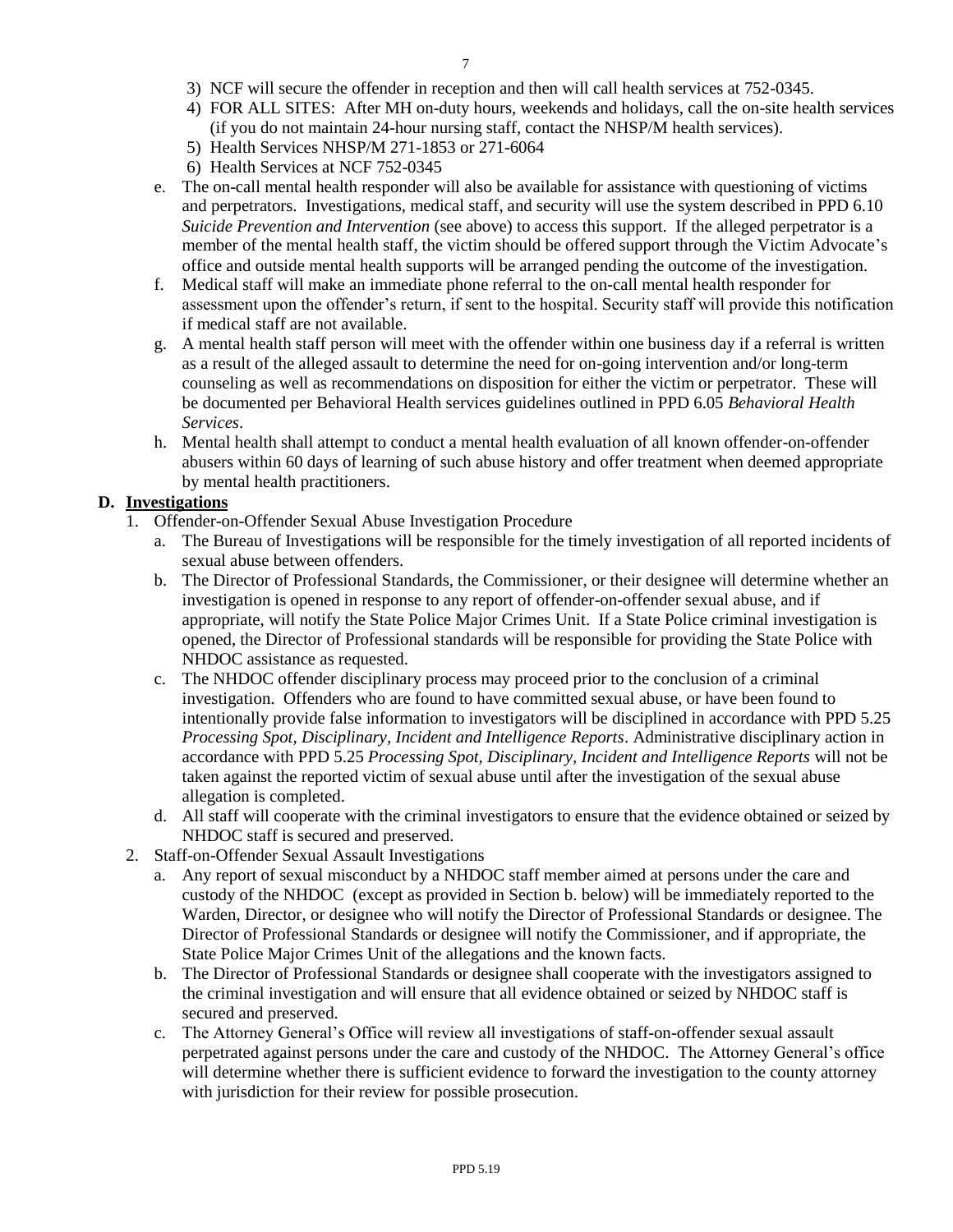- 3. Administrative Investigation Process
	- a. A NHDOC administrative investigation of allegations of staff sexual assault and/or misconduct towards an offender will proceed whether or not a criminal investigation is opened. If a criminal investigation is opened, the Director of Professional Standards or designee will coordinate with those members of the State Police Major Crimes Unit assigned to the criminal investigation as to the timing and process of the investigations to protect the integrity of the administrative and criminal investigations. The decision to refer a criminal case for prosecution shall be made by the Office of the NH Attorney General.
	- b. The issue of Garrity Rights in the course of an administrative investigation of staff sexual assault and/or misconduct aimed at persons under the care and custody of the NHDOC shall be coordinated with the criminal investigators to ensure that evidence is not obtained in a manner which may compromise the criminal investigation.
	- c. The NHDOC may take appropriate action involving staff accused of sexual assault and/or misconduct prior to the conclusion of a criminal investigation or criminal proceedings, including disciplinary action, if infractions of NHDOC policies are substantiated, and actions are necessary to ensure the continued safety of offenders.
	- d. The NHDOC shall take whatever personnel actions it deems appropriate, up to and including termination, based on the results of its investigation, regardless of the outcome of any criminal investigation or proceeding. Staff found to have committed a sexual assault will be terminated from employment.
	- e. The Warden, Director, Commissioner, or their designee shall take appropriate action as to staff and offender placement during any investigation. Consideration will be given to the nature of the allegations, the safety of the alleged victim, and preservation of the integrity of the investigation. Placement should ensure the alleged victim is kept separate from the accused, regardless of whether the accused is staff or another offender. In all cases, the victim should be protected from intimidation and retaliation.
	- f. Additional information on investigative procedures applicable to PREA investigations can be found in PPD 5.10 *Crime Scene Search, Evidence Collection, Major Crime Scene Search*; PPD 5.25 *Processing Spot, Disciplinary, Incident and Intelligence Reports*; PPD 5.40 *DNA Collection Procedures*; PPD 5.43 *Protective Custody*; PPD 5.10 Crime *Scene Search, Evidence Collection, Major Crime Scene Search*; PPD 5.77 *Searches and Inspections* and PPD 5.62 *Searches, Handcuffing and Transporting Offenders*.
- 4. Reporting to inmates
	- a. Following the investigation, an investigator shall inform the inmate as to whether the allegation was determined to be substantiated, unsubstantiated or unfounded. If the investigation was conducted by another police agency, an investigator shall request relevant information from that agency in order to inform the inmate.
	- b. Following an inmate's allegation of staff-on-offender sexual abuse, an investigator shall subsequently inform the inmate (unless the investigation determined that the allegation was unfounded) whenever: the staff member is no longer posted within the inmate's unit; the staff member is no longer employed at the facility; the staff member was indicted or convicted on a charge related to the sexual abuse.
	- c. Following an inmate's allegation of offender-on-offender sexual abuse, an investigator shall subsequently inform the alleged victim if the abuser is indicted or convicted of the sexual abuse
	- d. The investigator will document such notifications or attempted notifications in the investigative reports.
	- e. The reporting to inmates requirements terminate if the inmate is released from NHDOC custody and supervision.
- 5. PREA Victim Advocate
	- a. In both offender-on-offender and staff-on-offender investigations, the investigator will notify the PREA Victim Advocate and/or Victim Services (Headquarters) immediately upon being made aware of a reported sexual assault and/or sexual misconduct. Notification to the PREA Victim Advocate must be made even where there is delayed reporting of sexual assault.
	- b. The investigator shall also notify the PREA Victim Advocate when a victim interview is scheduled. Prior to the interview, the Victim Advocate may review the PREA Interview Form with the victim. At the conclusion of the interview, the PREA Victim Advocate may debrief with the victim (i.e. safety planning, referrals, assistance regarding intimidation/threats). The PREA Victim Advocate may remain present during the interview for emotional support of the victim only.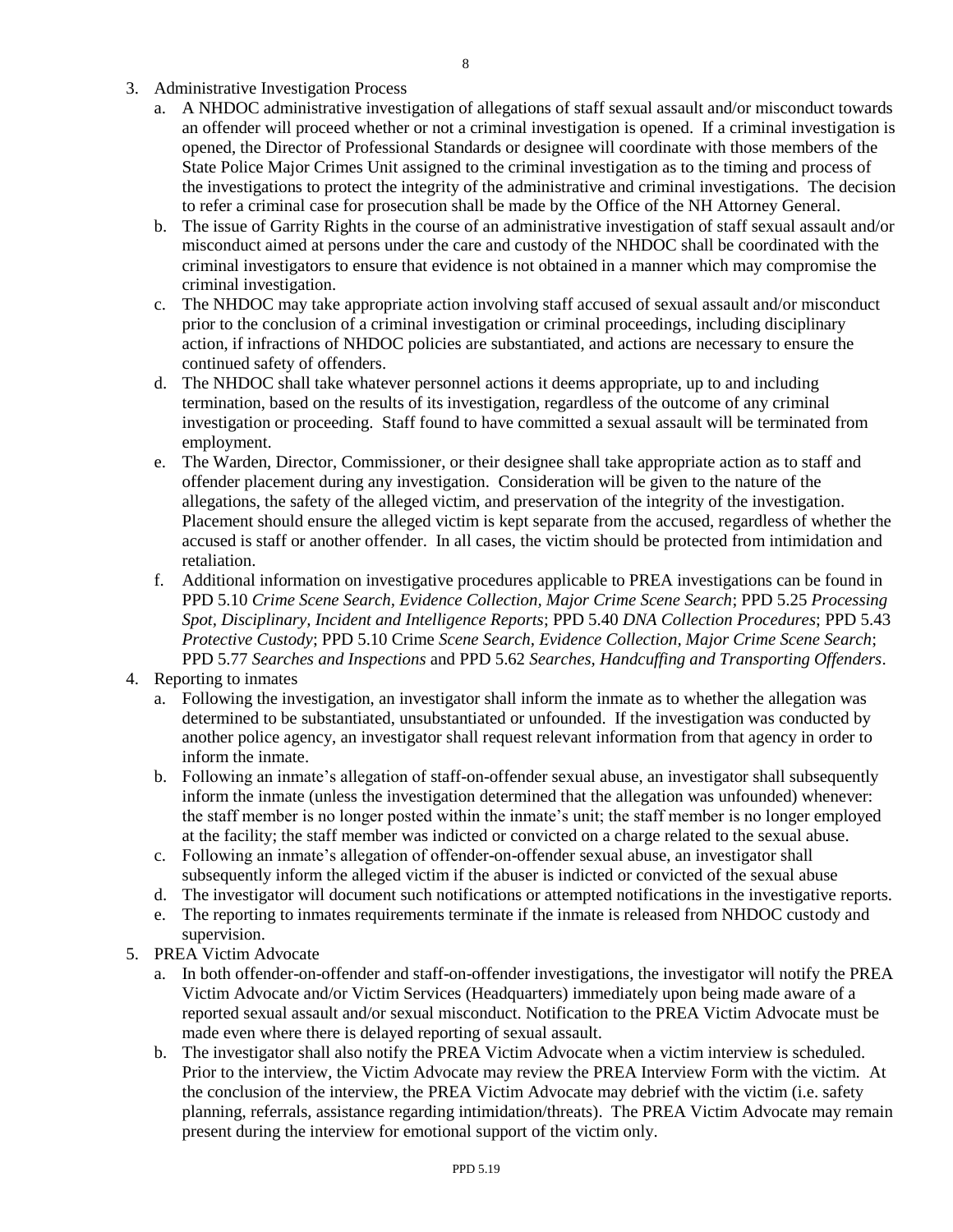- c. The PREA Victim Advocate may:
	- 1) Assist in assuring that all proper agencies have been contacted (i.e. health services, communitybased crisis center, etc).
	- 2) Ensure that the victim is treated with fairness, compassion and respect to maintain his/her dignity and privacy throughout the investigative process.
	- 3) Provide emotional support and information to the offender victim.
	- 4) Offer the victim information about available resources, including the local rape crisis service, mental health services, and victim compensation.
	- 5) Inform the victim about the general investigative process and how it progresses.
	- 6) Promote reasonable protection for the victim throughout the investigative process through the security measures of protective custody; keep away notices and re-classification boards.
	- 7) The PREA Victim Advocate will conduct periodic status checks with inmates who have reported sexual abuse for the purpose of identifying indicators of retaliation.
	- 8) Ensure an MOU with the New Hampshire Coalition Against Domestic and Sexual Violence is in effect within six months of the effective date of this policy that details ways victims can access member agency services and logistics of NH DOC and member agency collaboration.
- d. If the PREA Victim Advocate is not available, Victim Services will advise the investigator of alternative arrangements in a timely fashion.

#### **E. Reporting Sexual Abuse**

- 1. All reports of sexual assault, sexual solicitation or sexual coercion are investigated by NHDOC Investigators and/or NH State Police. Reporting these behaviors is critical to timely delivery of supportive services to offender victims and holding perpetrators accountable for their behavior.
- 2. When confidential community-based victims' services are available to the offender, access to those services should not be dependent on the victim's full disclosure of the details of the incident.
- 3. Offenders are encouraged to report whenever either of the following exists:
	- a. An offender has been, or is currently, a victim of sexual assault, sexual solicitation or sexual coercion while in the custody of the NHDOC, whether the perpetrator is another offender, a staff person, volunteer, contractor, or visitor; and/or
	- b. Other offenders or staff have knowledge of anyone being sexually victimized while in NHDOC custody.
- 4. Offenders should report any sexual victimization, verbally or in writing, to any one of the following:
	- a. Any staff member;
	- b. Investigations Bureau;
	- c. Victim Services Bureau;
	- d. Medical and Mental Health Services;
	- e. Privileged mail to Commissioner of Corrections or the Office of the NH Attorney General (see PPD 5.26 *Inmate Mail Service*);
	- f. Other NHDOC available authorized Sexual Abuse reporting mechanisms, including but not limited to, locked drop boxes, tip lines or sexual assault hotlines; and/or
	- g. Privileged mail to a domestic and sexual violence service provider.
	- h. An inmate may report sexual abuse or sexual harassment to the New Hampshire (NH) Attorney General's Office via privileged mail. The NH Attorney General's office will forward the report to NHDOC officials, allowing the inmate to remain anonymous upon request.
- 5. Any reported allegation or suspicion of sexual victimization reported by a collaborating outside agency will be directed to the immediate attention of the Director of Professional Standards.
- 6. Any reported allegation of sexual victimization of an inmate while confined at another correctional facility will be directed to the immediate attention of the Director of Professional Standards. The Director of Professional Standards shall notify the head of the facility or appropriate office of the agency where the alleged abuse occurred and shall document the notification. Such notification shall be provided as soon as possible, but no later than 72 hours.
- 7. When an offender reports verbally or in writing to any staff member, the staff member shall immediately contact the facility's Shift Commander. The Shift Commander will initiate immediate action to minimize:
	- a. Further harm to the offender victim and reporter (if different); and
	- b. Damage to potential crime scenes or evidence.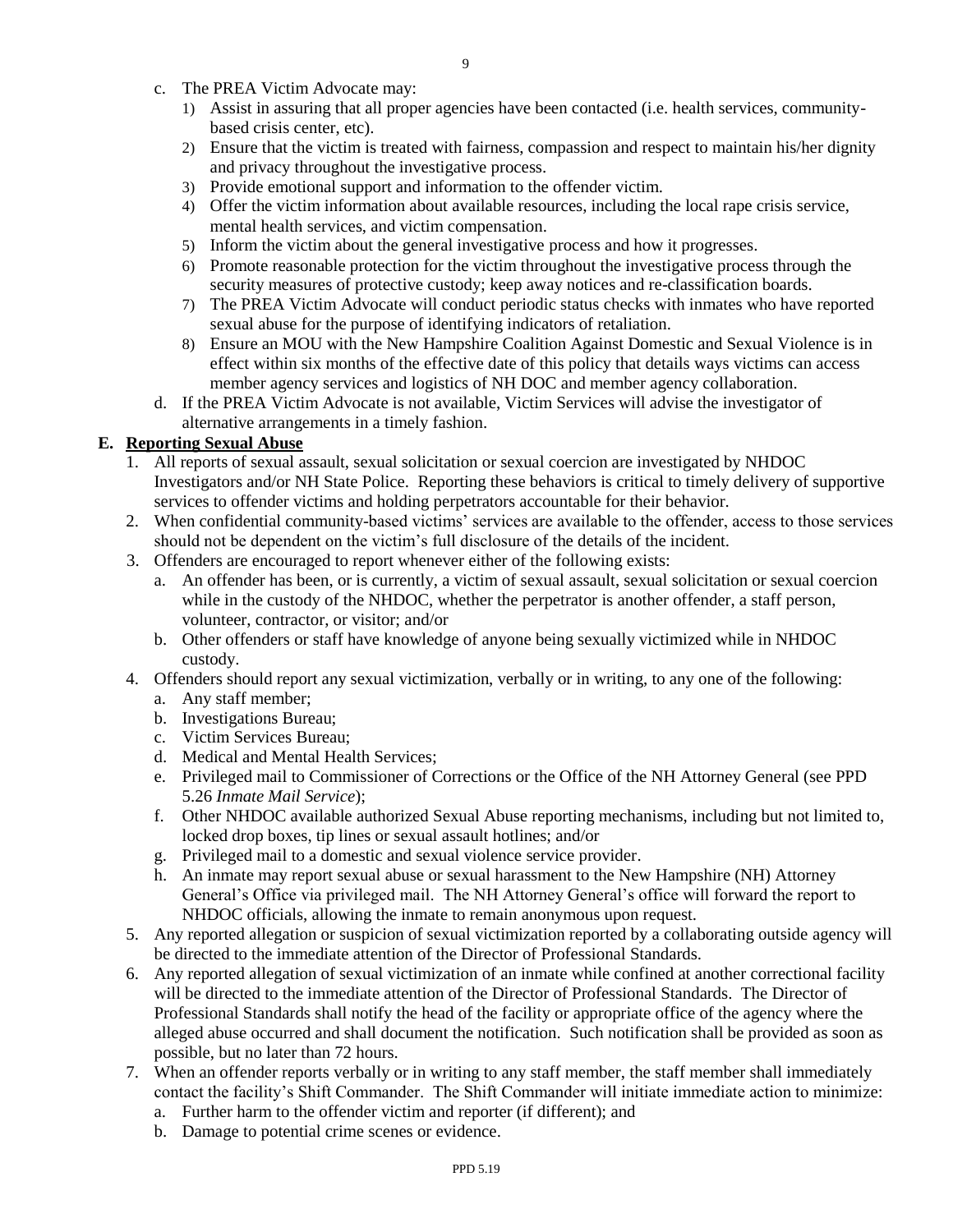- 8. All staff, volunteers, and contractors have a duty to immediately report any information regarding a sexual assault, sexual solicitation or sexual coercion known to them. Failure to report shall result in disciplinary action in accordance with PPD 2.16 *Rules and Guidance for DOC Employees*.
- 9. Staff shall not reveal any information related to a sexual abuse report to anyone other than to the extent necessary, as specified in departmental policy.
- 10. In the absence of a signed release or waiver, information provided in confidential communications to any of the following shall be shared/reported in accordance with the standards required by state statute and/or professional licensure, including and not limited to:
	- a. Chaplains/Clergy;
	- b. Medical staff or contractors (RSA 326-B, RSA 329);
	- c. Mental health staff or contractors (RSA 330-A, RSA 330-C); and
	- d. Rape Crisis Centers (RSA 173-C).
- 11. Retaliation against any offender or staff member who reports sexual misconduct or cooperates with a sexual misconduct investigation is prohibited and is subject to administrative or criminal action. The Investigations Bureau shall investigate all reports of retaliation and will employ all protection measures warranted such as housing changes or transfers for victims or abusers, removal of alleged staff members or inmate/resident abusers from contact with victims, and emotional support services for inmate/resident or staff who fear retaliation for reporting sexual misconduct or for cooperating with investigations. The conduct and treatment of inmates/residents or staff who reported sexual misconduct or who were reported to have suffered sexual misconduct will be monitored by the investigator or the PREA Victim Advocate assigned to the case for at least 90 days following the report of sexual misconduct to ensure that they were not victims of retaliation. The monitoring will continue beyond the 90 days if the initial monitoring indicated a continuing need. Such monitoring will include periodic status checks by the PREA Victim Advocate. The investigator and the PREA Victim Advocate will document their monitoring responsibilities as part of the investigative report.
- 12. Offenders who allege sexual misconduct by staff/contractors/volunteers or by another offender and whose allegations are proven through investigation to be false can be held accountable administratively in accordance with NHDOC Policy 5.25 and criminally in accordance with New Hampshire law Title LXII Criminal Code Chapter 641:4 Falsification in Official Matters. Administrative sanctions shall be commensurate with the nature and circumstances of the abuse committed, the inmate/resident's disciplinary history, and the sanctions imposed for comparable offenses by other inmates/residents with similar histories. A report by an inmate/resident of sexual misconduct made in good faith based upon a reasonable belief that the alleged conduct occurred shall not constitute falsely reporting an incident or lying, even if the investigation did not establish evidence sufficient to substantiate the allegation. Inmates/residents who have sexual contact with staff may be disciplined only upon a finding that the staff member did not consent to such conduct.
- 13. Any contractor or volunteer who engages in sexual misconduct shall be prohibited from contact with inmates/residents. Pursuant to the NH Attorney General's review of the investigation, the case could be forwarded to the respective County Attorney for review for possible prosecution, and if clearly not criminal, to relevant licensing bodies.
- 14. Staff may privately report sexual abuse and sexual harassment of inmates to the Director of Professional Standards via mail, telephone, or email through the NHDOC website; Victim Services- PREA reporting section.
- 15. Staff shall accept reports of sexual abuse and sexual harassment verbally, in writing, anonymously, and from third parties and shall promptly document the reports. All oral reports are to be followed by a written incident report prior to the completion of the employee's workday. One written report is required with attached narrative statements from each officer/employee involved describing the circumstances.
- **F. Classification.** Through classification, assessment, available technologies and improvements to institutional design where feasible, the NHDOC will attempt to separate and carefully monitor both sexually abusive and vulnerable offenders and past sexual abusers and victims to reduce the incidence of sexual assault and/or misconduct.
	- 1. The NHDOC's objective classification plan for all offenders is guided by PPD 7.14 *Classification and Orientation Procedures*. That PPD is augmented by the approved NHDOC Classification Manual, as revised, documenting detailed protocols and procedures.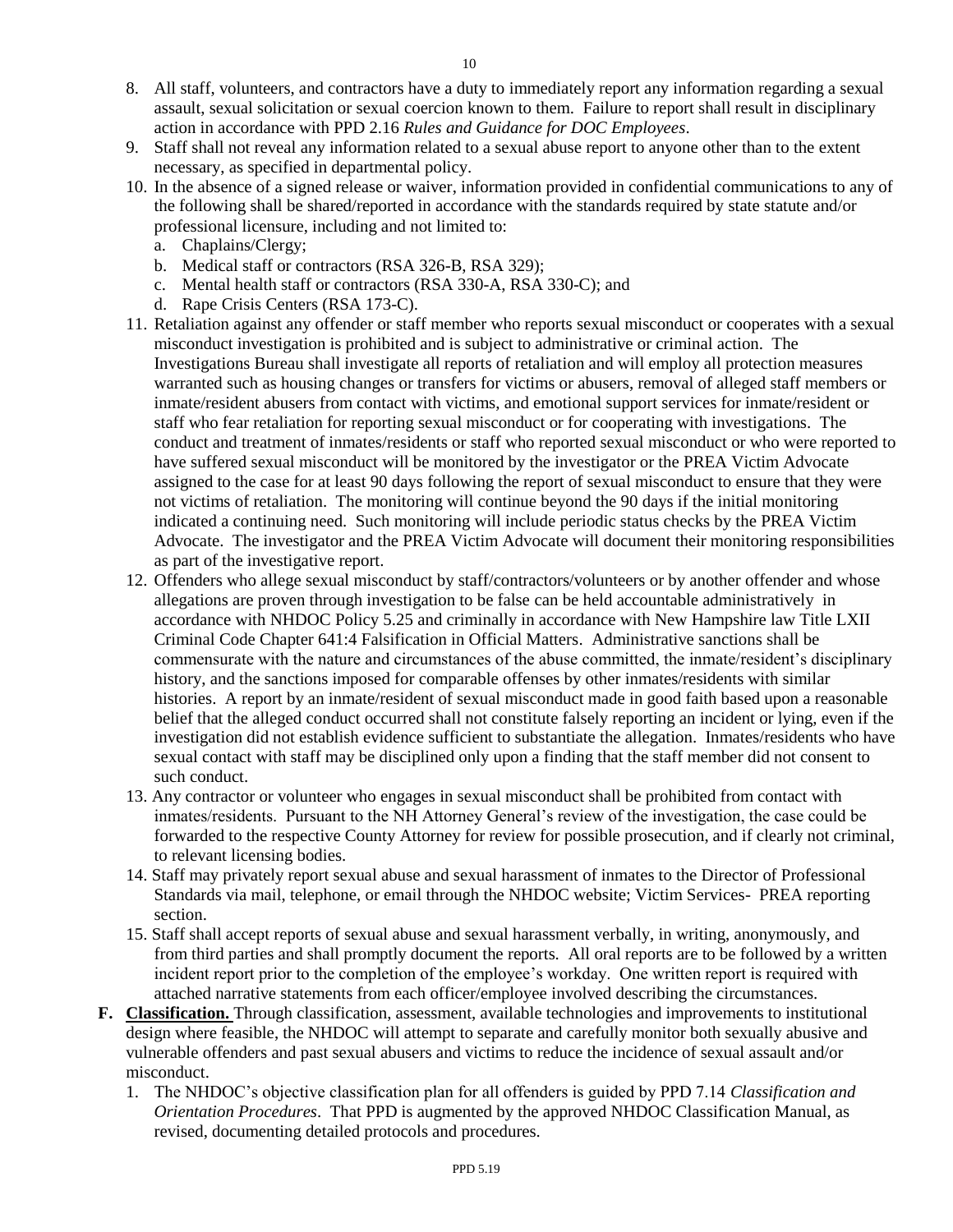- 2. The 30-day Orientation and Intake process for new offenders entering NHDOC facilities shall include offender education consisting of verbal and written information about preventing and reporting sexual assault. The inmate handbook shall include the same information.
- 3. A brief review of the same information shall be made available to offenders upon transfer to each facility, within 15 days of arrival at the new facility.
- 4. The Initial Classification process is designed to minimize risk of offender sexual assault and sexual victimization while in NHDOC custody. Mental Health screenings and Risk and Needs assessments at intake include questions to determine whether the offender may be vulnerable to sexual victimization or are at-risk for perpetrating sexual assault. As new offenders are assessed for housing assignment, the Classification Board shall consider their level of vulnerability and risk.
- 5. As offenders are assessed for Re-Classification, the Classification Board shall consider mental health screenings, risk and needs assessments, case records, PREA investigations records and collateral information in determining whether the offender may be vulnerable to victimization or at risk for perpetrating sexual assault.
- 6. Classifications shall consider the protection needs of offenders who are vulnerable to sexual victimization when making housing and work assignments.
- 7. When an offender is reported as a victim of sexual assault, sexual solicitation, or sexual coercion, an immediate temporary housing change for that offender or for the alleged perpetrator shall be made to prevent or stop further sexual victimization and to protect the offender victim from retaliation during the investigation.
- 8. In all cases, disruption of the victim's privileges, level of security, programs and routines should be minimized. Whenever possible alleged perpetrators should be removed from the victim's housing unit.
- 9. In deciding whether to assign a transgender or intersex inmate to a facility and in making housing and program assignments, classification should consider on a case-by-case basis whether the placement will ensure the inmate's health and safety, and whether the placement would present management or security problems. Placement and program assignments shall be reassessed at least twice each year to review any threats to safety experienced by the inmate. The inmate's own views with respect to his or her own safety shall be given serious consideration.
- 10. Lesbian, gay, bisexual, transgender or intersex inmates shall not be placed in dedicated facilities or housing units solely on the basis of such identification or status.
- 11. Transgender and intersex inmates shall be given the opportunity to shower separately from other inmates.

### **G. Staff Training.**

- 1. The NHDOC is committed to the prevention of sexual victimization through staff training and offender education. All staff, volunteer and contractor training will include information on this policy and the Prison Rape Elimination Act. The goal of all PREA training requirements, updates, and materials is to ensure that staff know their responsibilities for preventing, reporting and detecting sexual assault.
- 2. Training should outline staff response to sexual assault according to this policy and the details of NH RSA 632, other relevant state and federal law and PREA Standards. Training should highlight or review an offender's right to be free from sexual victimization and the right of all persons in the prison environment to be free from retaliation as a result of reporting a PREA violation.
- 3. Information on professional communication skills, the legal sanctions for staff-on-offender sexual assault and/or misconduct and offenders' inability to consent should be stressed along with the dynamics of prison sexual assault and common reactions of victims. The details of training requirements are outlined below:
	- a. All new NHDOC staff will receive instruction related to the prevention, detection, reporting, and investigation of offender sexual victimization during orientation, along with a copy of the PREA Policy PPD 5.19 *Prison Rape Elimination Act* Procedures and information on NH RSA 632 and other related laws, including the requirements of PPD 5.10 *Crime Scene Search, Evidence Collection and Major Crime Scene Search*.
	- b. All appropriate staff will be trained on the requirements of first responders to incidents of sexual assault. Staff will be given an opportunity to review this information and ask questions. This will be documented through Human Resources.
	- c. All security staff will be trained in how to conduct cross-gender pat-down searches, and searches of transgender and intersex inmates, in a professional and respectful manner, and in the least intrusive manner possible, consistent with security needs.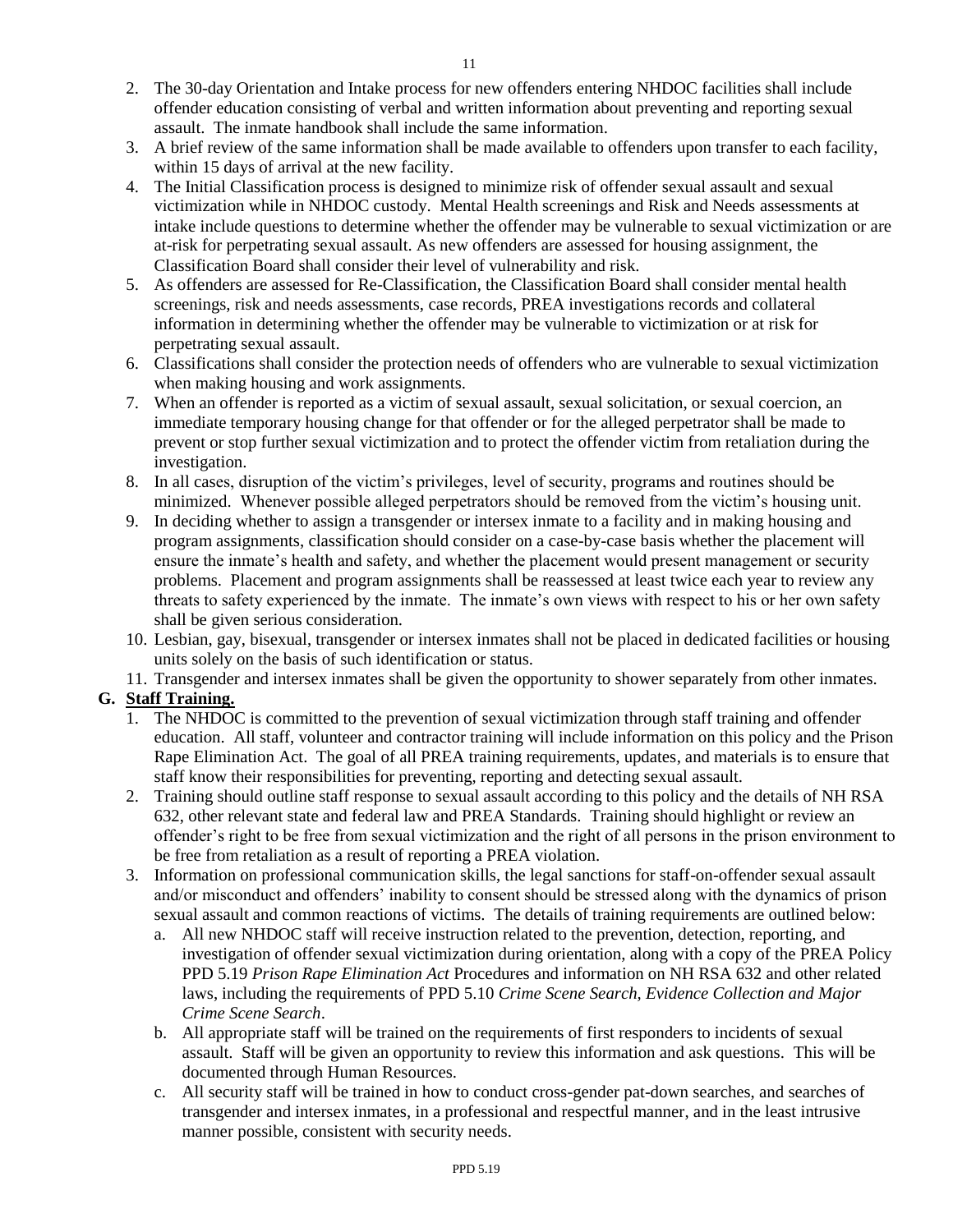- d. NHDOC staff will receive training and/or updates on offender sexual victimization each year during required annual in-service training. These may be delivered in a variety of formats including computerbased modules and PREA first responders' drills at the facility level. All staff will be given a chance to ask questions, and verification that they understand the policy should be documented.
- e. Additional specialized training shall be offered periodically (at the recommendation of the PREA Coordinator or designee) to Mental Health professionals, SART members, Health Services professionals, Chaplains, NHDOC investigators and other staff identified by the PREA Coordinator or designee to update them on recent developments in the area of prison sexual victimization. Their participation in and understanding of the training should be documented.
- f. The PREA Coordinator or designee will be responsible for researching, acquiring or developing PREA course materials and for managing the documentation of adherence to this training policy in collaboration with the Director of Security and Training. The PREA Coordinator or designee and Victims' Services staff will also arrange train-the-trainer classes as needed for PREA courses and/or facilitate staff training as needed.
- g. All training will be approved by the Director of Security and Training. The NHDOC Bureau of Training will be responsible for the implementation of curricula for new employee orientation, preservice academy and all in-service trainings.
- g. Volunteers working closely with offenders are required to complete the NHDOC "Orientation for Citizen Involvement" program before they have direct contact with offenders. The instruction reviews the NHDOC PREA policy, relevant laws and reporting sexual misconduct.
- h. All contracts, MOUs, RFPs and written agreements with entities whose employees enter NHDOC facilities or have off-site contact with work release offenders will require the contracting agency to document a review of the PREA policy and any other material provided by NHDOC. Signed agreements to adhere to this policy from each employee must be obtained and provided to NHDOC.
- **H. Offender Education.** The NHDOC will offer offender education that will increase awareness of safe reporting mechanisms and available services to victims in order to create an institutional reporting culture and decrease the incidence of sexual victimization. The Department provides all offenders with information about sexual assault, sexual solicitation, sexual coercion, reporting, investigations and responses to sexual victimization as well as information on the penalties for violations of the PREA policy and related laws. Initial offender orientation and other ongoing educational opportunities are strategies to prevent sexual abuse and encourage safe reporting of sexual victimization whenever it occurs.
	- 1. All offenders shall be informed about:
		- a. Federal law known as the Prison Rape Elimination Act and the New Hampshire Department of Corrections' Zero Tolerance policy;
		- b. New Hampshire criminal laws related to sexual assault, sexual solicitation and sexual coercion and the penalties for violations of those laws;
		- c. Departmental policy and procedures related to staff-on-offender and offender–on-offender sexual victimization and penalties for violation of the PREA policy;
		- d. Facts about sexual abuse and instructions for reporting incidents;
		- e. Information about investigations, medical care, disease prevention and support services available for victims;
		- f. Safety guidelines (avoiding risk situations) for preventing sexual victimization; and
		- g. Guidelines on intentional false reporting, including the disciplinary penalties and assurances that they will only be disciplined if it is proven that the offender knew the allegation was false at the time they made it.
	- 1. The above information shall be provided to all offenders through each of the following means:
		- a. Inmate Orientation during the 30-day "Reception & Diagnostic" process, including signed documented receipt of *"Overview of Sexual Misconduct."* (Attachment #5);
		- b. Inmate Handbook provided at each correctional facility;
		- c. Facility-specific orientation provided upon transfer between facilities;
		- d. Informational brochure and fact sheet about sexual abuse in prison;
		- e. Recorded presentations displayed on each facility's Closed Circuit Television, as CCTV is available to offenders;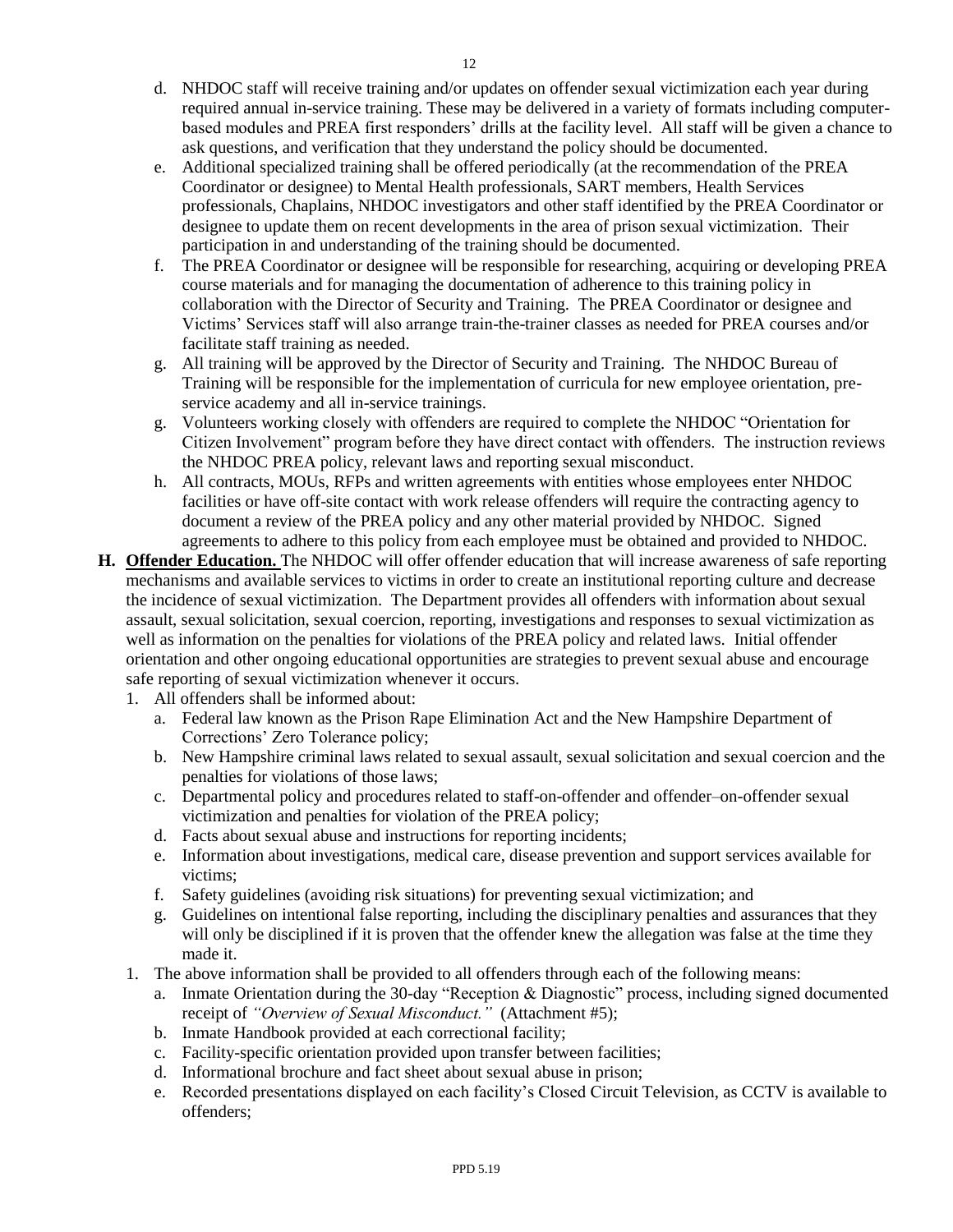- f. Information on confidential victims' services available in the community and information on how to contact them while in a NHDOC facility and upon re-entry;
- g. Additional educational workshops made available to offenders in each facility; and
- h. Other means that may become available.
- **I. Data Collection and Data Reporting.** The Department will use data collection systems to accurately track sexual assaults and sexual misconduct and to facilitate identification of the core risk and causal factors. The Director of Professional Standards will review the data and will compile a yearly report with recommendations for quality improvement measures based on the information. With the approval of the Commissioner, the report will be made available to the public on the department's web site. The Director of Professional Standards will ensure adherence to PREA standards including coordinating any required audits.
	- 1. Records from these investigations will be retained for 10 years and then destroyed.
	- 2. All requests for reports that can be generated from the electronic data base of PREA tracking information will be approved by the Commissioner or designee in accordance with NHDOC polices and the NH Right to Know Law.
	- 3. Information from PREA investigations pertaining to classification, housing assignments, risk of perpetration or safety of victims shall be integrated into CORIS as needed for the prevention of sexual assault and victimization.
	- 4. All NHDOC PREA cases will be reviewed by the NHDOC Sexual Assault Resource Team (SART). The Case Review Protocol is Attachment # 7.
	- 5. It is the responsibility of the Director of Professional Standards or designee to file yearly PREA census information to the Bureau of Justice Statistics in a timely manner and to respond to any request for data from the Department of Justice in accordance with federal PREA guidelines.
	- 6. The Director of Professional Standards may enlist the assistance of the Director of Research and Planning to compile summative reports on PREA investigations and PREA data.

#### **References:**

#### **Criminal Statutes and Policies Referenced and Additional Sources**

PPD 5.10 Crime Scene Search, Evidence Collection and Major Crime Scene Search PPD 2.16 Rules and Guidance for DOC Employees PPD 7.14 Classification and Orientation Procedures PPD 5.26 Confidential Mail PPD 1.16 Grievances and Complaints by Persons Under DOC Supervision PPD 5.25 Processing Spot, Disciplinary, Incident and Intelligence Reports PPD 5.40 DNA Collection Procedures PPD 5.43 Protective Custody PPD 5.55 Evidence Gathering, Preservation and Asset Forfeiture PPD 5.62 Searches, Handcuffing and Transporting Offenders PPD 5.77 Searches and Inspections PPD 6.05 Behavioral Health Services Guidelines PPD 6.10 Suicide Prevention and Intervention NHDOC Classification Manual Article XXVII (27.22) of the Collective Bargaining Agreement RSA 326-B Nurse Practice Act RSA 329 Physicians and Surgeons RSA 632-A: 2 – Aggravated Felonious Sexual Assault (Felony) RSA 632-A: 3 – Felonious Sexual Assault (Felony) RSA 632-A: 4 – Sexual Assault (Misdemeanor) RSA 645:1 – Indecent Exposure and Lewdness (Misdemeanor) RSA 641:5 – Tampering with Witnesses and Informants (Felony Title XII Public Safety and Welfare RSA 173-C Confidential Communication Between Victims and Counselors Title LXII Criminal Code 641:4 Falsification in Official Matters Title I Chapter 21-M8-K -NH Rights of Crime Victims The Prison Rape Elimination Act (PREA, P.L. 108-79)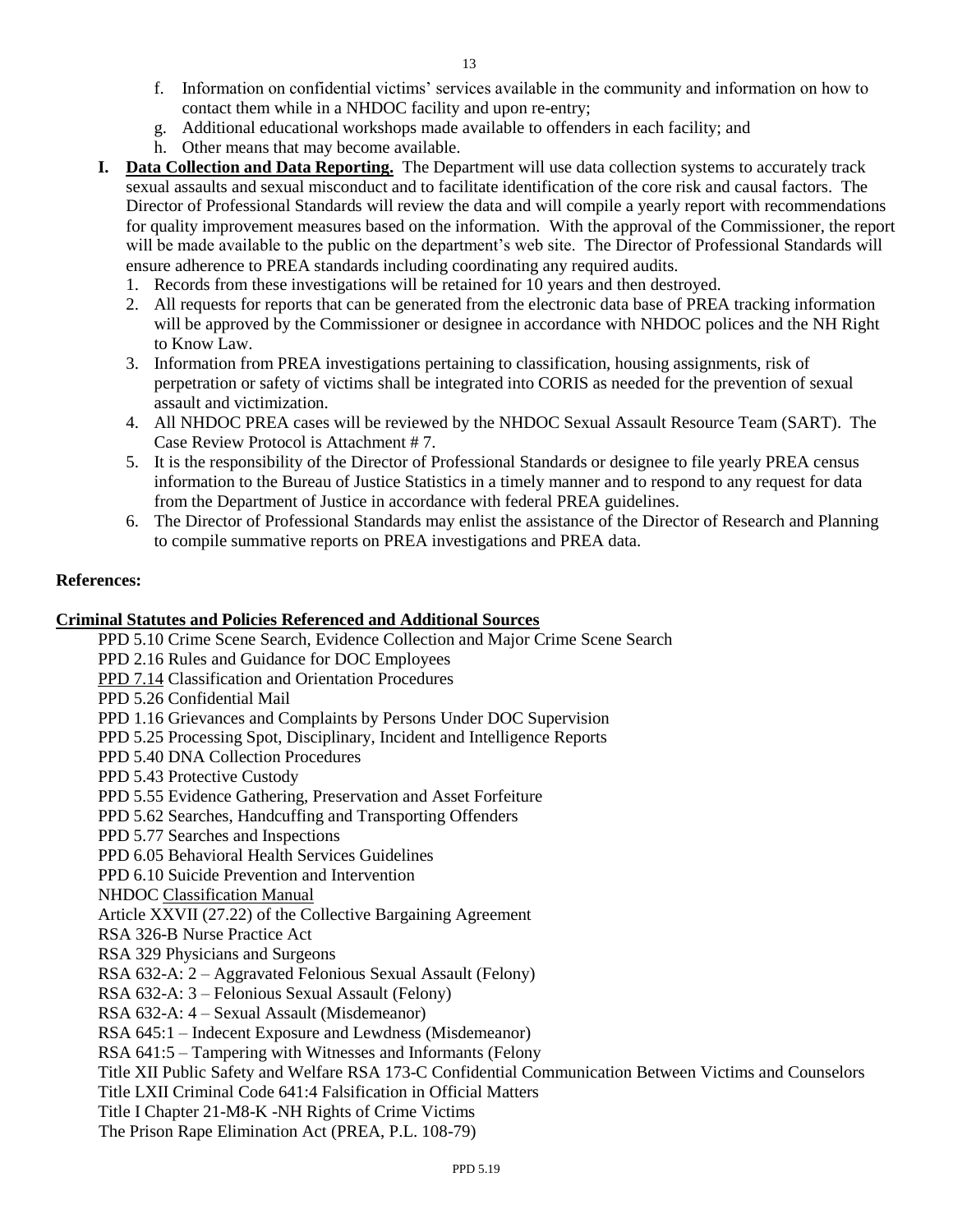*Standards for the Prevention, Detection, Response, and Monitoring of Sexual Abuse in: Adult Prisons and Jails, National Prison Rape Elimination Commission, August 2009 Sexual Assault: Protocol for Law Enforcement Response & Investigation of Adult Sexual Assault Cases, NH Governor's Commission on Domestic & sexual Violence*

FORBES/jc Attachments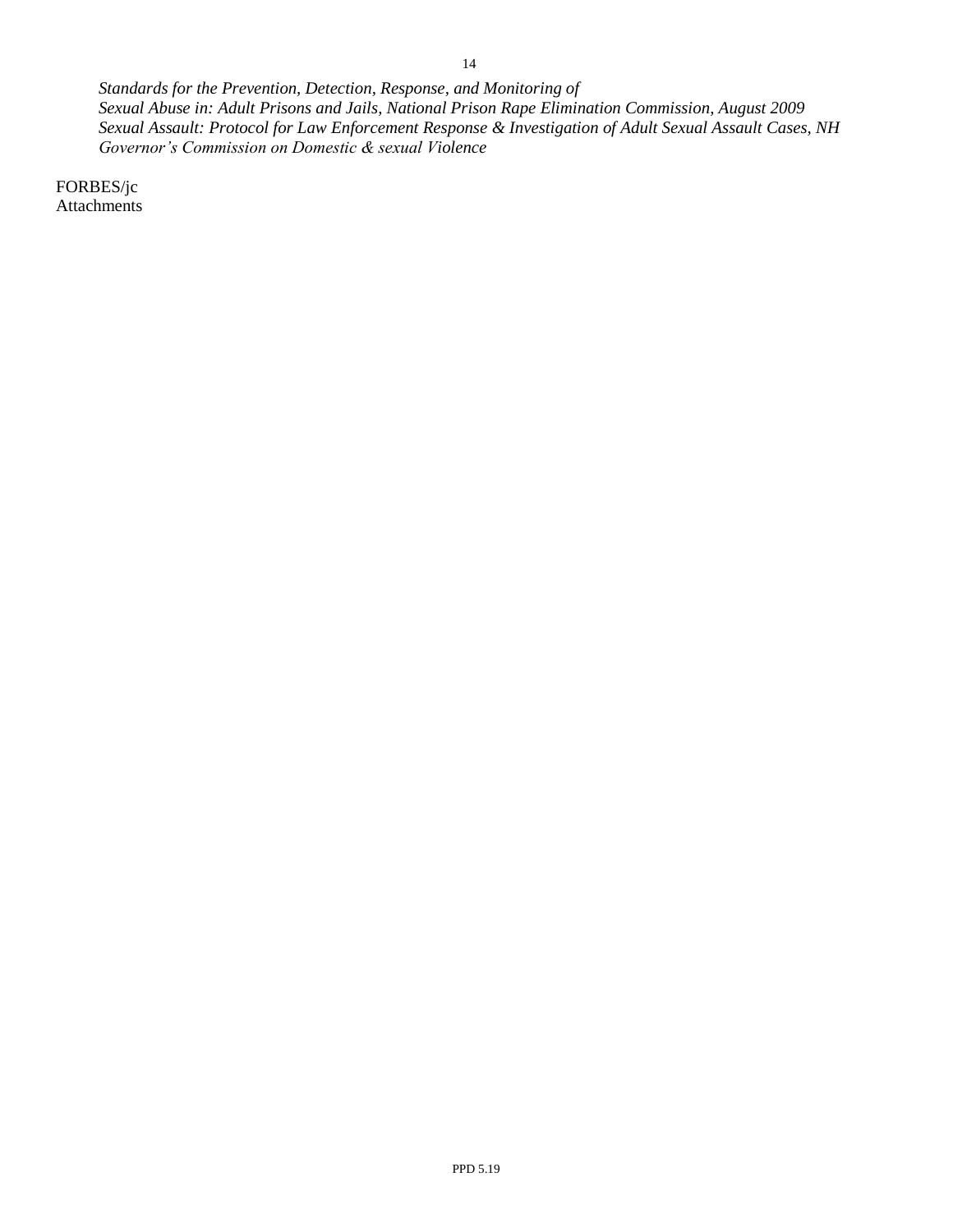## **Emergency Response Worksheet Recent Sexual Assault (Within 120 hours/5 days)**

*This worksheet is a guideline and provided to assist in the response to a reported sexual assault.*

#### **Officer in Charge/First Responder Responsibilities**

Evaluate the safety for the victim and any other person at potential risk

Activate emergency medical services as needed

Segregate the victim in health services, if possible

- Do not segregate the victim within sight or sound distance of other victims, witnesses or perpetrators
- Document victim spontaneous utterances
- The victim(s)'s clothing should only be collected by an investigator or a person trained in evidence collection
- Written statements should not be taken from the victim(s)

Interview the victim to obtain basic information about the sexual assault

When did the sexual assault occur? Where did the sexual assault occur? Who assaulted you? Was the sexual assault anal, vaginal, oral or other? When was the last time you showered? Have you changed your clothes since the sexual assault? If yes, where is the clothing? Have you brushed your teeth since the sexual assault? If yes, what is the location of the toothbrush? Were there witnesses?

Secure the scene(s) of the sexual assault as a crime scene

- Designate a staff member to secure the crime scene
- The officer will complete the in/out log and document the scene at the time of arrival to when relieved; this should include any changes to the scene resulting from the intrusion of individuals entering or leaving the scene

Ensure that the collection of evidence is only completed by an investigator or a person trained in evidence collection

Identify the perpetrator(s)

Segregate and secure the perpetrator(s) as a crime scene in a dry cell

- Do not segregate within sight or sound distance of victim**(**s**)**, witnesses or other perpetrators
- Document the perpetrator(s) spontaneous utterances but do not interview
- The perpetrator(s)'s clothing should only be collected by an investigator or a person trained in evidence collection

Segregate witnesses

- Do not segregate witnesses within sight or sound distance of victim(s), perpetrator(s) or other witnesses
- Document witness(s) spontaneous utterances but do not interview
- Written statements should not be taken from the witnesses

Secure all offenders at the scene and gather their identification cards

Notify the Shift Commander

Promptly complete an incident report with attached narrative statements from all staff involved in the incident

Promptly submit any evidence collected and all reports to the Investigations Bureau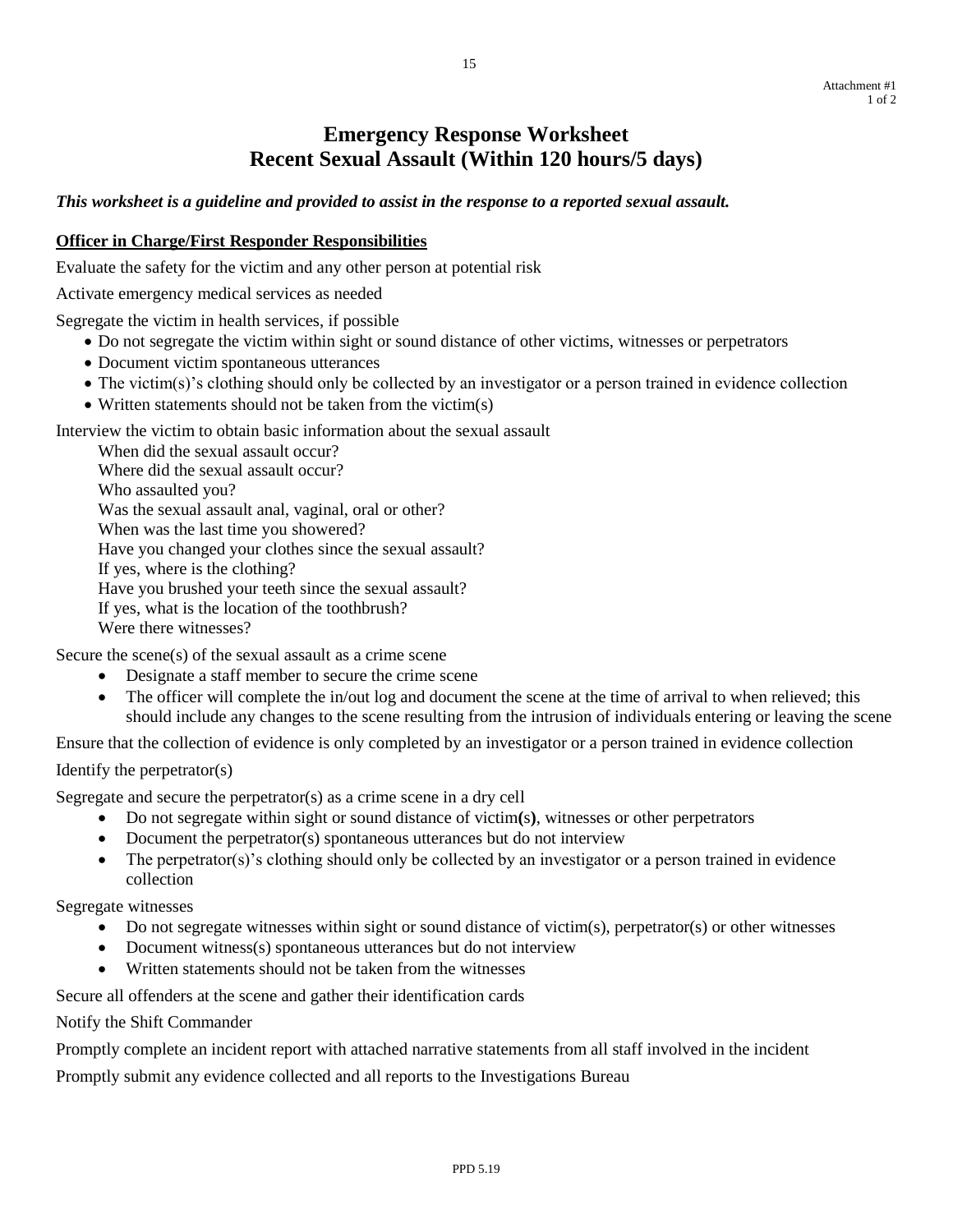#### **Shift Commander Responsibilities**

Ensure that the Officer in Charge/First Responder responsibilities are completed

Ensure that the collection of evidence is only completed by an investigator or a person trained in evidence collection

Notify health services

 Health services will determine whether or not the victim will be transported to the nearest community hospital for specialized evidence collection (If this is a past assault, more than 120 hours/5 days prior, trace evidence will not be collected from the victim's body)

If the victim consents, transport the victim to a community hospital for specialized evidence collection

- The transport will be conducted with utmost sensitivity and the lowest level of intrusion
- All strip searches will be conducted at health services when possible
- Transport team members will document a time log and any spontaneous utterances made by the victim
- Transport team members will not interview the victim

Notify the Investigations Bureau

• The investigator will notify the PREA Victim Advocate upon being made aware of a reported sexual assault and/or sexual misconduct.

Notify the warden, facility head or designee

Notify mental health

 If mental health staff are not on duty, notify nursing to evaluate the victim's safety and needs for emergency measures according to PPD 6.10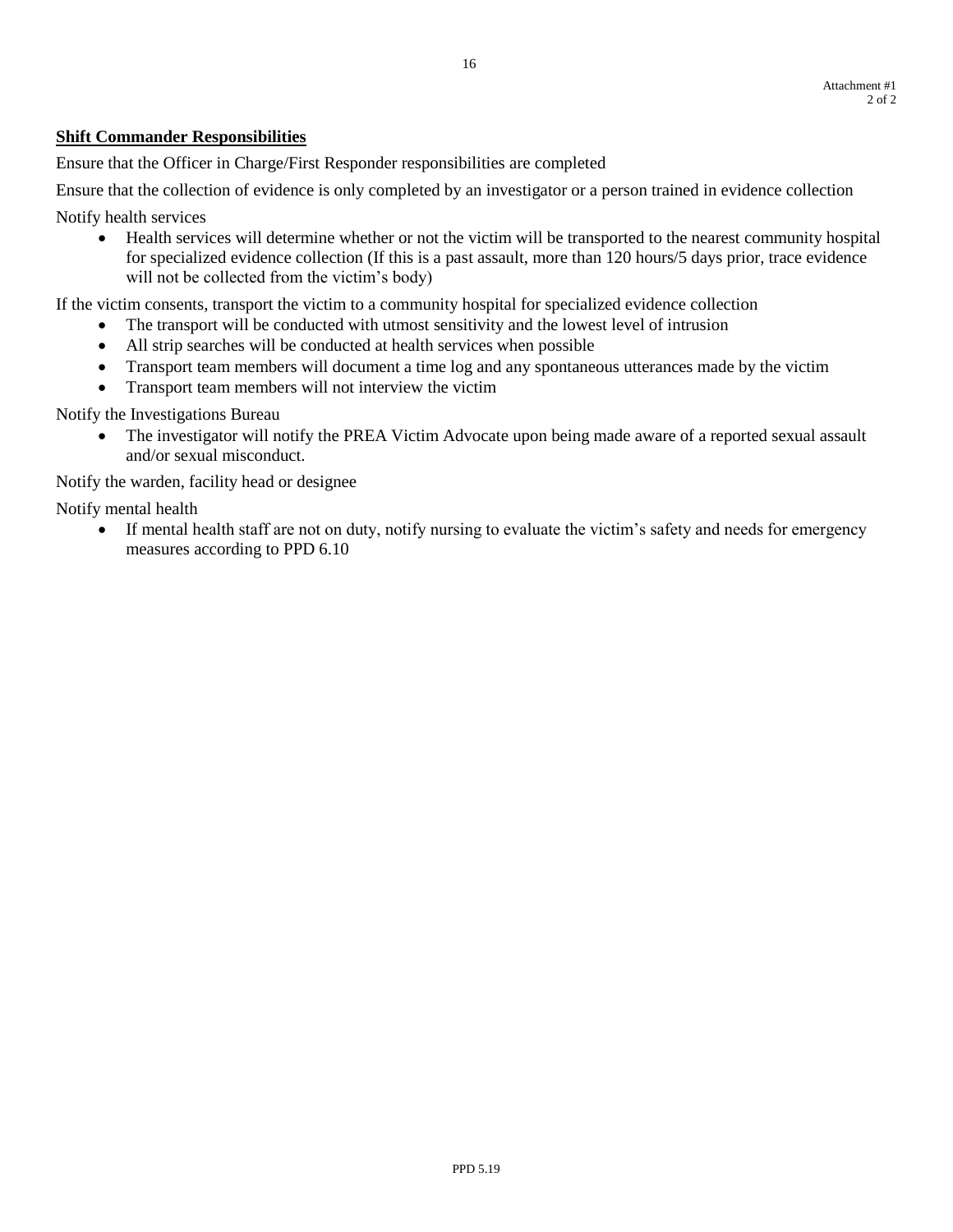## **PREA Risk Assessment New Hampshire Department of Corrections**



| <b>Offender Name:</b>         |          | Doc #:  | Date:        |
|-------------------------------|----------|---------|--------------|
| <b>Reason for Assessment:</b> | Initial: | .ender: | Institution: |

## **SEXUAL VICTIMIZATION POTENTIAL**

|                                               | <b>Comments</b>                                                           |
|-----------------------------------------------|---------------------------------------------------------------------------|
| $\Box$ Yes(2)                                 | First incarceration (Adult, prison only)                                  |
| $\Box$ No                                     |                                                                           |
| $\Box$ Information Unavailable                |                                                                           |
| $\Box$ Yes(1)                                 | Age less than 21 years or over 65 years                                   |
| $\Box$ No                                     |                                                                           |
| $\Box$ Information Unavailable                |                                                                           |
| $\Box$ Yes(1)                                 | Size & Stature                                                            |
| $\Box$ No                                     | Male: less than 5'6" and/or 130 lbs.                                      |
| $\Box$ Information Unavailable                | Females: less than 5'0" and/or 80 lbs                                     |
| $\Box$ Yes(3)                                 | Previous or current commitment for sex offense/crime with sexual          |
| $\Box$ No                                     | motivation in which the victim was a child of 13 years or younger or      |
| $\Box$ Information Unavailable                | elderly person of 65 years or older (If 'Yes', narrative required)        |
| $\Box$ Yes(8)                                 | Mental impairment-developmentally or intellectually disabled,             |
| $\Box$ No                                     | mentally ill, or physical disability (If 'Yes' narrative required in      |
| $\Box$ Information Unavailable                | medical record)                                                           |
| $\Box$ Yes(8)                                 | History of sexual abuse-victimization                                     |
| $\Box$ No                                     |                                                                           |
| $\Box$ Information Unavailable                |                                                                           |
| $\Box$ Yes(11)                                | Victim of sexual abuse in confinement verified by investigative or        |
| $\Box$ No                                     | incident reports to include jails and county correctional facilities. (If |
| $\Box$ Information Unavailable                | 'Yes', narrative required)                                                |
| $\Box$ Yes(6)                                 | Behavior characteristics or display of sexual orientation in a way that   |
| $\Box$ No                                     | projects vulnerability (is perceived to be gay, lesbian, transgender,     |
| $\Box$ Information Unavailable                | intersex, or gender non-conforming) (If 'Yes', narrative required)        |
| $\Box$ Yes(1)                                 | Criminal history is exclusively non-violent                               |
| $\Box$ No                                     |                                                                           |
| $\Box$ Information Unavailable                |                                                                           |
| $\Box$ Yes(1)                                 | Offender perceives themselves as vulnerable (If 'Yes', narrative          |
| $\Box$ No                                     | required)                                                                 |
| $\Box$ Information Unavailable                |                                                                           |
| Score:                                        |                                                                           |
| Risk Level for Sexual Victimization Potential | A score of 11 or more is at risk for Sexual Victimization                 |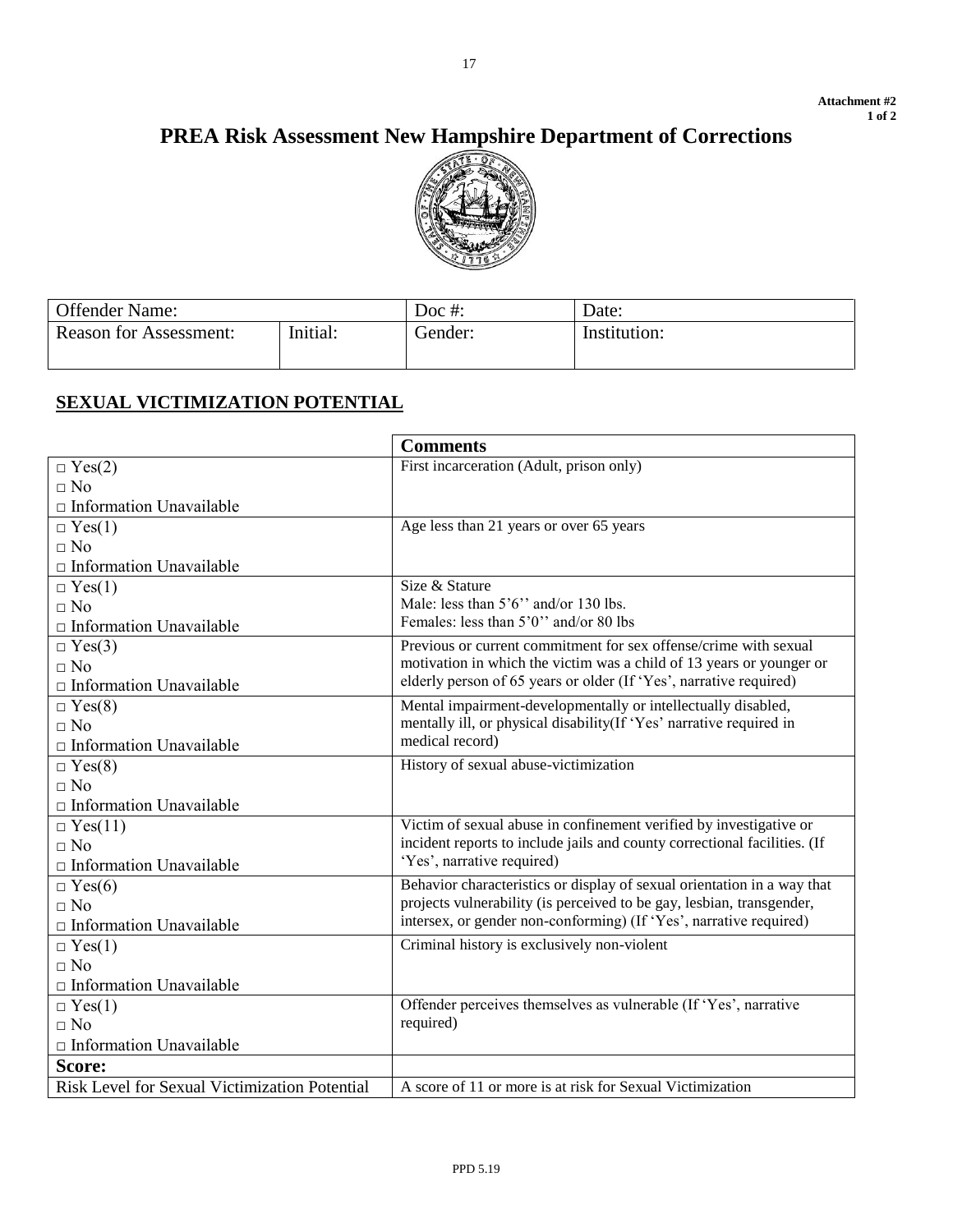## **SEXUAL PREDATION POTENTIAL**

| $\Box$ Yes(8)<br>$\Box$ No<br>$\Box$ Information Unavailable | Previous sexual abuse, sexual harassment or sexual solicitation in<br>confinement verified by investigative or disciplinary reports to include<br>jails and county correctional facilities. |
|--------------------------------------------------------------|---------------------------------------------------------------------------------------------------------------------------------------------------------------------------------------------|
| $\Box$ Yes(2)                                                | One or more prior incarcerations(s) (Adult, Prison Only)                                                                                                                                    |
| $\Box$ No                                                    |                                                                                                                                                                                             |
| $\Box$ Information Unavailable                               |                                                                                                                                                                                             |
| $\Box$ Yes(2)                                                | Prior violence in prison, to include other state prisons with equivalent                                                                                                                    |
| $\Box$ No                                                    | behavior descriptions                                                                                                                                                                       |
| $\Box$ Information Unavailable                               |                                                                                                                                                                                             |
| $\Box$ Yes(2)                                                | Convictions for sexual offense/crimes with motivation in which the                                                                                                                          |
| $\Box$ No                                                    | victim was 14 years or older (If 'Yes', narrative required)                                                                                                                                 |
| $\Box$ Information Unavailable                               |                                                                                                                                                                                             |
| $\Box$ Yes(2)                                                | Previously or currently assessed as high violence potential (If 'Yes',                                                                                                                      |
| $\Box$ No                                                    | narrative required)                                                                                                                                                                         |
| $\Box$ Information Unavailable                               |                                                                                                                                                                                             |
| Score:                                                       |                                                                                                                                                                                             |
| <b>Risk Level for Sexual Predation Potential</b>             | A score of 8 or more is a Potential Predator                                                                                                                                                |

| Reviewer's Signature                               | Reviewer's Name (Print)         | Date |
|----------------------------------------------------|---------------------------------|------|
| Follow up required<br>YES<br>- NO<br><sub>or</sub> | Next scheduled appointment date |      |

Distribution: Original- Intuitional File; Copies-Mental Health file, Classifications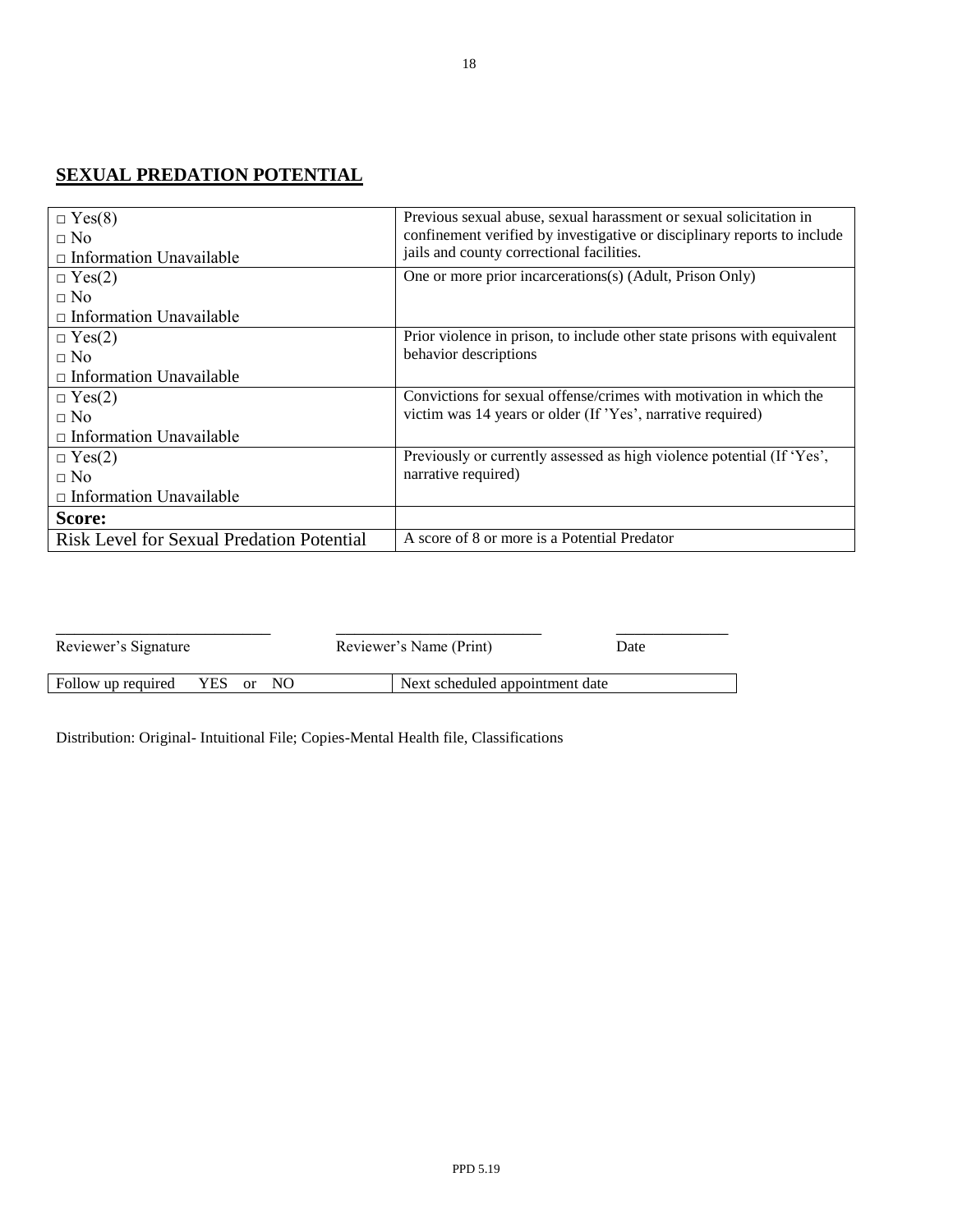#### **VICTIM SERVICES PROTOCOL SUPPLEMENT New Hampshire Department of Corrections**

#### **Victim Services Protocol for Sexual Assault/Misconduct**

#### **I. Purpose**

To coordinate efforts between DOC staff, law enforcement and community providers to implement best practices and offer services to victims of sexual assault under the care and supervision of the New Hampshire Department of Corrections.

#### **II. Support Services:**

#### **A. The role of the crisis center advocate:**

*The New Hampshire Coalition Against Domestic and Sexual Violence* is a statewide network of independent member programs committed to ending domestic and sexual violence by:

- ensuring that quality services are provided to victims/survivors of domestic and sexual violence;
- preventing future violence by educating the public;
- influencing public policy;
- encouraging the provision of services for perpetrators.

The N.H. Coalition is comprised of 14 independent programs throughout the state that provide services to survivors of sexual assault and domestic violence. Their services are free, confidential, and available to all victims regardless of age, race, gender, religion, sexual orientation, physical ability or financial status. The services include:

- Emergency shelter and transportation
- Legal advocacy in obtaining restraining orders against abusers
- Hospital, police, and court accompaniment
- Information about and help in obtaining public assistance

Immediate inclusion of crisis center advocates is recognized as a crucial service for the victim of a sexual assault. For a sexual assault victim, being at the hospital or involved in the criminal justice system can be extremely difficult. Crisis center advocates provide victims with emotional support, information and referrals. Victims are usually more cooperative and better able to assist law enforcement when they feel supported, believed, and safe.

Advocates offer victims a support person whose only goal is to help them make decisions about what has and is happening to them. The role of the advocate is to provide support and information, and then to support the victim in whatever way she or he chooses. Advocates are trained on the sexual assault medical examination and the criminal justice system. They can give sexual assault victims complete information, so that they are aware of their options and can make informed decisions.

Crisis center advocates are not a part of the criminal justice system. It is not the advocate's goal to find out the details of what happened to the victim. The information discussed between victim and advocate is focused on the victim's feelings and emotional needs. While advocates do not solicit details, they periodically hear specific information about the assault. Police should be assured that the sole purpose of the advocate is to support the victim's efforts to articulate emotional concerns.

Sexual assault victims seeking support from a crisis center advocate have privileged communication under NH RSA 173-C. This statute prohibits advocates from disclosing any information shared by the victim without a waiver or release. In order to be covered under the Confidential Communications statute, each of the advocates has completed a minimum of 30 hours of training through one of the 14 bona fide Crisis Centers in New Hampshire.

Because there is no time frame on the healing process, crisis center advocates provide support not just at the hospital or police station, but in the weeks or months that follow. The advocate who supports the sexual assault victim through the criminal justice system sets up the necessary relationship and access to 24-hour support and information.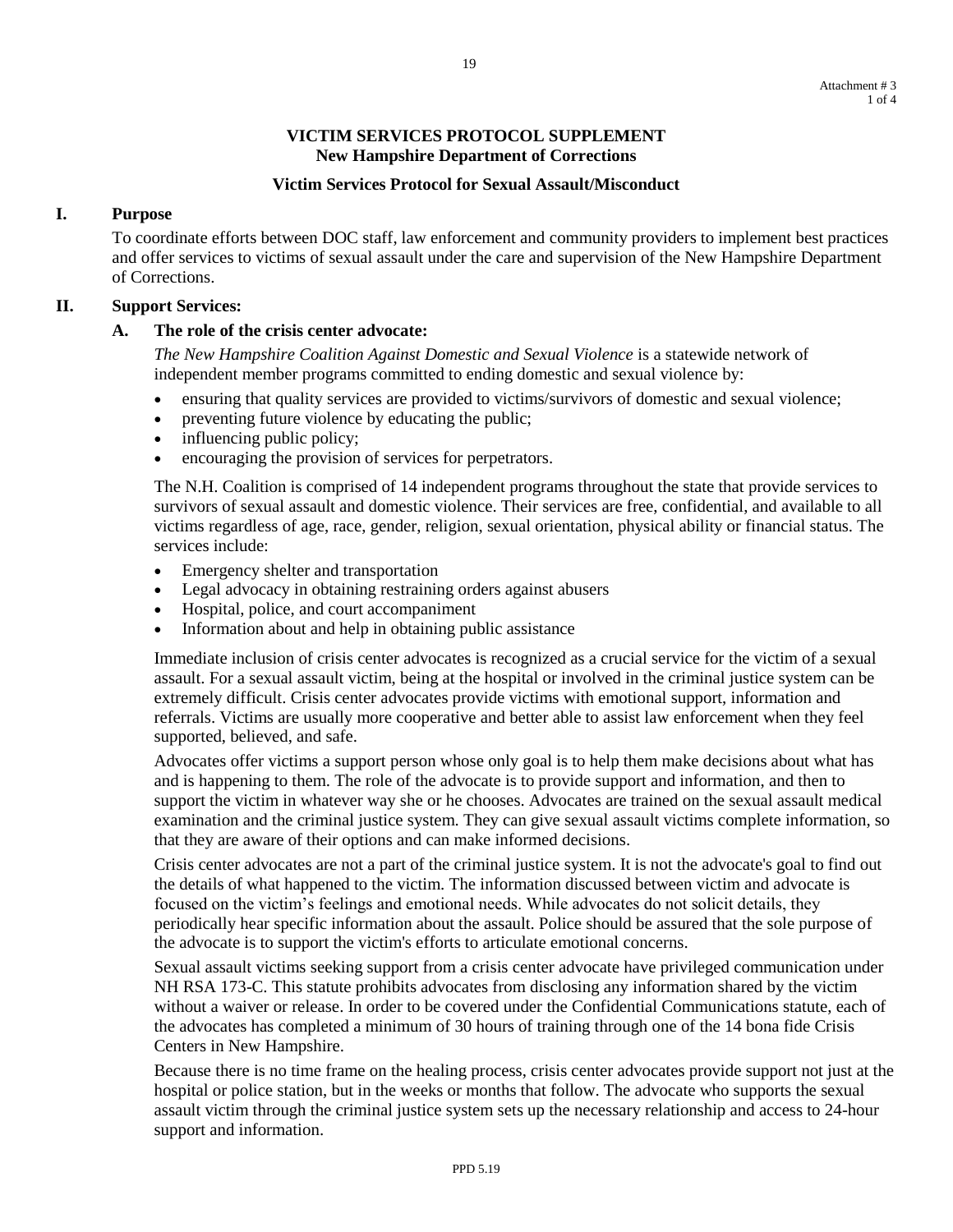#### **B. The role of the victim/witness advocate and types of victim advocates**

The role of a **prosecution-based** victim/witness advocate is to provide support, information and referrals to sexual assault victims once an arrest has been made and the case has been sent to the County Attorney or Attorney General's Office for possible prosecution. Unlike the crisis center advocates, victim/witness advocates are part of the prosecution team and do not have a confidentiality privilege. They provide services through the criminal, not the civil, process. A victim/witness advocate's role is to ensure that the rights of victims of crime are protected, and that they are treated sensitively and fairly throughout the often confusing and frightening criminal justice process. The goal is to reduce the impact that crime and the resulting involvement in the criminal justice system has on the lives of victims and witnesses.

20

Advocates also promote victim rights through public awareness and training. Victim/Witness Assistance Programs throughout the state provide services to victims of felony level crimes. The Attorney General's Office provides services in all of the state's homicide cases; and each of the County Attorney's Office provides services to victims of other felony crimes, including sexual assault. The NH Department of Corrections provides post sentencing Victim Services, including victim support, notification and services to incarcerated individuals who report sexually abuse in correctional facilities.

The New Hampshire Crime Victims Bill of Rights, RSA 21-M: 8-k assures victims of crime certain rights and services. Victim Advocates are available to provide support and assistance through the entire criminal investigation, prosecution and corrections process and to ensure that those rights are protected.

Some services provided by the Victim Advocate include:

- Orientation to the criminal justice system.
- Case status information.
- Notification regarding court dates, motions filed, court rulings, bail and bail restrictions, dispositions, appeals, and parole hearings.
- Emotional support and accompaniment during court and parole hearings.
- Information and consultation regarding possible witness tampering.
- Assistance in obtaining witness fees.
- Referrals for mental health treatment, address confidentiality and other needed services.
- Assistance with compensation claims to the Victims' Assistance Commission.
- Information on restitution and other forms of financial entitlements.
- Assistance with property return.
- Employer, school, landlord, and creditor intercession services.
- Victim/witness waiting and reception areas separate from defendant's areas.
- Information on the victim's rights to have input at court and parole board hearings.

#### **C. The role of the PREA Victim Advocate PREA Victim Advocate**

- a. In both offender-on-offender and staff-on-offender investigations, the Investigator will notify the PREA Victim Advocate and/or Victim Services (Headquarters) immediately upon being made aware of a reported sexual assault and/or sexual misconduct. Notification to the PREA Victim Advocate **must** be made even where there is delayed reporting of sexual assault.
- b. The investigator shall also notify the DOC Victim Advocate when a victim interview is scheduled. Prior to the interview, the Victim Advocate may review the DOC PREA Interview Form with the victim. At the conclusion of the interview, the Victim Advocate may debrief with the victim (i.e. safety planning, referrals, assistance regarding intimidation/threats). The PREA Victim Advocate may remain present during the interview for emotional support of the victim only.
- c. The Victim Advocate may:
	- 1. Assist in assuring that all proper agencies have been contacted (i.e. health services, communitybased crisis center, etc).
	- 2. Ensure that the victim is treated with fairness, compassion and respect to maintain for his/her dignity and privacy throughout the investigative process.
	- 3. Provide emotional support and information to the offender victim.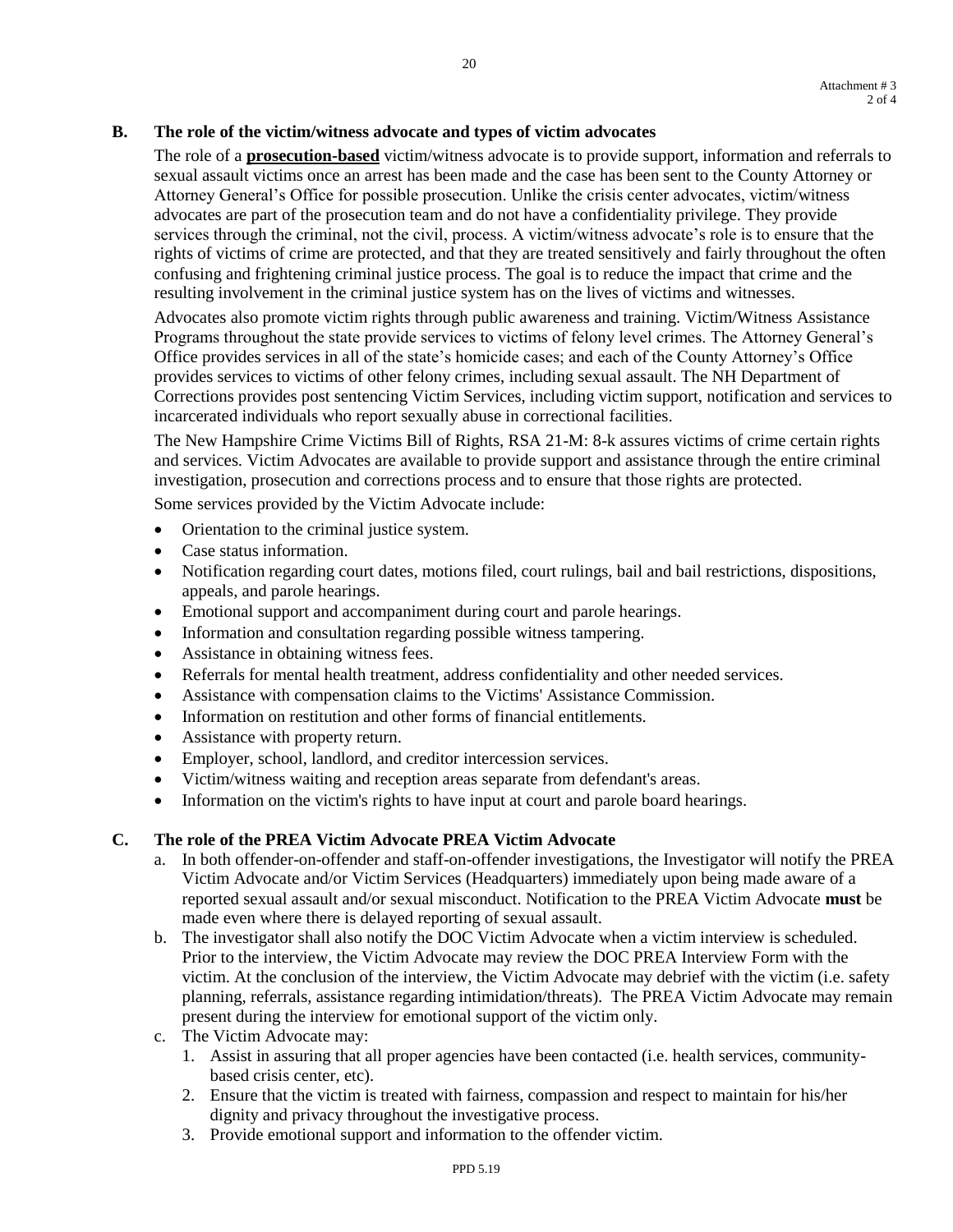- 4. Offer the victim information about available resources, including the local rape crisis service, mental health services, and victim compensation.
- 5. Inform the victim about the general investigative process and how it progresses.
- 6. Promote reasonable protection for the victim throughout the investigative process through the security measures of protective custody; keep away notices and re-classification boards.
- 7. Ensure an MOU with the New Hampshire Coalition Against Domestic and Sexual Violence is in effect within six months of the effective date of this policy that details ways victims can access member agency services and logistics of NH DOC and member agency collaboration.
- d. If a NHDOC Victim Advocate is not available, Victim Services will advise the PREA investigator of alternative arrangements in a timely fashion.

#### **D. Community Based Advocacy (Crisis Centers & Hospitals)**

The NHDOC PREA Victim Advocate will collaborate with the local rape crisis center serving the jurisdiction where the assault took place. Consistent with approved security measures, the offender victim can choose whether he or she will access the services of the crisis center.

If an offender victim is transported to the hospital emergency room for a forensic Sexual Assault medical exam, the appropriate crisis center will be called to have an advocate present to offer services. A crisis center advocate will report to the hospital to be available to the offender for crisis intervention and support. Calls from NHDOC staff to the appropriate crisis center are to request an advocate meet them at the hospital. An offender's personal information need not be shared during these calls.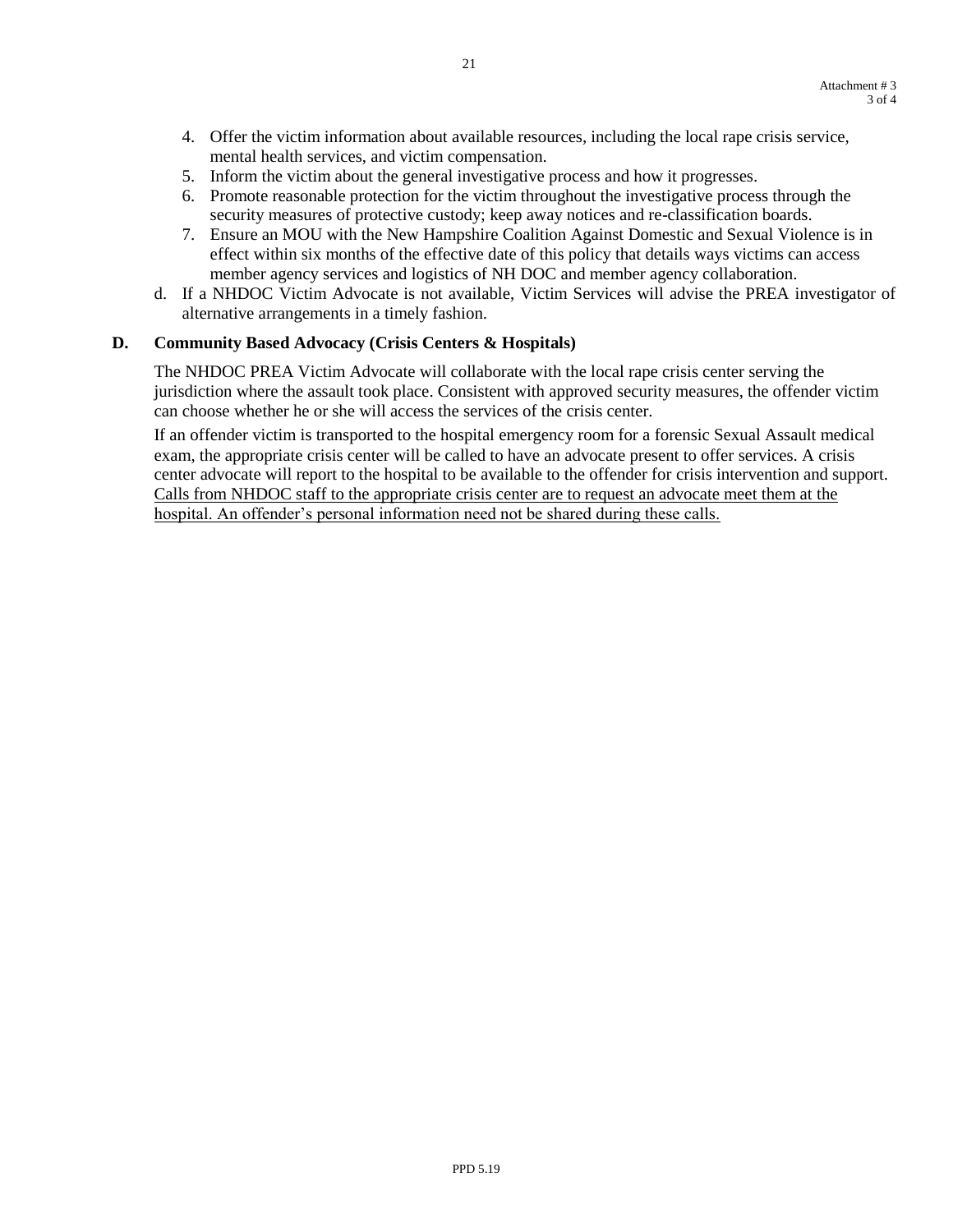## **NHDOC PREA ADVOCATE**

#### **Sexual Activity Observed/Reported (Sexual assault/abuse or Sexual misconduct)**

#### **Standard Procedure**

- PREA Advocate notified by Investigations by phone and PREA notification form
- PREA Advocate contacts investigator to assess case/forensic interview
- PREA Advocate and Investigator schedule time for forensic interview
- Pre-interview: PREA Advocate reviews Interview Form with victim
- Forensic Interview: PREA Advocate present for emotional support only
- Post-interview: PREA Advocate debriefs with victim (i.e. safety planning, referrals, intimidation/threats )

## **Role of PREA Victim Advocate**

- Treat the victim with fairness and compassion
- Respect for their dignity and privacy throughout the investigative process
- Inform the victim of the PREA Victim Advocate's limits of confidentiality
- Provide emotion support and information
- Offer the victim information about available resources, financial assistance, mental health services
- Inform the victim about the investigative process and how it progresses
- Ensure that the victim is reasonably protected from the accused throughout the investigative process through the security measures of protective custody, keep separates, and re-classification boards





- PREA Advocate with/without Investigator to explain the decision to not progress with either an administrative finding and/or criminal case
- Refer victim to supportive services
- Inform prison staff (need to know basis) that victim may be "vulnerable"
- If appropriate, inform victim that there may be a further investigation if their report was deemed false



#### **Administrative Finding**

• Informed as to the outcome of administrative case (i.e. will be transferred/no longer at facility; will be transferred to another housing unit)

#### **Criminal Case**

- Ensure that victim understands their rights under the NH Crime Victims' Bill of Rights
- Continued emotional support
- Introductions with Attorney General's Office or County Attorney's Office
- Transfer of case to appropriate V/W advocate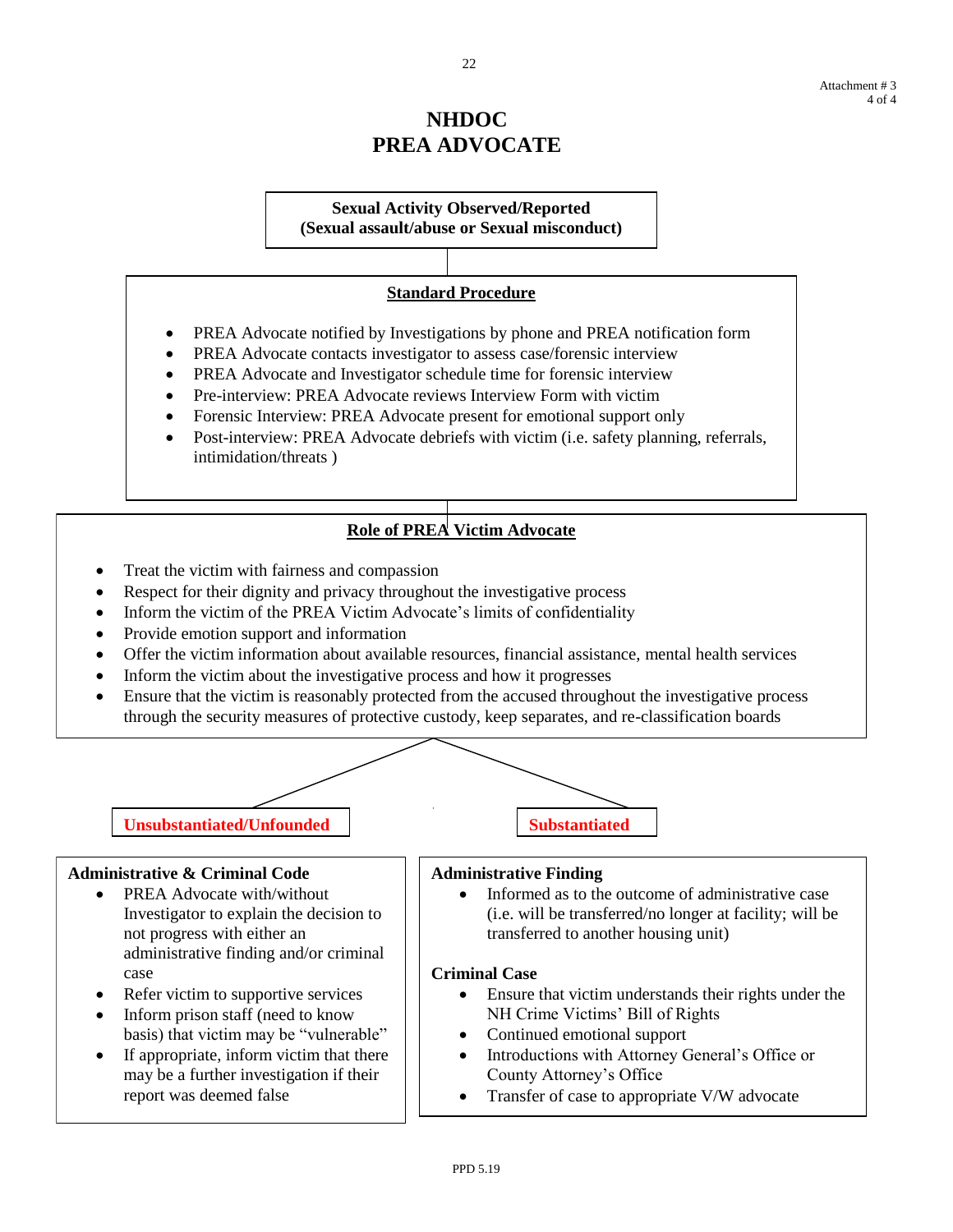#### **OFFENDER ON OFFENDER PREA TRACKING FORM**

#### **Date\_\_\_\_\_\_\_ Filed by\_\_\_\_\_\_\_\_\_\_\_\_\_\_\_\_\_\_\_\_\_**

|         |          | 2. Victim: last name: |                       |                  | first:        |                 |            | <b>CORIS ID</b> |                      |
|---------|----------|-----------------------|-----------------------|------------------|---------------|-----------------|------------|-----------------|----------------------|
| Ht $\&$ | Sex      | Age                   | Custody               | Housed at        | Race          | Sexual          | Diagnose   | Previous        | Housed after         |
| Wt.     |          |                       | level at              | time of          |               | Orientation     | d MH       | <b>PREA</b>     | Move due to          |
|         |          |                       | time of               | incident         |               | Reported        | Disorder   |                 | PREA?                |
|         |          |                       | incident              |                  |               |                 |            |                 | $\Box$ yes $\Box$ No |
|         |          | $\Box$ Under 18       | $\Box$ C1             | $\square$<br>NCF | $\Box$ White  |                 |            |                 | $\Box$ NCF           |
|         |          |                       |                       | (unit)           | $\Box$        | П               |            | $\Box$ Yes      | (unit)               |
| H       | $\Box$ M | $\Box$ 18 - 24        | $\Box$ C <sub>2</sub> |                  | Hispanic      | heterosexual    | $\Box$ Yes |                 |                      |
|         |          |                       |                       | $\Box$ SP/M      | $\Box$ Black  |                 |            | $\Box$ No       | $\Box$ SP/M          |
| W       | $\Box$ F | $\Box 25 - 29$        | $\Box$ C3             | (unit)           | $\Box$ Native | $\Box$          | $\Box$ No  |                 | (unit)               |
|         |          |                       |                       |                  | Hawaiian/     | homosexual      |            | $\Box$ not      |                      |
|         |          | $\Box 30 - 34$        | $\Box$ C4             | $\Box$ THU       | Pacific       |                 | $\Box$ not | sure            | $\Box$ THU           |
|         |          |                       |                       | (unit)           | Islander      | $\Box$ bisexual | sure       |                 | (unit)               |
|         |          | $\Box 35 - 39$        | $\Box$ C5             |                  |               |                 |            |                 |                      |
|         |          |                       |                       | $\Box$ SP/W      | $\Box$ Asian  | $\Box$          |            |                 | $\Box$ SP/W          |
|         |          | $\Box 40 - 44$        | $\Box$                | (unit)           |               | transgender     |            |                 | (unit)               |
|         |          |                       | Paroled               |                  | $\Box$ Native |                 |            |                 |                      |
|         |          | $\Box$ 45 +           |                       | $\Box$ N/A       | Am./Alask     | $\Box$ not sure |            |                 | $\Box$ N/A           |
|         |          |                       | $\Box$ AHC            |                  | a□ Other      |                 |            |                 |                      |
|         |          |                       |                       |                  |               |                 |            |                 |                      |

\***Additional victims**  $\Box$  yes  $\Box$  no (fill section 1 only of a separate form for each and attach)

## **3. Suspect: last name: \_\_\_\_\_\_\_\_\_\_\_\_\_\_\_\_\_\_\_\_\_\_\_\_\_\_\_\_\_\_\_\_\_ first name: \_\_\_\_\_\_\_\_\_\_\_\_\_\_\_\_\_\_\_\_\_\_\_ CORIS ID\_\_\_\_\_\_\_\_\_\_\_\_**

| Ht $\&$ | Sex      | Age            | Custody               | Housed at   | Race            | Sexual          | Diagnose   | Previous             | Housed after         |
|---------|----------|----------------|-----------------------|-------------|-----------------|-----------------|------------|----------------------|----------------------|
| Wt.     |          |                | level at              | time of     |                 | Orientation     | d MH       | <b>PREA</b>          | Move due to          |
|         |          |                | time of               | incident    |                 | Reported        | Disorder   |                      | PREA?                |
|         |          |                | incident              |             |                 |                 |            |                      | $\Box$ yes $\Box$ No |
|         |          | $\Box$ Under   | $\Box$ C1             | $\Box$ NCF  | $\Box$ White    |                 |            |                      | $\Box$ NCF           |
|         |          | 18             |                       | (unit)      | $\Box$ Hispanic | П               |            |                      |                      |
| H       | $\Box$ M |                | $\Box$ C <sub>2</sub> |             | $\Box$ Black    | heterosexual    | Yes        | $Yes$ <sub>___</sub> |                      |
|         |          | $18 - 24$      |                       | $\Box$ SP/M | $\Box$ Native   |                 |            |                      | $\Box$ SP/M          |
| W       | $\Box$ F |                | $\Box$ C3             | (unit)      | Hawaiian/       | $\Box$          | No         | $No$ <sub>___</sub>  | (unit)               |
|         |          | $\Box$ 25 – 29 |                       |             | Pacific         | homosexual      |            |                      |                      |
|         |          |                | $\Box$ C4             | $\Box$ THU  | Islander        |                 |            |                      | $\Box$ THU           |
|         |          | $\Box$ 30 – 34 |                       | (unit)      | $\Box$ Asian    | $\Box$ bisexual | $\Box$ not | $\Box$ not           | (unit)               |
|         |          |                | $\Box$ C5             |             | $\Box$ Native   |                 | sure       | sure                 |                      |
|         |          | $\Box$ 35 – 39 |                       | $\Box$ SP/W | Am./Alask       | П               |            |                      | $\Box$ SP/W          |
|         |          |                |                       | (unit)      | a               | transgender     |            |                      | (unit)               |
|         |          | $\Box$ 40 – 44 | Paroled               |             | $\Box$ Other    |                 |            |                      |                      |
|         |          |                |                       | $\Box$ N/A  |                 | $\Box$ not sure |            |                      | $\Box$ N/A           |
|         |          | $\Box$ 45 +    | $\Box$ AHC            |             |                 |                 |            |                      |                      |
|         |          |                |                       |             |                 |                 |            |                      |                      |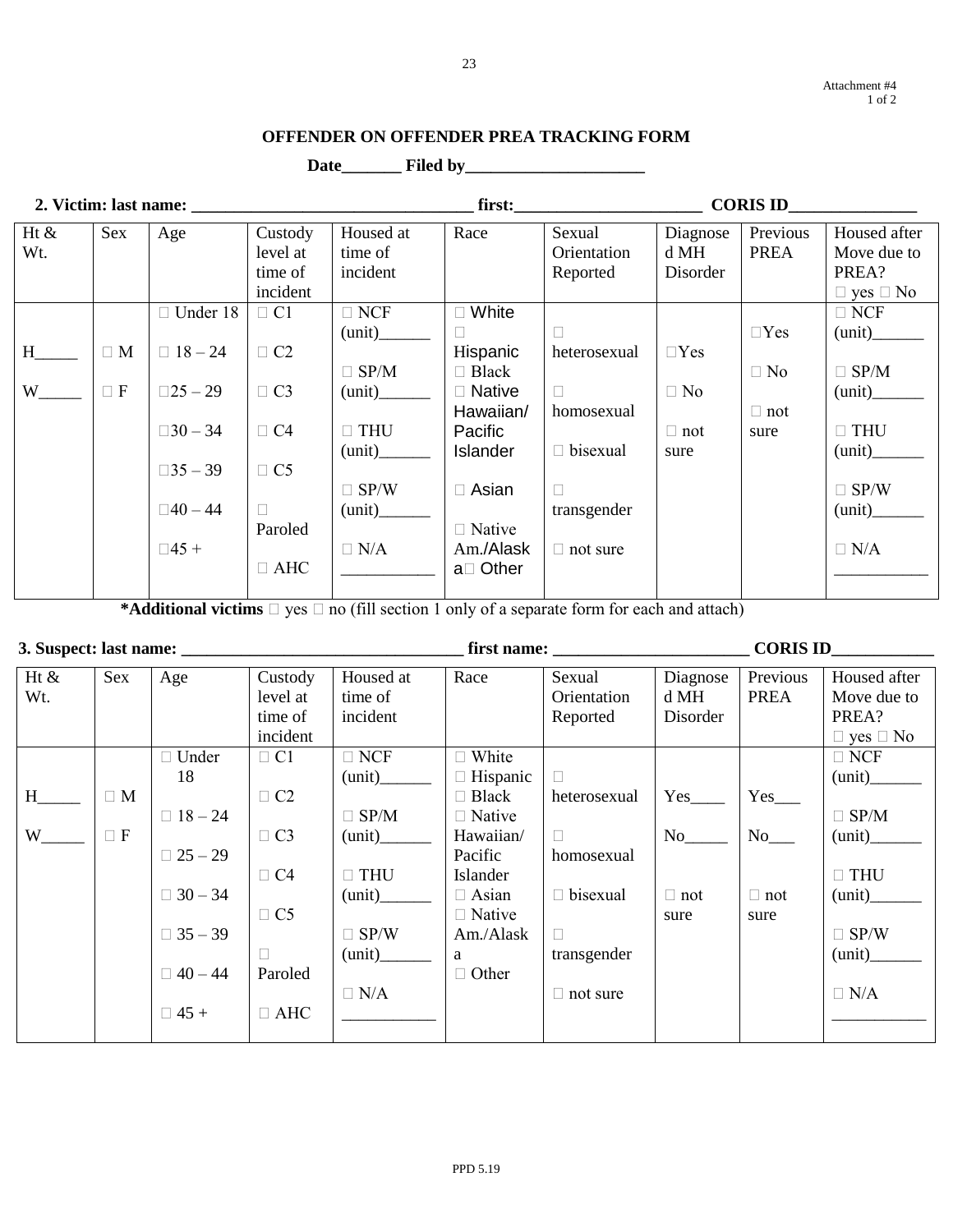| <b>Exact Location</b> | Date & | Reported                  | Medical-         | Level              | Nature            | Disposition              |
|-----------------------|--------|---------------------------|------------------|--------------------|-------------------|--------------------------|
| Of incident           | time   | by:                       | check all that   |                    |                   | Date                     |
|                       |        |                           | apply            |                    |                   |                          |
|                       |        | $\Box$ Victim             |                  | $\Box$ Forced *    | Penetration       | $\Box$ Substantiated     |
|                       |        | $\Box$ Another offender   |                  |                    | $\Box$ object     | $\Box$ Unsubstantiated   |
|                       |        | $\Box$ Family of victim   | $\Box$ No Injury | $\Box$ Coerced *   | $\Box$ finger (s) | $\Box$ Unfounded         |
|                       |        | $\Box$ Correctional       | detected         |                    | $\Box$ penis      | $\Box$ Ongoing           |
|                       |        | officer                   | $\Box$ Injury    | $\Box$ Strategic * | Oral contact      | <b>Services rendered</b> |
|                       |        | $\Box$ Other staff        | □ Treated        |                    | $\Box$ Fondling   | $\Box$ Hospitalized      |
|                       |        | $\Box$ Health Services    | $\Box$ Refused   | $\Box$ Willing     | □ Verbal          | $\Box$ Rape kit          |
|                       |        | $\Box$ Instructor/teacher | Tx               |                    |                   | $\Box$ Counseling        |
|                       |        | $\Box$ Counselor          |                  |                    |                   | $\Box$ Victim Ad.        |
|                       |        | $\Box$ Chaplain/religious |                  |                    |                   | $\Box$ STI testing       |
|                       |        | $\Box$ Other              |                  |                    |                   |                          |

24

**3. Incident details \_Attempted Completed**

**\* Coerced = threat of harm \* Strategic = promise of reward \* Forced = physical force**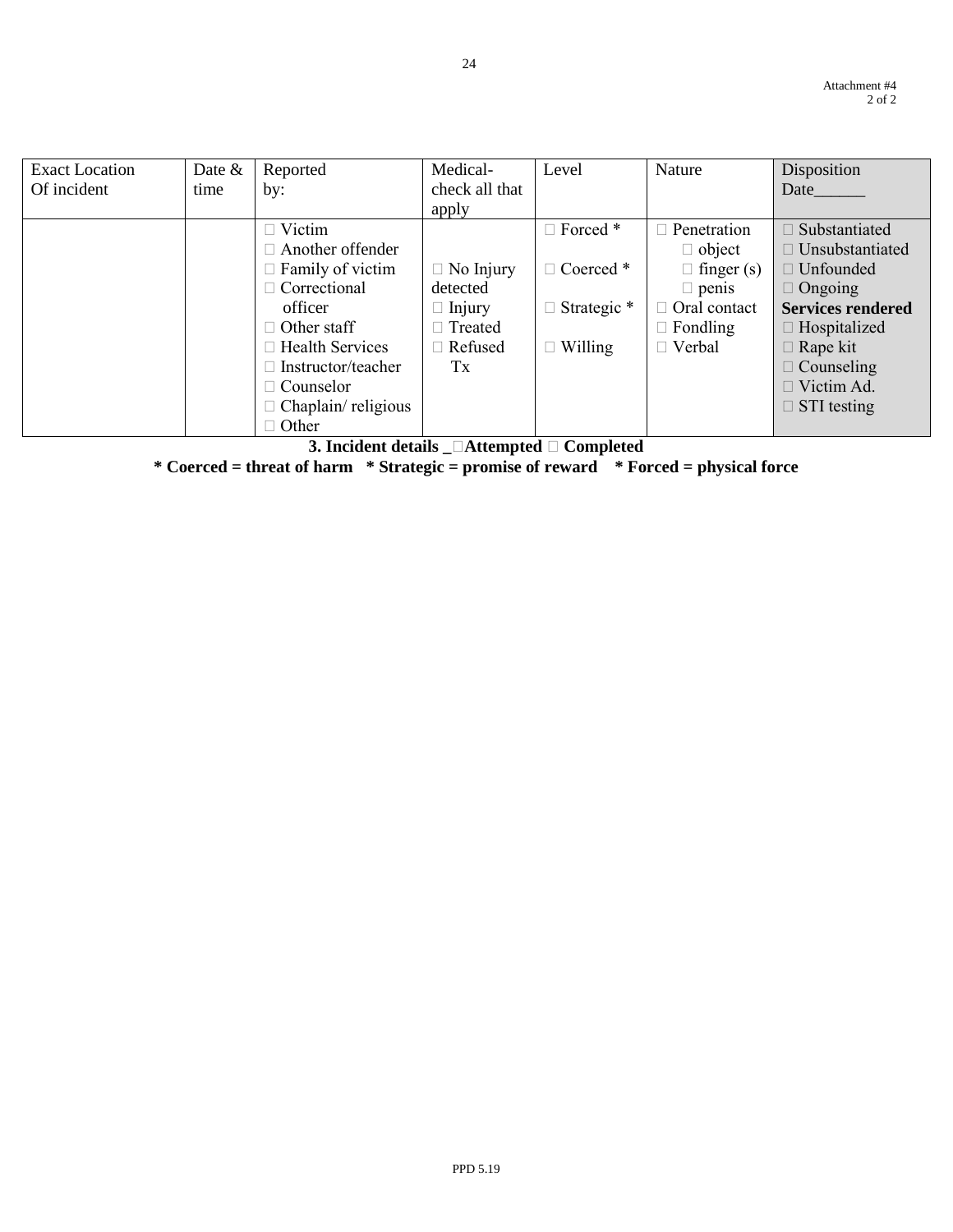## **DEFINITIONS**

The following definitions refer to terms contained within this policy and terms that are important for staff know in order to respond to sexual victimization of offenders.

**Allegation**: An oral, written, or electronic statement that sexual abuse has occurred or may be occurring or a report that there is significant risk of it occurring that is provided to a staff member or outside agency.

**Audit:** A review of information, including written records and interviews with staff and offenders, to determine the extent to which NHDOC policies, practices, and protocols comply with the PREA standards

**Contractor:** A person who provides services to NHDOC facilities or to offenders on a one time basis or on a recurring basis according to a contractual agreement.

**Credibility assessment:** An investigator's process of conducting interviews and weighing evidence to determine the truthfulness of victim, witness, and suspect statements.

**Employee/ Staff:** A person who works directly for NHDOC or a person who provides direct services to offenders in a facility acting as a staff member on a fulltime or part time permanent basis according to a contractual agreement with the NHDOC (e.g., contracted mental health providers etc.)

**Facility/ Facility head:** The Warden of an NHDOC prison facility or the chief authority over a transitional housing unit, probation and parole district office or a facility contracted or charged with housing to housing NHDOC offenders (local correctional or law enforcement agency or by a private entity (whether for-profit or nonprofit).

Gender identity: A person's internal, deeply felt sense of social identity of being male or female, regardless of the person's sex at birth.

**Gender nonconforming**: A person whose gender identity and/or expression do not conform to gender stereotypes generally associated with his or her birth sex. This can include characteristics that appear feminine in men or masculine in women, whether they are heterosexual or homosexual, and despite a gender identity.

**Intersex:** A condition usually present at birth that involves reproductive, genetic, or sexual anatomy that does not seem to fit the typical definitions of female or male.

**Medical practitioner:** A health professional who, by virtue of education, credentials, and experience, is permitted by law to evaluate and care for patients within the scope of his or her professional practice, such as nurses, doctors, physicians assistants.

**SANE Nurse or Sexual Assault Nurse Examiner:** Specialized medical practitioner (nurse) that has specialized training for treating sexual abuse victims.

**Mental health practitioner:** A mental health professional credentialed and permitted by law to evaluate and care for patients within the scope of his or her professional practice.

**Need to know:** A criterion for limiting access of certain sensitive information to individuals who require the information to make decisions or take action with regard to an offender's safety or treatment or to the investigative process.

**Offender:** For the purposes of this policy and offender in any individual under the care and custody of NH Department of Corrections. This includes offenders of DOC prison facilities, residents of NHDOC transitional housing units, those on administrative home confinement, those residing in facilities that have been contracted to house DOC offenders and those on probation and parole. All these categories of offenders have the right to remain free from sexual victimization by other offenders or by DOC staff while residing in or while reporting to any DOC facility.

**PREA Staff**: PREA compliance managers, PREA coordinators or designees, and designated staff of the Bureau of Victim's Services including DOC PREA victim advocates, responsible for developing, implementing, and overseeing compliance with PREA standards and NHDOC PREA policies as well as PREA investigative staff as designated by the Director of Professional Standards.

**Recent Assault:** A reported incident of a sexual assault alleged to have taken place within the past 120 hours. **Past Assault**  refers to an incident alleged to have taken place more than 120 hours from the time is it reported.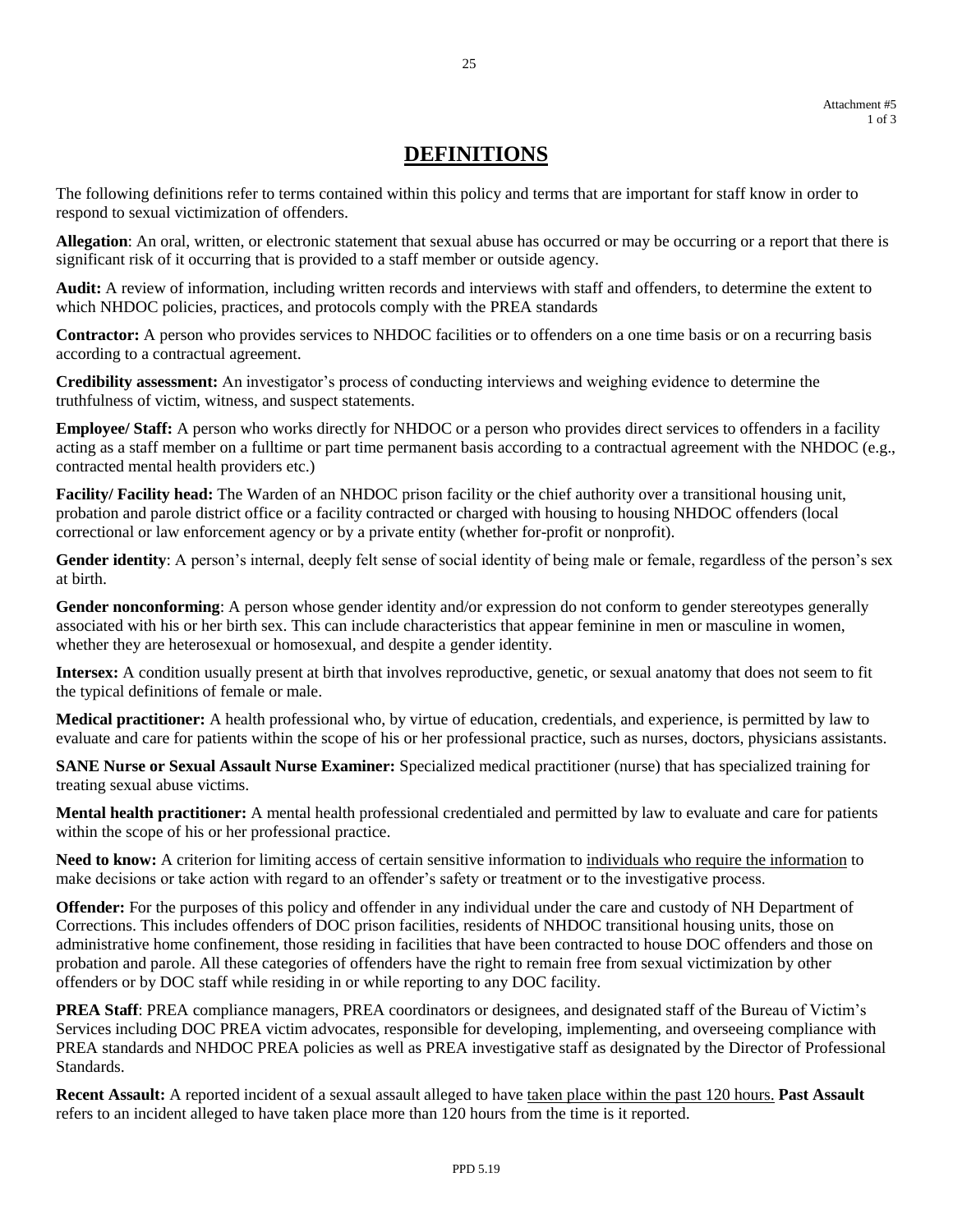**Report**: Any allegation of sexual abuse including all reports covered in the definition of allegation above and any reports by witnesses, staff, family members or volunteers; included reports of PREA incidences to other agencies such as rape crisis centers or the Attorney General's Office

**Review:** An analysis of the department's response to a reported incident of sexual victimization, formerly undertaken by the Sexual Assault Review Panel, or informally by staff of the Office of Victim's Services.

#### **TYPES OF SEXUAL ASSAULT & VICTIMIZATION COVERED BY PREA**

**Sexual victimization:** Encompasses all acts listed below and any act perpetrated by an offender that involves unwanted sexual attention or solicitation, whether forced or coerced, physical or verbal as well as any consensual act that is committed by a person with authority over or control of another individual.

**Sexual Solicitation:** Any request of a sexual nature; a request for sexual contact or for performance of sexual act, or a request to allow another to perform a sexual act, includes requests to watch or be watch while a any act is performed for the purpose of sexual gratification, or while sexual contact is initiated or while a body part is exposed for the purpose of sexual gratification.

**Sexual Coercion:** Any attempt to influence an individual to consent or participant in sexual contact including bribes, promises of remuneration or special consideration and threats of force or violence or harm to others and or repercussions such as deprivation of privileges. Any sexual relationship between an offender and a NHDOC staff member constitutes sexual coercion.

#### **1. Offender-On-Offender Sexual Abuse**

**Offender-on-offender sexually abusive contact:** Non-penetrative touching (either directly or through the clothing) of genitalia, anus, groin, breast, inner thigh, or buttocks without penetration by an offender of another offender without the latter's consent, or of an offender who is coerced into sexual contact by threats of violence, or of an offender who is unable to consent or refuse.

**Offender-on-offender sexually abusive penetration or sexual assault:** Penetration by an offender of another offender without the latter's consent, or of an offender coerced into sexually abusive penetration by threats of violence, or of an offender who is unable to consent or refuse. The sexual acts included are:

- Contact between the penis and the vagina or the anus;
- Contact between the mouth and the penis, vagina, or anus; or
- Penetration of the anal or genital opening of another person by a hand, finger, or other object.

**Offender-on-offender sexual harassment:** Repeated and unwelcome sexual advances, requests for sexual favors, verbal comments, or gestures or actions of a derogatory or offensive sexual nature by one offender directed toward another; includes intentional indecent exposure, voyeurism or masturbation that is intentionally in the presence of another offender despite the offender's objections or requests for privacy.

#### **2. Staff Sexual Misconduct**

**Staff-on-offender sexual abuse**: Encompasses all occurrences of staff-on-offender sexually abusive contact, staff-on-offender sexually abusive penetration, staff-on-offender indecent exposure, and staff-on-offender voyeurism. Staff solicitations of offenders to engage in sexual contact or penetration constitute attempted staff-on-offender sexual abuse.

**Staff-on-offender sexually abusive contact**: Non-penetrative touching (either directly or through the clothing) of the genitalia, anus, groin, breast, inner thigh, or buttocks by a staff member of an offender with or without the latter's consent that is unrelated to official duties.

**Staff-on-offender sexually abusive penetration:** Penetration by a staff member of an offender with or without the latter's consent. The sexual acts included are:

- Contact between the penis and the vagina or the anus;
- Contact between the mouth and the penis, vagina, or anus; or
- Penetration of the anal or genital opening of another person by a hand, finger, or other object.

**Staff-on-offender indecent exposure:** The display by a staff member of his or her uncovered genitalia, buttocks, or breast in the presence of an offender.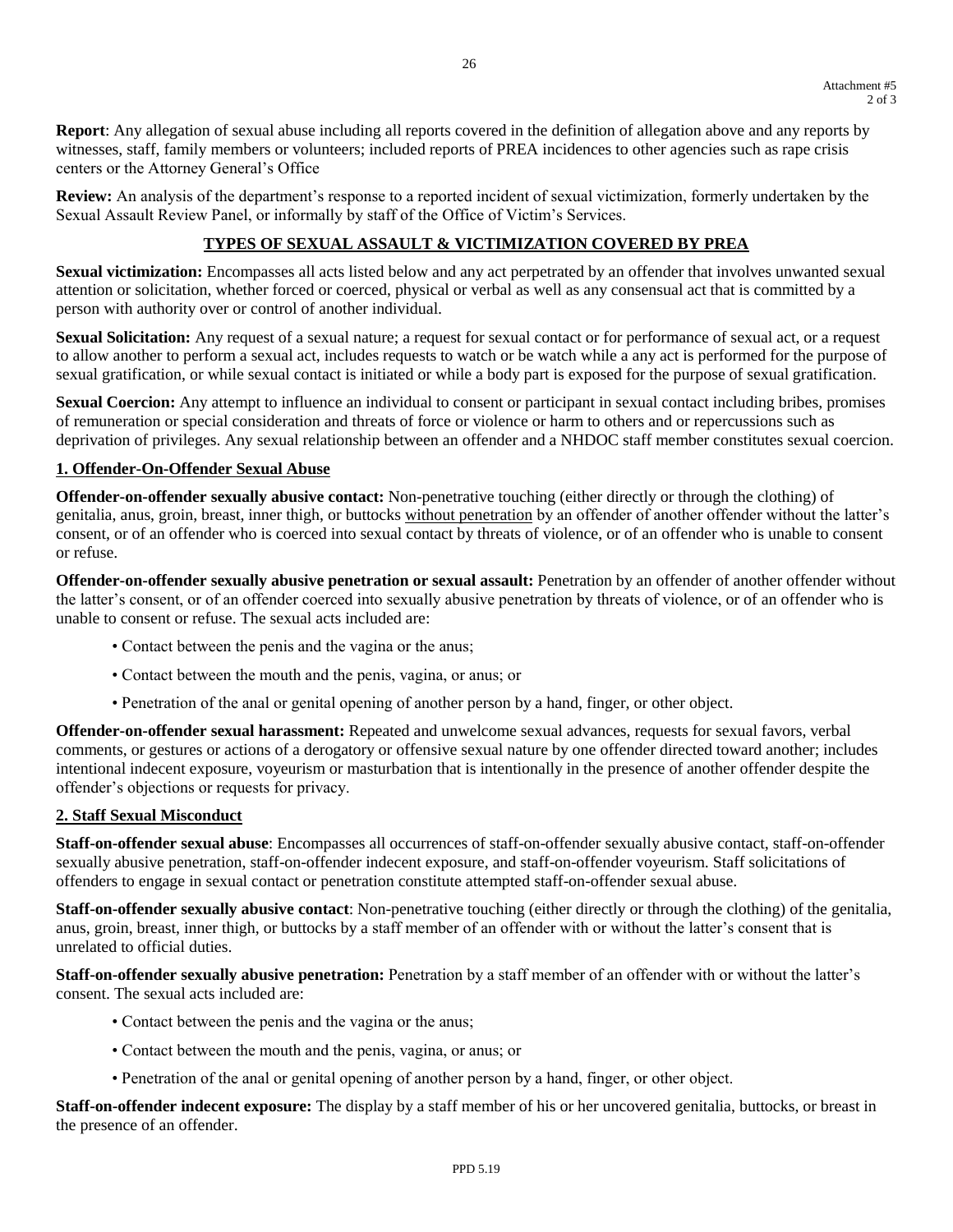**Staff-on-offender voyeurism**: An invasion of an offender's privacy by staff for reasons unrelated to official duties or when otherwise not necessary for safety and security reasons, such as peering at an offender who is using a toilet in his or her cell; requiring an offender to expose his or her buttocks, genitals, or breasts; or taking images of all or part of an offender's naked body or of an offender performing bodily functions and distributing or publishing them.

**Staff-on-offender sexual harassment:** Repeated verbal comments or gestures of a sexual nature to an offender by a staff member. Such statements include demeaning references to gender, sexually suggestive or derogatory comments about body or clothing, or obscene language or gestures. This includes all offenders no matter what their offense.

**Sexual Assault Review Definition and Duties:** All cases of sexual assault will be evaluated by the PREA Sexual Assault Resource Team (SART) or by a subcommittee of that group. All of the following NH DOC disciplines should be represented at all case review sessions: Investigations, Medical, Mental Health, Victim Services Advocate and (if applicable) Community Crisis Center Advocates. In some cases, the NH State Police, the NH Office of the Attorney General and other professionals involved in the case may also attend. A report of the findings and recommendations for improvement will be submitted to the facility head, the PREA Coordinator or designee, and the Commissioner. Cases will be reviewed using the six criteria outlined in Federal Statute (PREA, P.L. 108-79).

**Sexual Assault Resource Team Definition and Duties:** A group of trained and experienced NHDOC staff including forensics and medical, victims' services, investigations, security and executive staff members, and in some cases, the NH State Police, the NH Office of the Attorney General and other professionals involved in the case.

**Substantiated allegation:** An allegation that was investigated and the investigation determined that the alleged event was more likely to have occurred than to have not occurred.

**Transgender:** A term describing persons whose gender identity and/or expression do not conform to the gender roles assigned to them at birth.

**Unfounded allegation**: An allegation of a PREA incident that upon investigated was determined not to have occurred. Unfounded allegations may be reports of incidents perceived by the victim as sexually abusive, but are not found to meet the criteria of an event covered under PREA law. Allegation found to be intentional misrepresentations can be followed up by criminal charges or based on agreement between PREA staff and PREA investigators or by disciplinary action.

**Unsubstantiated allegation:** An allegation that upon investigation produced insufficient evidence to make a final determination as to whether or not the event occurred and/or can be classified as a substantiated prohibited act under PREA law.

**Victim advocate:** An individual, who may or may not be affiliated with the agency, who provides victims with a range of services during the forensic exam and investigatory process. These services may include emotional support, crisis intervention, information and referrals, and advocacy to ensure that victim interests are represented, their wishes respected, and their rights upheld. (see Victim Services Protocol Addendum # 3 for definitions of various types victim advocates)

**Visitor:** Any person granted official entry into a DOC facility for the purposes of meeting with and offender or staff member (s), excluding persons performing a service to the facility,

**Volunteer:** An individual who donates his or her time and effort on a one time or recurring basis to enhance the activities and programs of the agency.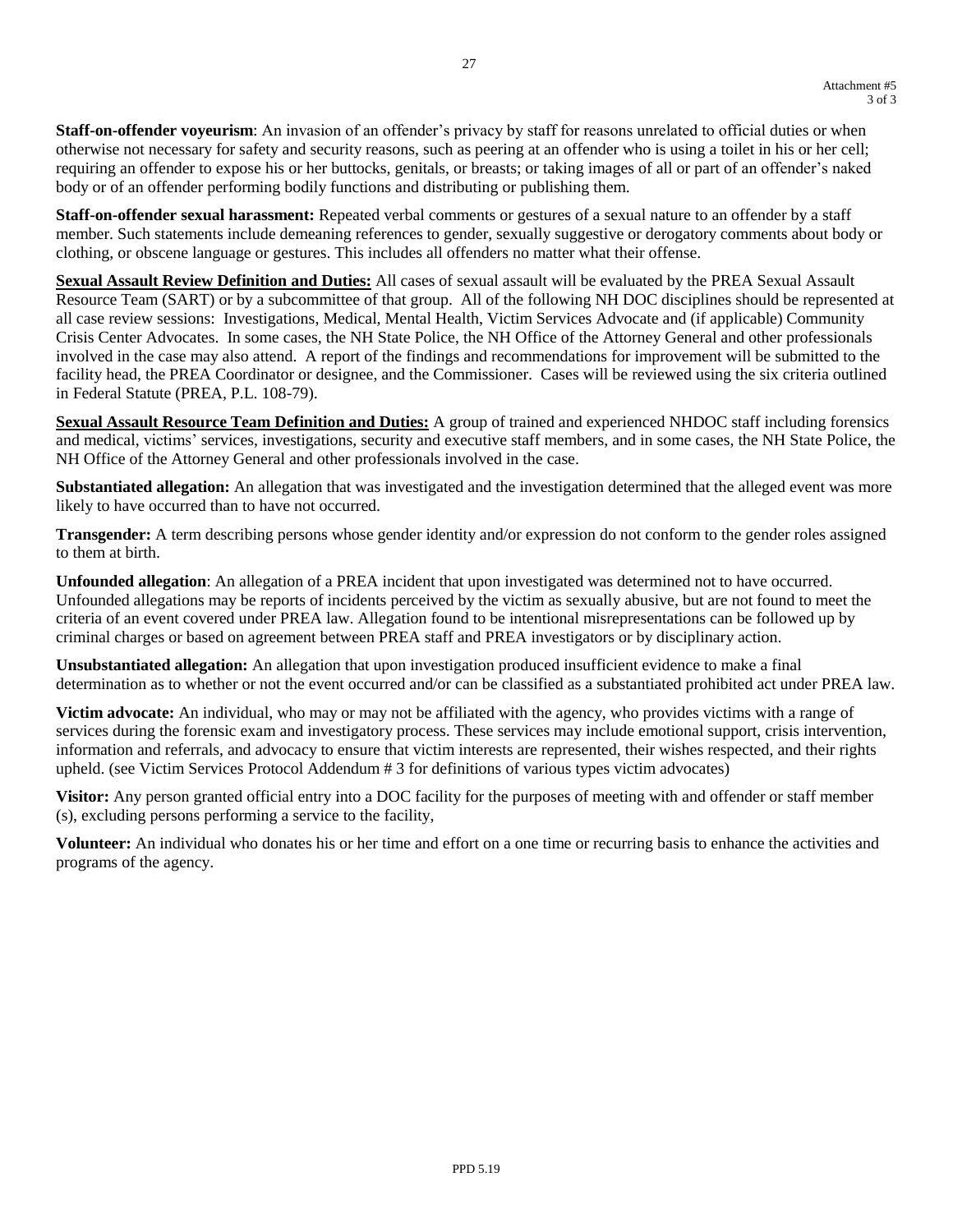## **OVERVIEW OF SEXUAL MISCONDUCT**

#### **I. Definition of Sexual Misconduct**

Sexual Misconduct (as it relates to NHDOC) is conduct of a sexual nature that is directed by staff toward offenders, by offenders toward other offenders, or by offenders toward staff. An "offender" is anyone under the care, custody and supervision of the Department of Corrections. "Staff" or "staff member" is anyone employed by, contracted by or volunteering for the Department of Corrections. Sexual misconduct includes, but is not limited to the following acts or attempted acts:

- 1. Sexual contact and/or intercourse
- 2. Requiring or allowing an offender to engage in sexual contact, sexual intercourse, or other sexual conduct for any reason (e.g., the sexual gratification of a staff member).
- 3. Any action designed for sexual gratification of an offender or staff member, such as masturbating in front of another person
- 4. Making or encouraging obscene or sexual advances, gestures or comments or exposing genitalia, buttocks or female breasts.
- 5. Touching of self in a sexually provocative way
- 6. Beginning any form or type of communication of a sexual nature
- 7. Influencing or making promises regarding safety, custody, parole status, privacy, housing, privileges, work assignments, program status, etc., in exchange for sexual favors. This includes an exchange of anything of value between staff and offender or offender and offender.
- 8. Threats, intimidation or retaliation for reporting an incident of sexual assault.

#### **Under NH law, an offender cannot legally consent to sexual activity with anyone while incarcerated.**

- It is never appropriate for a staff member to make sexual advances or comments, or to engage in sexual contact with an offender.
- A staff member would be committing a criminal offense by participating in any sexual activity with an offender.
- It is not appropriate for an offender to approach a staff member in a sexual manner. This type of behavior is prohibited and corrective action will be taken to stop such behavior from occurring.
- No one has the right to pressure anyone to engage in sexual acts.

#### **II. Steps offenders can take to reduce the possibility of sexual assault/victimization:**

- **Trust your instincts** If you sense a situation is dangerous, it probably is.
- **Do not accept gifts or favors from others** Most gifts come with strings attached.
- **Choose your associates wisely** Look for people involved in positive groups & activities.
- **Be Alert!** Contraband substances such as drugs & alcohol will weaken your ability to stay alert and stay safe.
- **Avoid High Risk Places** These are places where it is difficult for others to see. Learn these places and avoid them.
- **Do not share personal information** This information can be used to threaten or intimidate.

#### **III. What to do if you have just been sexually assaulted:**

- Verbally request immediate medical attention
- Report the assault immediately to a trusted staff member
- Do not wash, brush your teeth, use the toilet, change your clothes, eat, smoke or drink
- IT IS NEVER TOO LATE TO SEEK MEDICAL ATTENTION

#### **IV. Medical Attention:**

- If the sexual incident was recent, you will be asked to consent to a sexual assault exam by a qualified health care professional at a local hospital.
- Your consent is needed for this type of exam.
- You will be examined for injuries that may or may not be obvious to you.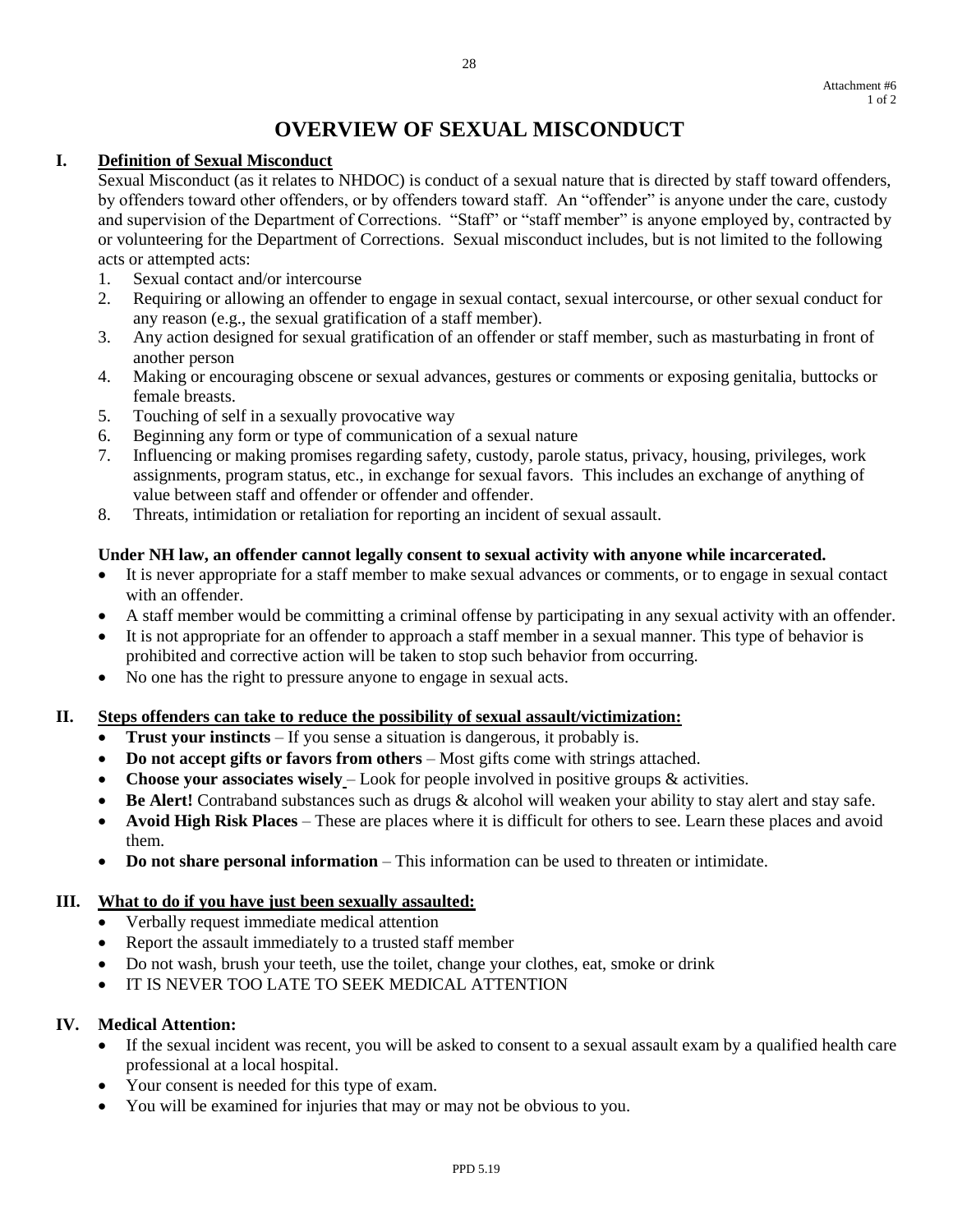- They may also perform further examinations to gather physical evidence of the assault and to check for sexually transmitted diseases.
- You have the right to refuse any examination. However, if you have been the victim of sexual assault, it is critical to allow medical professionals to collect as much evidence as possible.

29

- You can receive medical attention and/or pregnancy testing for any injuries without submitting to a sexual assault examination. The medical care is for the purpose of treating injuries and keeping you healthy. Medical information gathered during treatment is confidential.
- You must sign a medical release in order for the medical information to be used as evidence in sexual misconduct.
- You have the right to refuse to sign the medical release.
- You also have the right to receive support services.

#### **If you are unable to report a sexual assault within 4 days, you have additional reporting options:**

- Report the incident to any trusted staff member
- Report to NHDOC Investigators by Request Slip
- Contact the PREA Victim Advocate by Request Slip or by letter to: NHDOC Victim Services Office PO Box 1806 Concord, NH 03302
- Send privileged mail to the **Commissioner of Corrections**, **NH Department of Corrections**
- Send privileged mail to the **NH Attorney General**, **NH Department of Justice**

Any form of sexual misconduct is degrading and may result in psychological distress. Appropriate referrals for support and treatment will be made by Health Services and/or a Health care professional at a local hospital. Mental health staff within the institution is available to help survivors recover from the emotional impact of sexual assault.

#### **V. What happens to reports of sexual misconduct? Investigation**

All allegations of sexual misconduct, sexual harassment, over-familiarity and retaliation will be investigated.

Retaliation is intimidation to prevent an offender from filing a complaint or participation in an investigation of sexual misconduct. The DOC prohibits anyone from interfering with an investigation, including by intimidation or retaliation against witnesses or victims. Any form of retaliation should be reported to a trusted staff member, the warden or investigations.

Anyone who sexually abuses or assaults an offender will be disciplined and may be criminally prosecuted. Discipline and criminal prosecution are more likely to be successful if the abuse is reported immediately; but regardless of when the assault occurred, it should be reported.

I have read and received a copy of this document.

\_\_\_\_\_\_\_\_\_\_\_\_\_\_\_\_\_\_\_\_\_\_\_\_\_\_\_\_\_\_\_\_\_\_\_\_\_\_\_\_ \_\_\_\_\_\_\_\_\_\_\_\_\_\_\_\_\_\_\_\_\_\_\_\_\_\_\_\_ Offender Signature Date

Staff Signature Date Date Date Date

\_\_\_\_\_\_\_\_\_\_\_\_\_\_\_\_\_\_\_\_\_\_\_\_\_\_\_\_\_\_\_\_\_\_\_\_\_\_\_ \_\_\_\_\_\_\_\_\_\_\_\_\_\_\_\_\_\_\_\_\_\_\_\_\_\_\_\_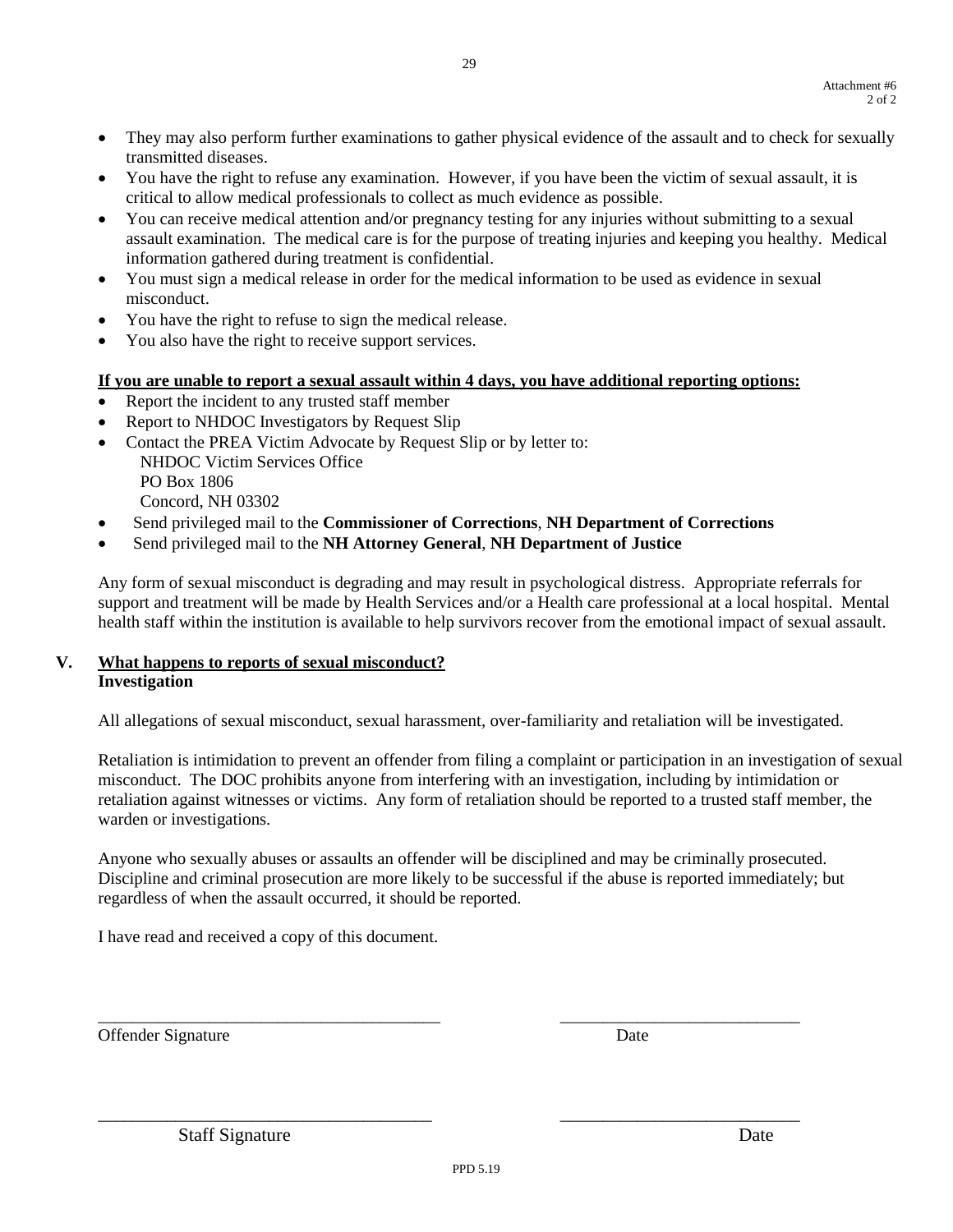## **CASE REVIEW PROTOCOL NH DOC PREA SART TEAM**

#### I. **PURPOSE**

An effective DOC response to reports of sexual harassment, sexual abuse, and sexual assault requires the collaboration of all department disciplines: security, investigations, victim services, mental health, and medical. Case Review protocols provide a system to review system-wide responses and to support the PREA SART Team's mission statement:

To support the prevention and response to sexual assault by fostering a collaborative, victim-centered approach which includes zero tolerance, intimidation-free reporting, avoidance of re-victimization, and offender accountability.

The Case Review Protocol outlines procedures to review cases, to ensure inmate/victim confidentiality, to conduct a case review meeting, and to choose an appropriate review format. An effective case review will accomplish the following:

- Acknowledge effective department responses to reports of sexual abuse.
- Problem-solve techniques for difficult cases.
- Discuss the multi-disciplinary response to a report.
- Recommend system improvements.
- Recommend improvements in the delivery of services to inmate/victims.
- Identify risk factors that contribute to victimization as defined by the Federal Revised Standards to PREA.

These protocols are designed in accordance with the following Federal Standards related to sexual assault case reviews:

- A. Paragraph 115.86; pp 98-100: Sexual Abuse Incident Reviews
	- (a) The facility shall conduct a sexual abuse incident review at the conclusion of every sexual abuse investigation, including where the allegation has not been substantiated, unless the allegation has been determined to be unfounded.
	- (b) Such review shall ordinarily occur within 30 days of the conclusion of the investigation.
	- (c) The review team shall include upper management officials, with input from line supervisors, investigators, and medical or mental health practitioners.
	- (d) The review team shall:
		- (1) Consider whether the allegation or investigation indicates a need to change policy or practice to better prevent, detect, or respond to sexual abuse.
		- (2) Consider whether the incident or allegation was motivated or otherwise caused by the perpetrator or victim's race, ethnicity, sexual orientation, gang affiliation, or other group dynamics at the facility.
		- (3) Examine the area in the facility where the incident allegedly occurred to assess whether physical barriers in the area may enable abuse;
		- (4) Assess the adequacy of staffing levels in that area during different shifts;
		- (5) Assess whether monitoring technology should be deployed or augmented to supplement supervision by staff; and
		- (6) Prepare a report of its finding, including but not necessarily limited to determinations made pursuant to paragraphs  $(d)(1)-(d)(5)$  of this section, and any recommendations for improvement and submit such report to the facility head and PREA compliance manager.
	- (e) The facility shall implement the recommendations for improvement, or shall document its reasons for not doing so.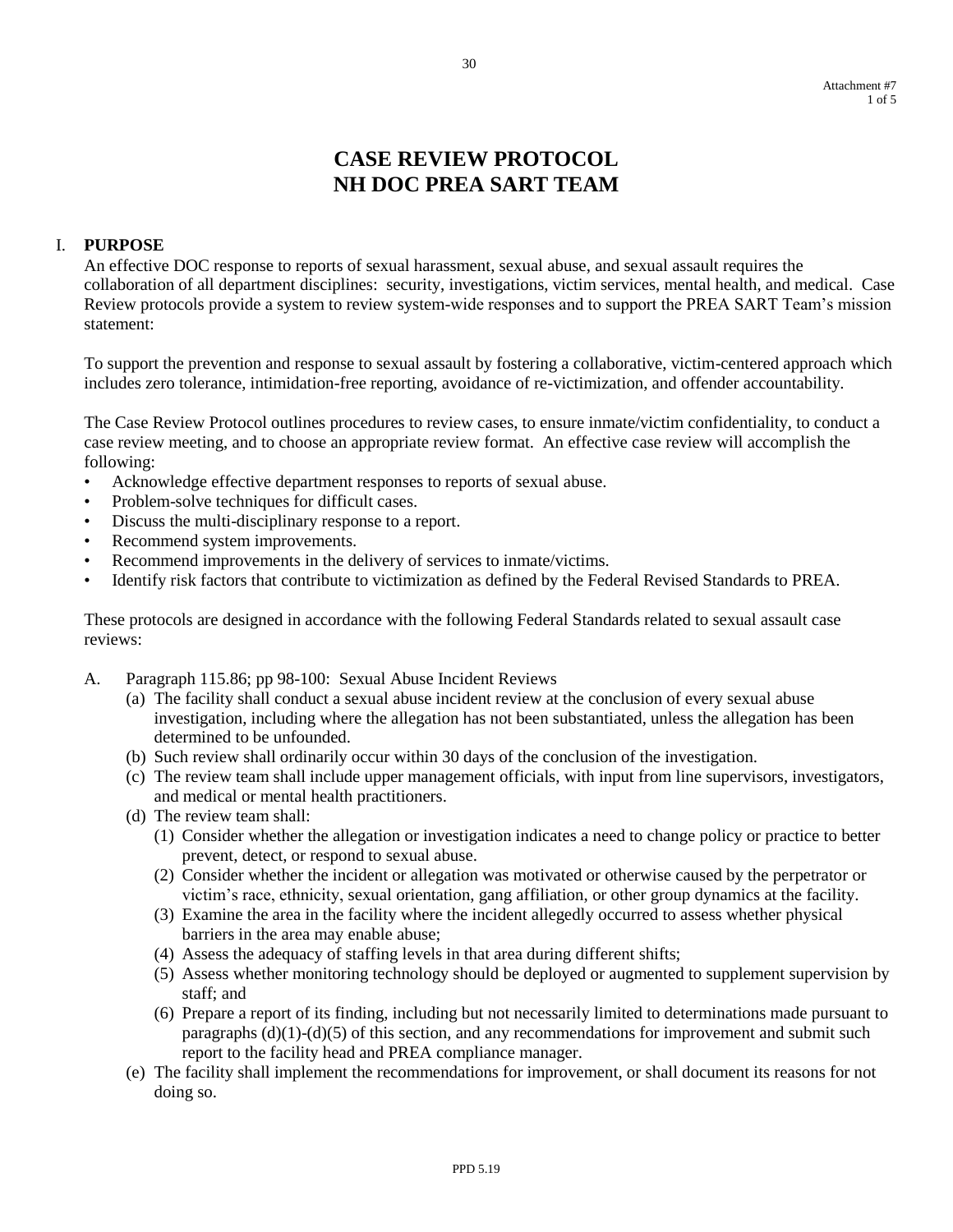#### II. **CASE REVIEW SELECTION AND ATTENDEES**

Any DOC staff person can request that a case of sexual assault be reviewed by the Team. Requests should be submitted verbally or in writing to the Director of Professional Standards. Those attending the case review will be selected by the facilitator (the Director of Professional Standards or his designee) based on their involvement with the case. The staff person will coordinate with other disciplines involved in the case to gather all available information to present at the review. Prior to the case review meeting, the staff person will complete a Case Review Worksheet (Attachment #1) and submit it to the Director of Professional Standards. In selecting a case for review, the impact on the victim and whether the inmate/victim could be harmed by the information shared should be considered.

All cases of sexual assault will be evaluated by the PREA SART Team or by a subcommittee of that group using the criteria outlined in the Federal Standards. Such review shall ordinarily occur within 30 days of the conclusion of the investigation. This information will be recorded in a PREA case review report and the results of these evaluations will be presented to the Commissioner, Warden and PREA Coordinator or designee.

#### III. **SYSTEMIC CASE REVIEW**

In a systemic case review, the focus is on the system's response to victims, rather than on any individual victim. By addressing questions like: "What is missing from the protocol?" or "Why was the protocol not followed in this instance?" the following can be evaluated:

- How the system implements protocols.
- How protocols address victim/case needs.
- How or whether the protocols are appropriately written.

Ensure that no single person or discipline is inappropriately singled out for blame. It is likely that as problems arise, some team members may feel put on the spot. It is important to remember that no one discipline or individual should be inappropriately targeted. No one should feel personally "attacked." The focus needs to remain on ensuring a victim-centered outcome.

Policies need to ensure victim privacy. If possible, ask victims for permission to bring questions relevant to their case to the team. If that is not possible, present issues to the team without identifying the victim. Understandably, others at the table may identify a victim by the details of the case. This is still no invitation to use the victim's name in the discussion about case issues.

Requesting a systemic case review: who and when. Any PREA SART Team member or any DOC staff person can request a systemic case review of a case. The person bringing the issue should prepare for the meeting by doing the following:

- Maintain the confidentiality of the victim.
- Address the issue prior to the meeting with the involved parties/disciplines so that there are no "gotchas."
- Focus on the agency-level approach not the individual.
- Gather as many facts as possible and complete a Case Review Worksheet, using the system as the subject for discussion.
- Stay focused present the issue concisely and carefully. Avoid jargon, accusatory statements, or falling back on history. Look for resolution or steps toward resolution. The solution is not necessarily what will make this circumstance okay, but how this can be avoided with future case/victims.

The facilitator's role: The facilitator will ask the person bringing the issue for review to frame the discussion for the team. The facilitator will monitor the discussion and make sure it moves from framing the issue to problem solving. It is important to assist the team in being specific about what course of action to follow, who is doing what, and how follow-up will occur. Team members will be asked to assist in these remedial actions.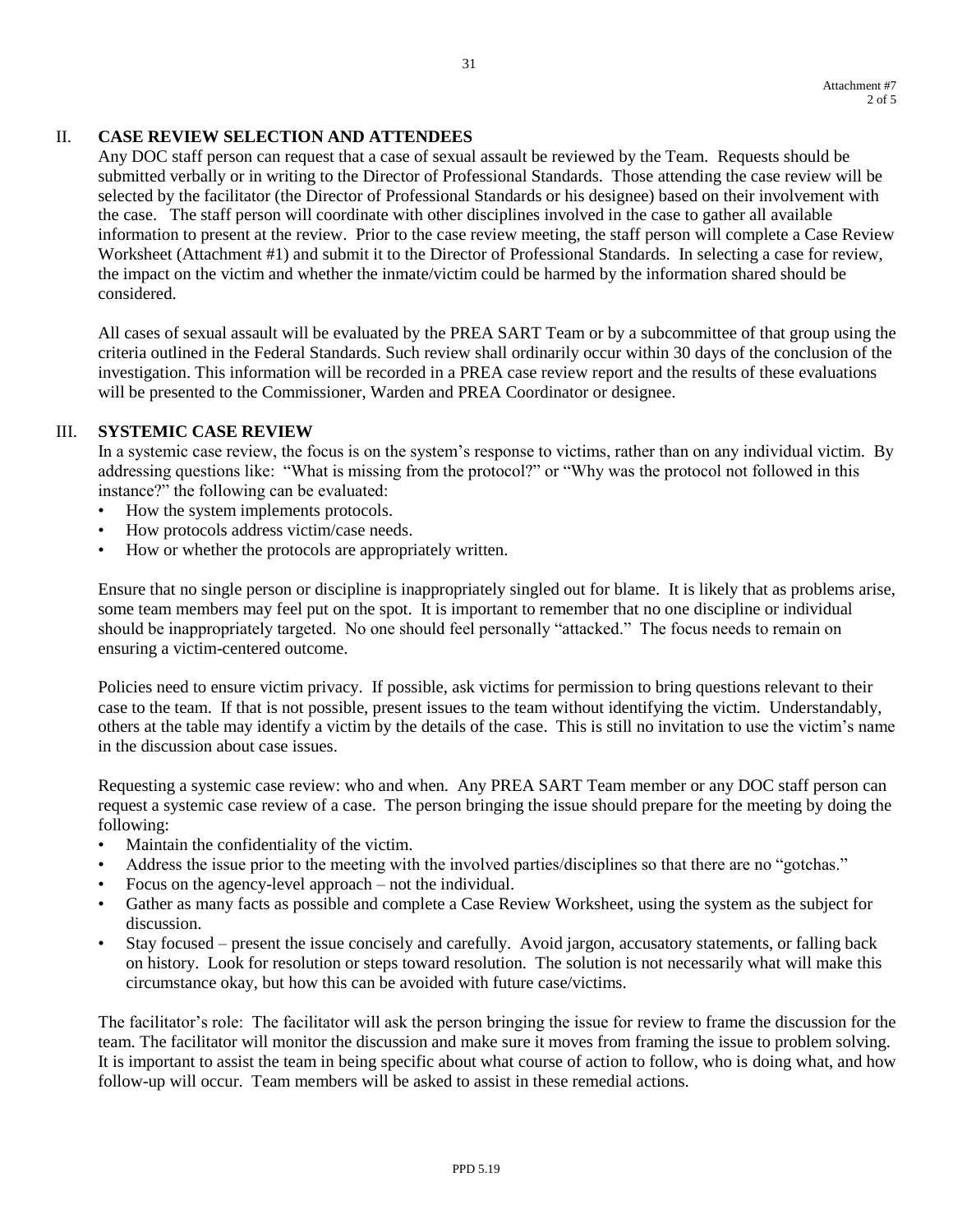System issue or individual staff issue? Sometimes, issues related to how a particular victim was responded to or how a case proceeded are not system issues but have to do with a particular person's job performance. These are often dealt with by talking to the supervisor. This could become a system's issue if the supervisor refuses to intervene or where significant differences of perspective persist. If/when that becomes clear; the overall issue should be brought to the team.

#### IV. **INDIVIDUAL CASE REVIEW**

In an individual case review, the focus is on an individual case of sexual abuse and the victim or victims. The goals of this format are:

- To ensure that the victim's needs were met and appropriate services provided.
- To review the immediate response in individual cases in order to improve overall department performance.
- To increase understanding of the roles and role boundaries of the various disciplines
- To identify barriers to successful victim care and case management.
- To encourage sharing of expertise with other disciplines.
- To encourage a process to continually improve the system response.

Ensure that no single person or discipline is inappropriately singled out for blame. See above: Systemic Case Review.

Policies need to ensure victim privacy. In an individual case review, it is essential for the Victim Advocate to meet with the inmate/victim and to have the full discussion as outlined above resulting in a signed confidentiality waiver.

Requesting an individual case review: who and when. The same principles apply as for those described above in Systemic Case Review. The focus, of course, is on the individual case and victim and not primarily on the system.

The facilitator's role: The tasks of the facilitator of an individual case review are similar to those in a systemic case review. The facilitator will monitor the discussion to ensure that it remains within the parameters of the confidentiality waiver.

#### V. **A SYSTEMS CONSULTATION**

A. Systemic case reviews versus systems consultations. A Systems Consultation creates an opportunity for the Team to discuss problems with protocol even if the case is open and even if the case has not been submitted for a case review. Typically, these are short, informal discussions about systems issues at the beginning or end of each meeting

#### VI. **CONFIDENTIALITY**

A. *Ethical considerations*. We believe that inmate/victims are most able to give informed consent when they receive the support and services of a trained victim advocate.

Informed consent must be a voluntary, well-considered decision that an inmate/victim makes on the basis of options, information, and an understanding of the process. It is particularly important that inmate/victims understand the potential use and misuse of confidential information and that records may become public if subpoenaed as the result of a court order.

We require that an inmate/victim give informed consent for his/her case to be presented at a case review meeting. It is understood that a systemic case review can be done under the following circumstances:

When the inmate has deceased.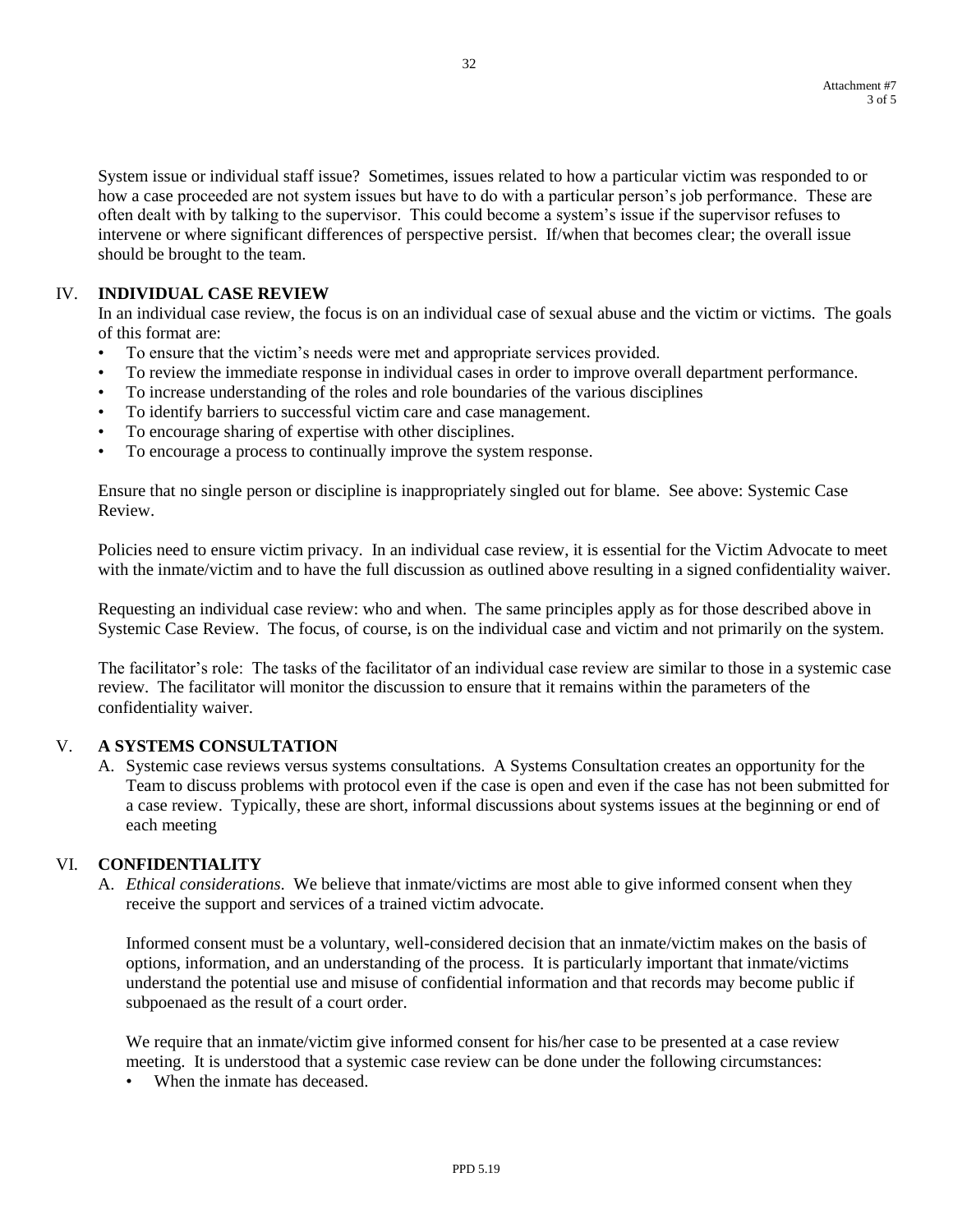- When the inmate is no longer under the supervision of the department and cannot be located.
- When the inmate declines to sign the waiver.
- B. *Policies by discipline*. We recommend that PREA SART Team members inform each other regarding the various confidentiality issues relevant to their profession or discipline.
	- Victim Services Victim Advocate: See Attachment #2 for relevant guidelines.
	- Medical Services and Mental Health Services: See Attachment #3 for HIPPA regulations.
	- Crisis Center Advocates. See Attachment #4 for a copy of NH RSA173-C that describes the confidentiality law that pertains to Crisis Center Advocates.
- C. *Policies on how inmate/victims may choose to waive confidentiality*. The Victim Services Advocate will meet with the inmate/victim to determine willingness for his/her case to be presented for review. This requirement will not apply in instances of a systemic case review.

An inmate/victim can give permission for his/her case to be presented only by both receiving a verbal description of the process and by signing a Confidentiality Waiver (See Attachment #5). The Advocate will:

- Federal law requires the NH DOC to review all cases of sexual assault unless the allegation has been determined to be unfounded. The department's PREA Sexual Assault Resource Team is responsible for these case reviews.
- Explain the case review process, including who will be in attendance.
- Explain to the inmate/victim what specific aspects of his/her case which led to the Team's wish to present it to the multi-disciplinary Team.
- Inform the inmate/victim of his/her privacy rights.
- Discuss the benefits and drawbacks to waiving his/her confidentiality.
- Specify what information will be shared, date at which the waiver will expire, who will have access to this information, how it will be recorded, and who is responsible for keeping the information secure.

If the inmate/victim chooses to sign the waiver, the Victim Advocate will notify the Director of Professional Standards and submit copies of the waiver to the inmate/victim and to the Director for submission into RADAR.

- D. *Policies for professionals presenting the case and for those in attendance at the case review meeting*. The following procedures will be followed by all attendees at a meeting:
	- Attendees will sign the Group Confidentiality Agreement (See Attachment #7).
	- When cases are reviewed, all identifying information will be removed.
	- Any and all notes taken by attendees during the meeting will be given to the facilitator at the end of the meeting and will be shredded following the meeting.
	- Any case documents, including the Case Review Worksheet, used during the meeting will be returned to the Director of Professional Standards.
	- Specific details of individual cases will not be discussed outside the meeting room.
- E. *Policies regarding record retention*. All records and paperwork related to case reviews will be given to the Director of Professional Standards who will enter a copy of the Case Review Worksheet into RADAR and destroy all other materials at the end of the case review meeting, unless they are part of the case file.

#### VII. **CONDUCTING A CASE REVIEW MEETING**

- A. Important Consideration. It is essential that all aspects of the case review stay within the parameters of the victim's authorized consent.
- B. Who is present, how often, who facilitates. It is recommended that only those DOC staff members directly involved in the case plus those directly involved from the community such as SANE nurses, community crisis center advocates, and representatives from the Attorney General's office attend the case review meetings. The case review meeting will be facilitated by the Director of Professional Standards or his designee.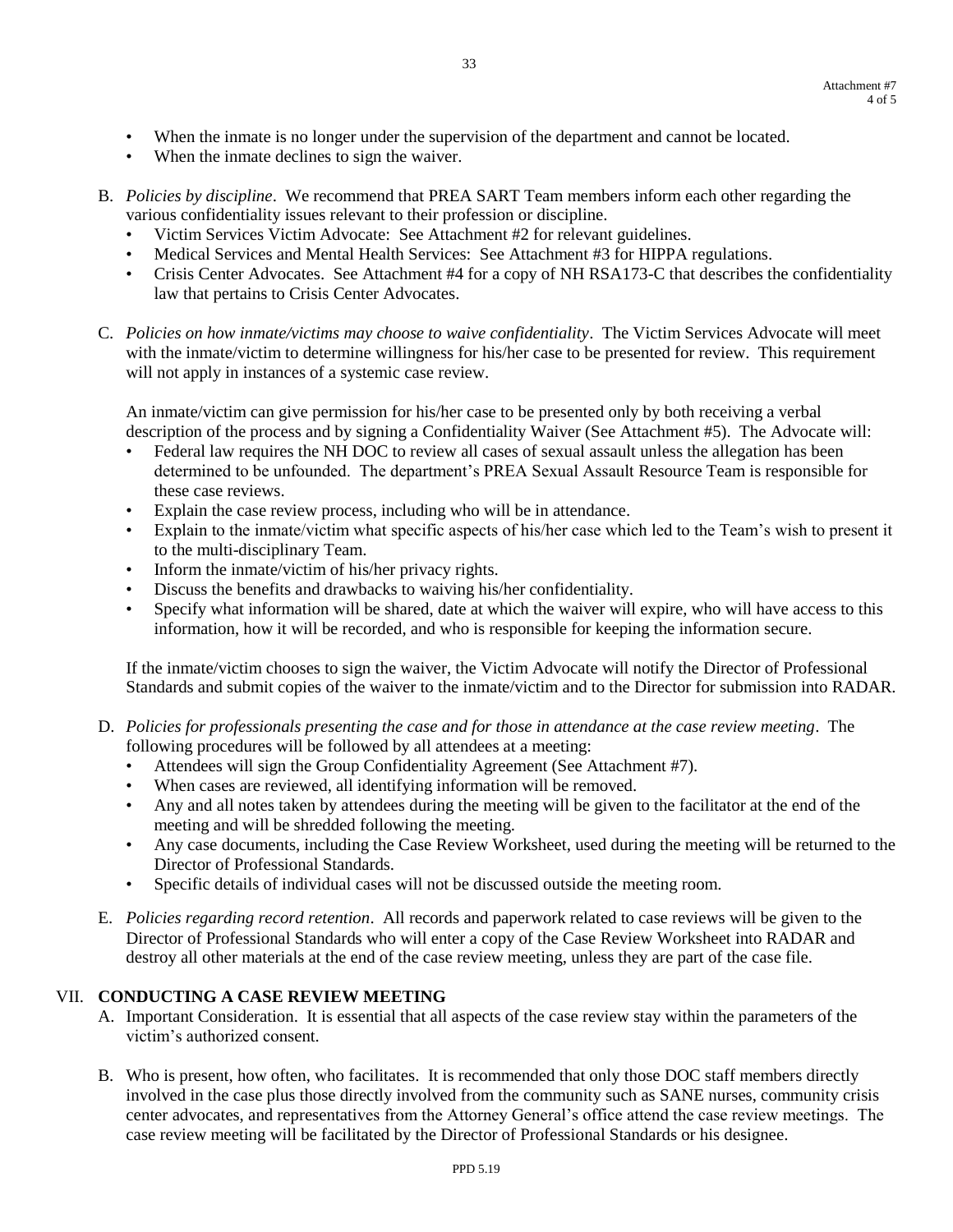C. Expectations of Attendees: Reviewing cases orients the team to take an objective, problem-solving approach rather than having discussions that polarize and blame. The following suggestions support this goal:

34

- Come prepared with information on the sexual assault to be reviewed.
- No original documents should be brought to the meeting.
- Share information openly and honestly and be respectful of others' perspectives.
- Seek solutions instead of blame.
- All attendees will sign a group confidentiality form.
- D. Facilitator responsibilities. The facilitator is the Director of Professional Standards or his designee. If the facilitator is involved in the case being reviewed, he can still direct the meeting, but reserves the option of delegating this to another PREA SART Team member. Team members are notified by the facilitator before a meeting as to which case(s) will be reviewed. This is not done by email due to confidentiality considerations. During the meeting, the facilitator:
	- Ensures that the discussion does not exceed the limits of the inmate/victim's confidentiality waiver and the limits of confidentiality as defined by each discipline participating.
	- Ensures that the discussion remains focused on the case review objectives.
	- Ensures that the discussion does not become destructive.
- E. The facilitator's role. The facilitator's role is the same in this type of discussion. It is particularly important for the facilitator to assist the team in being specific about what course of action is to follow, who is doing what, and how follow-up will occur. And, as above, Team members will be asked to assist in these remedial actions.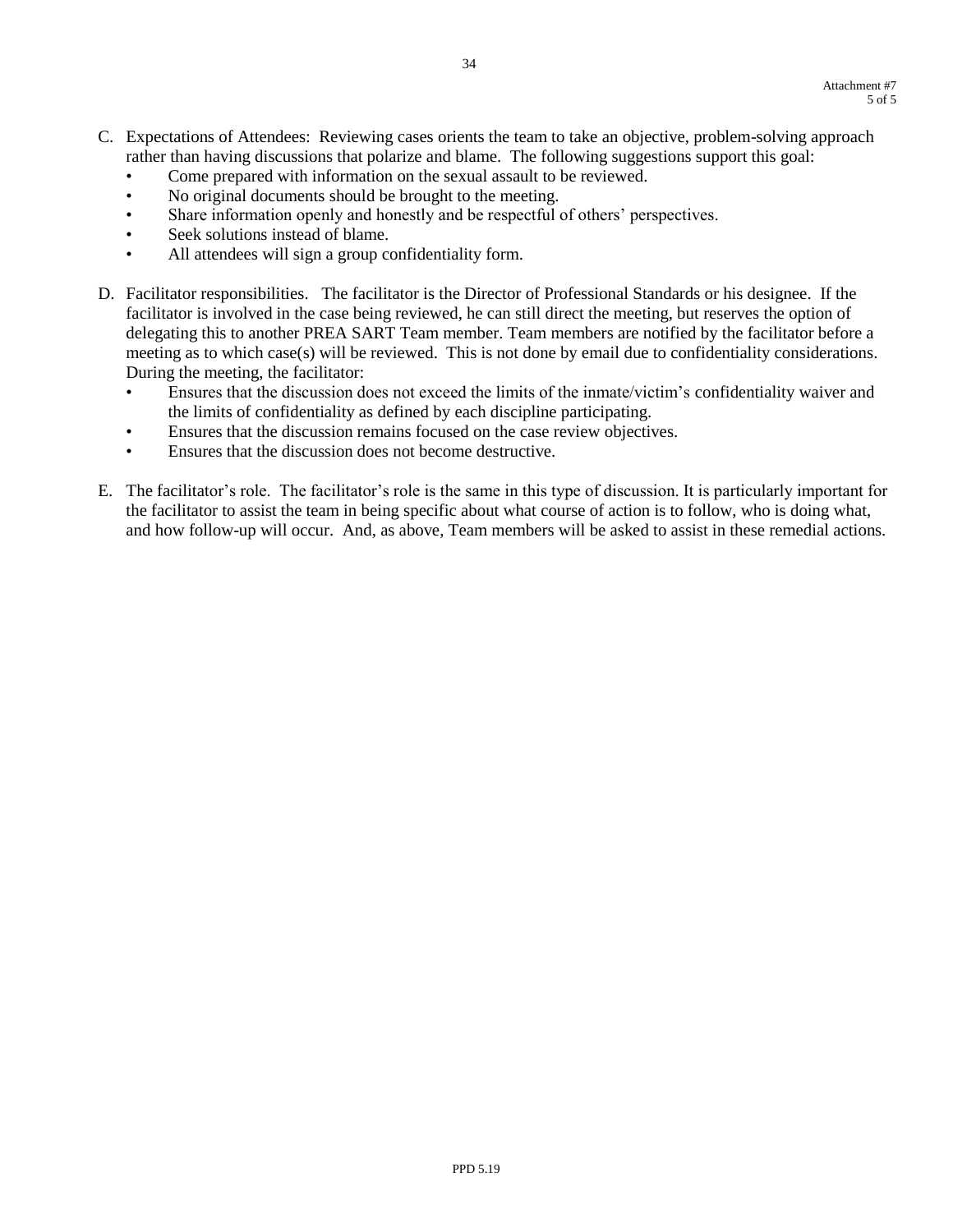New Hampshire Department of Corrections PREA Case Review Protocols

#### **CONFIDENTIALITY AND THE NH DOC VICTIM ADVOCATE**

35

The role of the NH DOC Victim Services Advocate is as follows (PPD 5.19):

- Treat the victim with fairness and compassion.
- Respect for their dignity and privacy throughout the investigative process.
- Inform the victim of the PREA Victim Advocate's limits of confidentiality**\***.
- Provide emotion support and information
- Offer the victim information about available resources, financial assistance, and mental health services.
- Inform the victim about the investigative process and how it progresses
- Ensure that the victim is reasonably protected from the accused throughout the investigative process through the security measures of protective custody, keep separates, and re-classification boards.

**\*** Confidentiality and the NH DOC Victim Services Advocate: The Victim Advocate explains to each inmate/victim that because she is a NH DEPARTMENT OF CORRECTIONS employee, she does not have confidentiality. Consequently, what the inmate/victim shares with her may have to be shared with Investigations.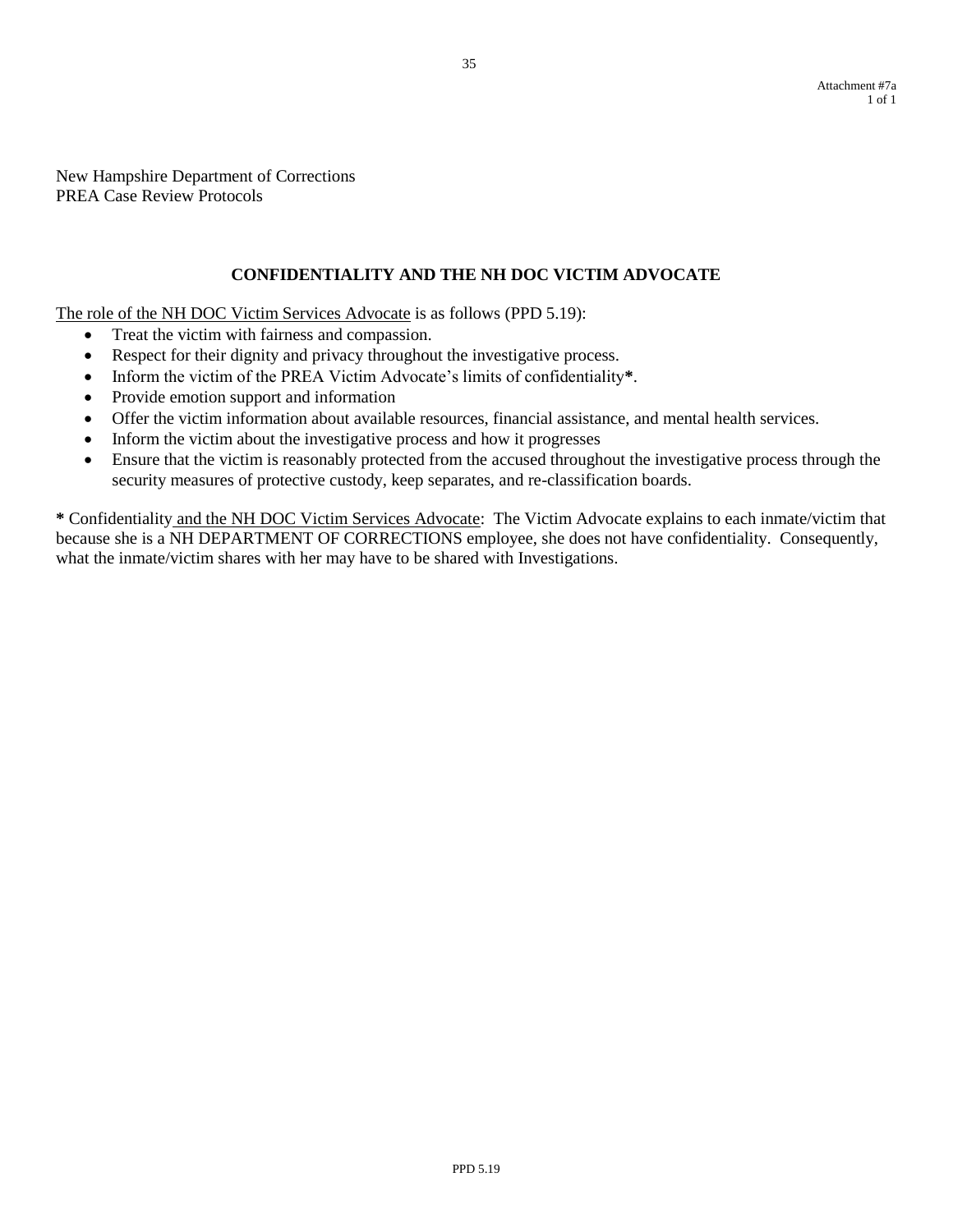New Hampshire Department of Corrections PREA Case Review Protocols

## **HIPAA RULES: THE DEPARTMENT OF FORENSIC AND MEDICAL SERVICES**

**The following are portions of the HIPAA Regulations that apply to services provided by Forensic and Medical Services** (source: US Department of Health and Human Services, 1996).

**\*\*\*\*\*\*\*\*\*\*\*\*\*\*\***

#### **Summary of the HIPAA Privacy Rule**



This is a summary of key elements of the Privacy Rule including who is covered, what information is protected, and how protected health information can be used and disclosed. Because it is an overview of the Privacy Rule, it does not address every detail of each provision.

**Summary of the Privacy Rule** - [\(PDF\)](http://www.hhs.gov/ocr/privacy/hipaa/understanding/summary/privacysummary.pdf)

#### **Introduction**

The *Standards for Privacy of Individually Identifiable Health Information* ("Privacy Rule") establishes, for the first time, a set of national standards for the protection of certain health information. The U.S. Department of Health and Human Services ("HHS") issued the Privacy Rule to implement the requirement of the Health Insurance Portability and Accountability Act of 1996 ("HIPAA").<sup>1</sup> The Privacy Rule standards address the use and disclosure of individuals' health information—called "protected health information" by organizations subject to the Privacy Rule — called "covered entities," as well as standards for individuals' privacy rights to understand and control how their health information is used. Within HHS, the Office for Civil Rights ("OCR") has responsibility for implementing and enforcing the Privacy Rule with respect to voluntary compliance activities and civil money penalties.

A major goal of the Privacy Rule is to assure that individuals' health information is properly protected while allowing the flow of health information needed to provide and promote high quality health care and to protect the public's health and well being. The Rule strikes a balance that permits important uses of information, while protecting the privacy of people who seek care and healing. Given that the health care marketplace is diverse, the Rule is designed to be flexible and comprehensive to cover the variety of uses and disclosures that need to be addressed.

This is a summary of key elements of the Privacy Rule and not a complete or comprehensive guide to compliance. Entities regulated by the Rule are obligated to comply with all of its applicable requirements and should not rely on this summary as a source of legal information or advice. To make it easier for entities to review the complete requirements of the Rule, provisions of the Rule referenced in this summary are cited in the [end notes.](http://www.hhs.gov/ocr/privacy/hipaa/understanding/summary/index.html#endnotes#endnotes) Visit ou[r Privacy Rule](http://www.hhs.gov/ocr/privacy/hipaa/administrative/privacyrule/index.html) section to view the entire Rule, and for other additional helpful information about how the Rule applies. In the event of a conflict between this summary and the Rule, the Rule governs.

#### **Statutory and Regulatory Background**

The Health Insurance Portability and Accountability Act of 1996 (HIPAA), Public Law 104-191, was enacted on August 21, 1996. Sections 261 through 264 of HIPAA require the Secretary of HHS to publicize standards for the electronic exchange, privacy and security of health information. Collectively these are known as the *Administrative Simplification* provisions.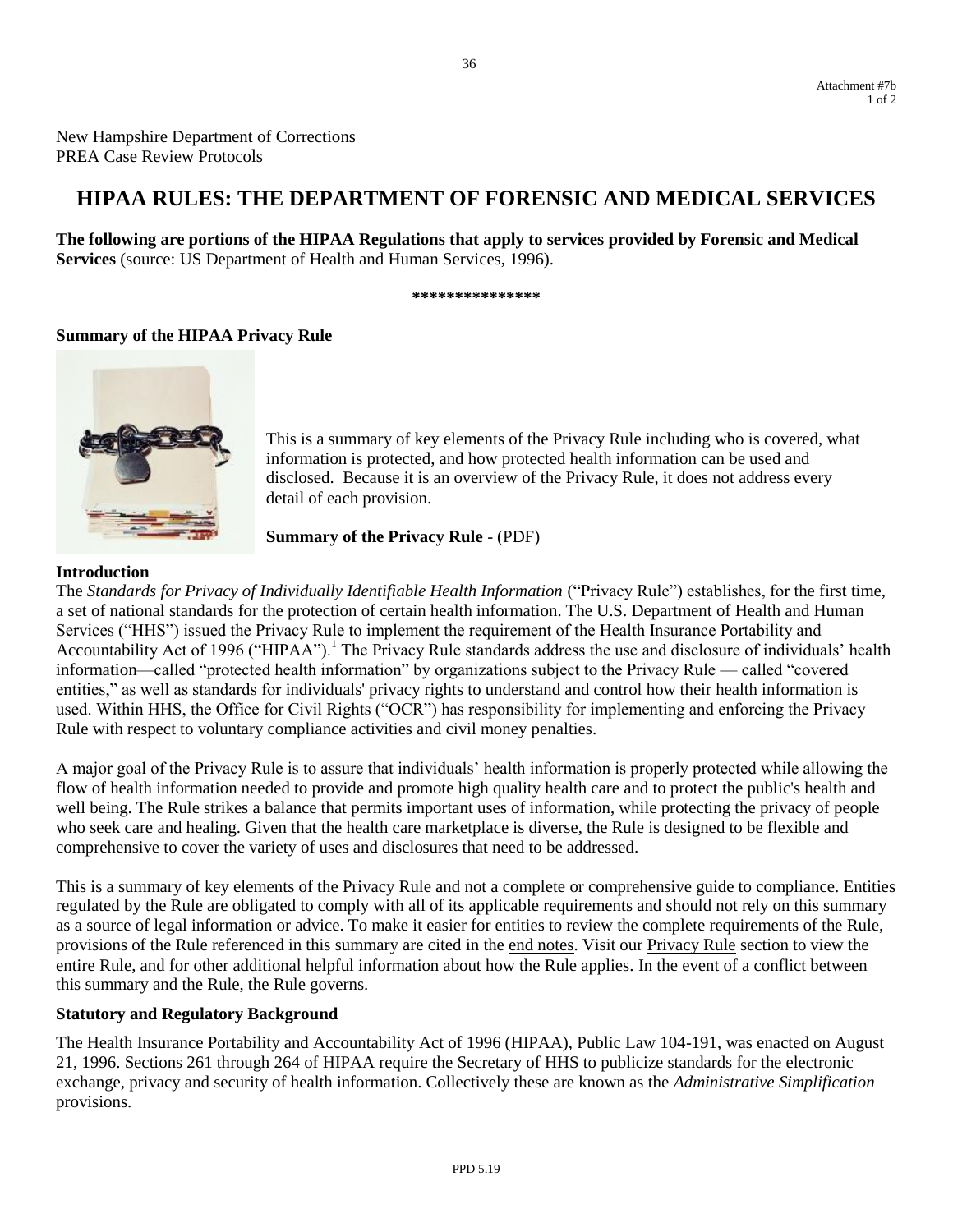HIPAA required the Secretary to issue privacy regulations governing individually identifiable health information, if Congress did not enact privacy legislation within three years of the passage of HIPAA. Because Congress did not enact privacy legislation, HHS developed a proposed rule and released it for public comment on November 3, 1999. The Department received over 52,000 public comments. The final regulation, the Privacy Rule, was published December 28,  $2000.<sup>2</sup>$ 

In March 2002, the Department proposed and released for public comment modifications to the Privacy Rule. The Department received over 11,000 comments. The final modifications were published in final form on August 14, 2002.<sup>3</sup> A text combining the final regulation and the modifications can be found at 45 CFR [Part 160](http://www.access.gpo.gov/nara/cfr/waisidx_07/45cfr160_07.html) and [Part 164,](http://www.access.gpo.gov/nara/cfr/waisidx_07/45cfr164_07.html) Subparts A and E.

**Health Care Providers.** Every health care provider, regardless of size, who electronically transmits health information in connection with certain transactions, is a covered entity. These transactions include claims, benefit eligibility inquiries, referral authorization requests, or other transactions for which HHS has established standards under the HIPAA Transactions Rule.<sup>6</sup> Using electronic technology, such as email, does not mean a health care provider is a covered entity; the transmission must be in connection with a standard transaction. The Privacy Rule covers a health care provider whether it electronically transmits these transactions directly or uses a billing service or other third party to do so on its behalf. Health care providers include all "providers of services" (e.g., institutional providers such as hospitals) and "providers of medical or health services" (e.g., non-institutional providers such as physicians, dentists and other practitioners) as defined by Medicare, and any other person or organization that furnishes, bills, or is paid for health care.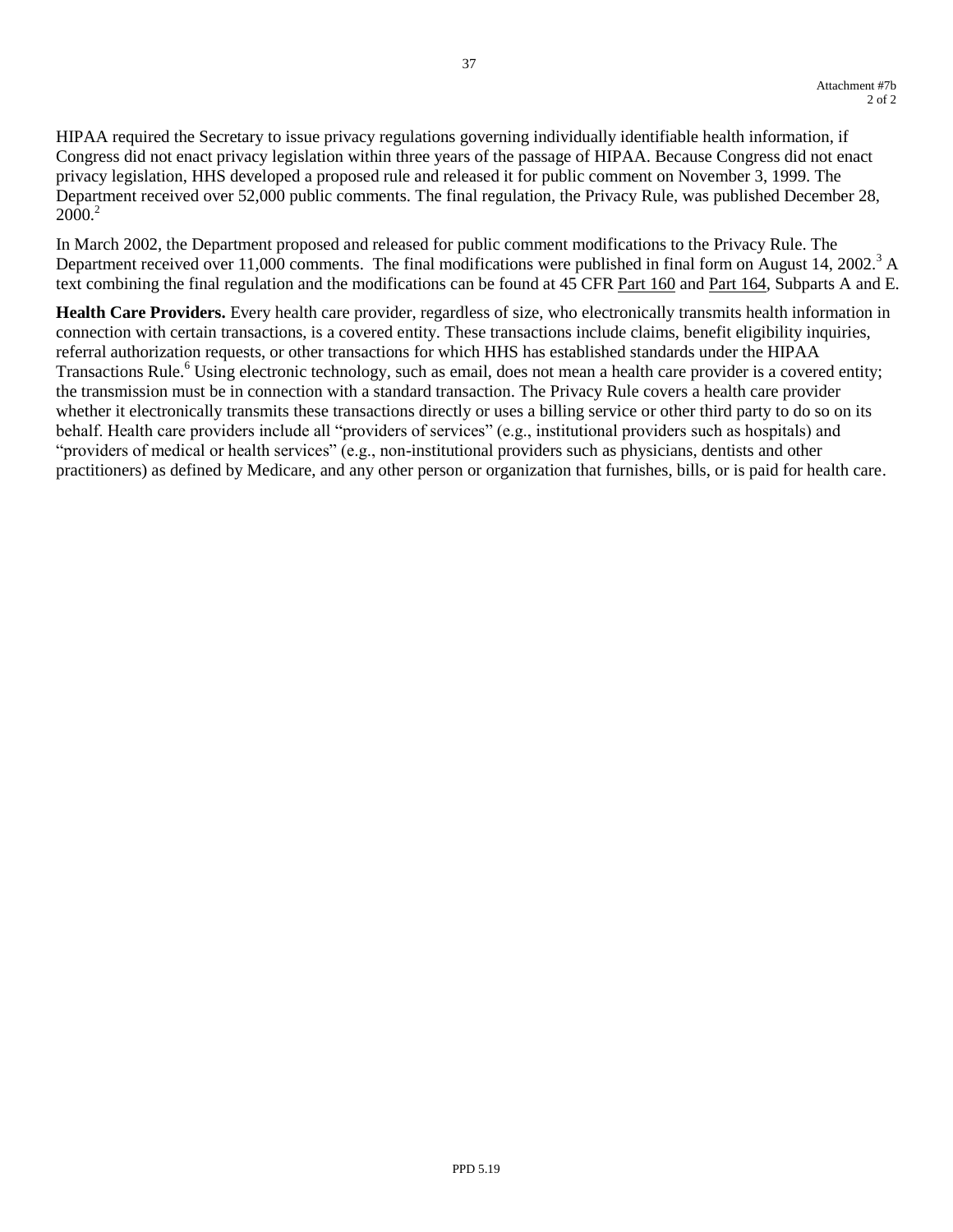New Hampshire Department of Corrections PREA Case Review Protocols

# **TITLE XII PUBLIC SAFETY AND WELFARE CHAPTER 173-C CONFIDENTIAL COMMUNICATIONS BETWEEN VICTIMS AND COUNSELORS**

## **Section 173-C:1**

#### **173-C:1 Definitions. –** In this chapter:

I. "Confidential communication'' means information transmitted between a victim, as defined in paragraph VI, of an alleged sexual assault, alleged domestic abuse, alleged sexual harassment, or alleged stalking, and a sexual assault or domestic violence counselor in the course of that relationship and in confidence by means which, so far as the victim is aware, does not disclose the information to a third person. The presence of an interpreter for the hearing impaired, a foreign language interpreter, or any other interpreter necessary for that communication to take place shall not affect the confidentiality of the communication nor shall it be deemed a waiver of the privilege. The term includes all information received by the sexual assault or domestic violence counselor in the course of that relationship.

II. "Domestic violence center'' means any organization or agency which would qualify as a direct service grantee under RSA 173-B:21.

III. "Domestic violence counselor'' means any person who is employed or appointed or who volunteers in a domestic violence center who renders support, counseling, or assistance to victims of domestic abuse or attempted domestic abuse, who has satisfactorily completed 30 hours of training in a bona fide program which has been developed by a center as defined in RSA 173-C:1, II.

IV. "Rape crisis center'' means any public or private agency, office, or center that primarily offers assistance to victims of sexual assault and their families and provides all the following services:

(a) Crisis intervention to victims of sexual assault 24 hours per day.

(b) Support services to victims of sexual assault by trained volunteers during the hospital examination, police investigation, and court proceedings.

(c) Referral of victims of sexual assault to public and private agencies offering needed services.

(d) The establishment of peer counseling services for the victims of sexual assault.

(e) The development of training programs and the standardization of procedures for law enforcement, hospital, legal and social service personnel to enable them to respond appropriately to the needs of victims.

(f) The coordination of services which are being provided by existing agencies.

(g) Education of the public about the nature and scope of sexual assault and the services which are available.

(h) Development of services to meet the needs of special populations, for example, children, the elderly, and minorities.

(i) Court advocacy through the criminal justice system.

V. "Sexual assault counselor'' means any person who is employed or appointed or who volunteers in a rape crisis center who renders support, counseling, or assistance to victims of sexual assault or attempted sexual assault, who has satisfactorily completed 30 hours of training in a bona fide program which has been developed by a rape crisis center as

defined in RSA 173-C:1, IV.

VI. "Victim'' means any person alleging sexual assault under RSA 632-A, domestic abuse as defined in RSA 173-B:1, stalking under RSA 633:3-a, or sexual harassment as defined under state or federal law, who consults a sexual assault counselor or a domestic violence counselor for the purpose of securing support, counseling or assistance concerning a mental, physical, emotional, legal, housing, medical, or financial problem caused by an alleged act of sexual assault or domestic abuse, stalking, or sexual harassment, or an alleged attempted sexual assault or domestic abuse.

**Source.** 1985, 98:1. 1990, 241:7. 1998, 345:1, 2. 1999, 240:4, eff. Jan. 1, 2000.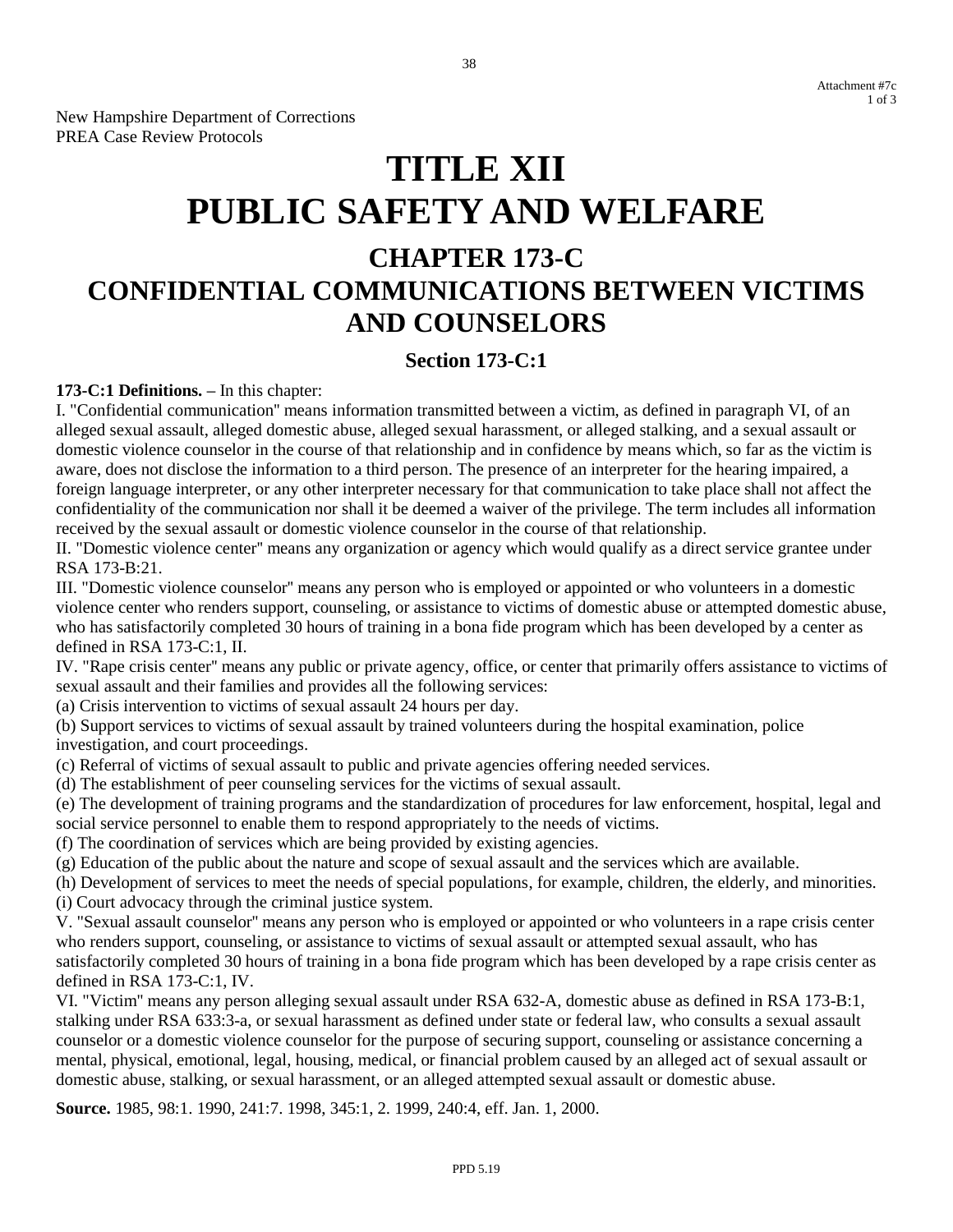## **Section 173-C:2**

#### **173-C:2 Privilege. –**

I. A victim has the privilege to refuse to disclose and to prevent any other person from disclosing a confidential communication made by the victim to a sexual assault counselor or a domestic violence counselor, including any record made in the course of support, counseling, or assistance of the victim. Any confidential communication or record may be disclosed only with the prior written consent of the victim. This privilege terminates upon the death of the victim.

I-a. The privilege and confidentiality under paragraph I shall extend to:

(a) A third person present to assist communication with the victim.

(b) A third person present to assist a victim who is physically challenged.

(c) Co-participants in support group counseling of the victim.

II. Persons prevented from disclosing a confidential communication or record pursuant to paragraph I shall be exempt from the provisions of RSA 631:6.

**Source.** 1985, 98:1. 1990, 241:8. 1994, 259:10, eff. June 2, 1994.

## **Section 173-C:3**

**173-C:3 Assertion or Waiver of Privilege. –** The privilege may be claimed or waived in all civil, administrative, and criminal legal proceedings, including discovery proceedings, by the following persons:

I. The victim or an attorney on the victim's behalf.

II. The guardian of the victim, if the victim has been found incompetent by a court of competent jurisdiction. III. A minor victim who is emancipated, married, or over the age of 15, unless, in the opinion of the court, the minor is incapable of knowingly waiving the privilege. A guardian ad litem shall be appointed in all cases in which there is a potential conflict of interest between a victim under the age of 18 and his parent or guardian.

**Source.** 1985, 98:1, eff. May 10, 1985.

## **Section 173-C:4**

**173-C:4 Partial Waiver. –** Waiver as to a specific portion of communication between the victim and the counselor shall not constitute a waiver of the privilege as to other portions of the confidential communication between victim and counselor, relating to the alleged crime.

**Source.** 1985, 98:1, eff. May 10, 1985.

### **Section 173-C:5**

**173-C:5 Limitation on the Privilege; Criminal Proceedings. –** In criminal proceedings when a defendant seeks information privileged under this chapter in discovery or at trial, the procedure below shall be followed:

I. A written pretrial motion shall be made by the defendant to the court stating that the defendant seeks discovery of records of a rape crisis center or domestic violence center or testimony of a sexual assault counselor or domestic violence counselor. The written motion shall be accompanied by an affidavit setting forth specific grounds as to why discovery is requested and showing that there is a substantial likelihood that favorable and admissible information would be obtained through discovery or testimony. No discovery or hearing shall occur pursuant to the information sought to be disclosed for at least 3 business days after the filing of a motion for disclosure.

II. The only information subject to discovery from the records of a rape crisis center or a domestic violence center or which may be elicited during the testimony of a sexual assault or domestic violence counselor are those statements of the victim which relate to the alleged crime being prosecuted in the instant trial.

III. Prior to admission of information at deposition, trial, or other legal proceeding, when a claim of privilege has been asserted and whether or not the information was obtained through discovery, the burden of proof shall be upon the defendant to establish by a preponderance of the evidence that:

(a) The probative value of the information, in the context of the particular case, outweighs its prejudicial effect on the victim's emotional or physical recovery, privacy, or relationship with the counselor or the rape crisis or domestic violence center.

(b) That the information sought is unavailable from any other source.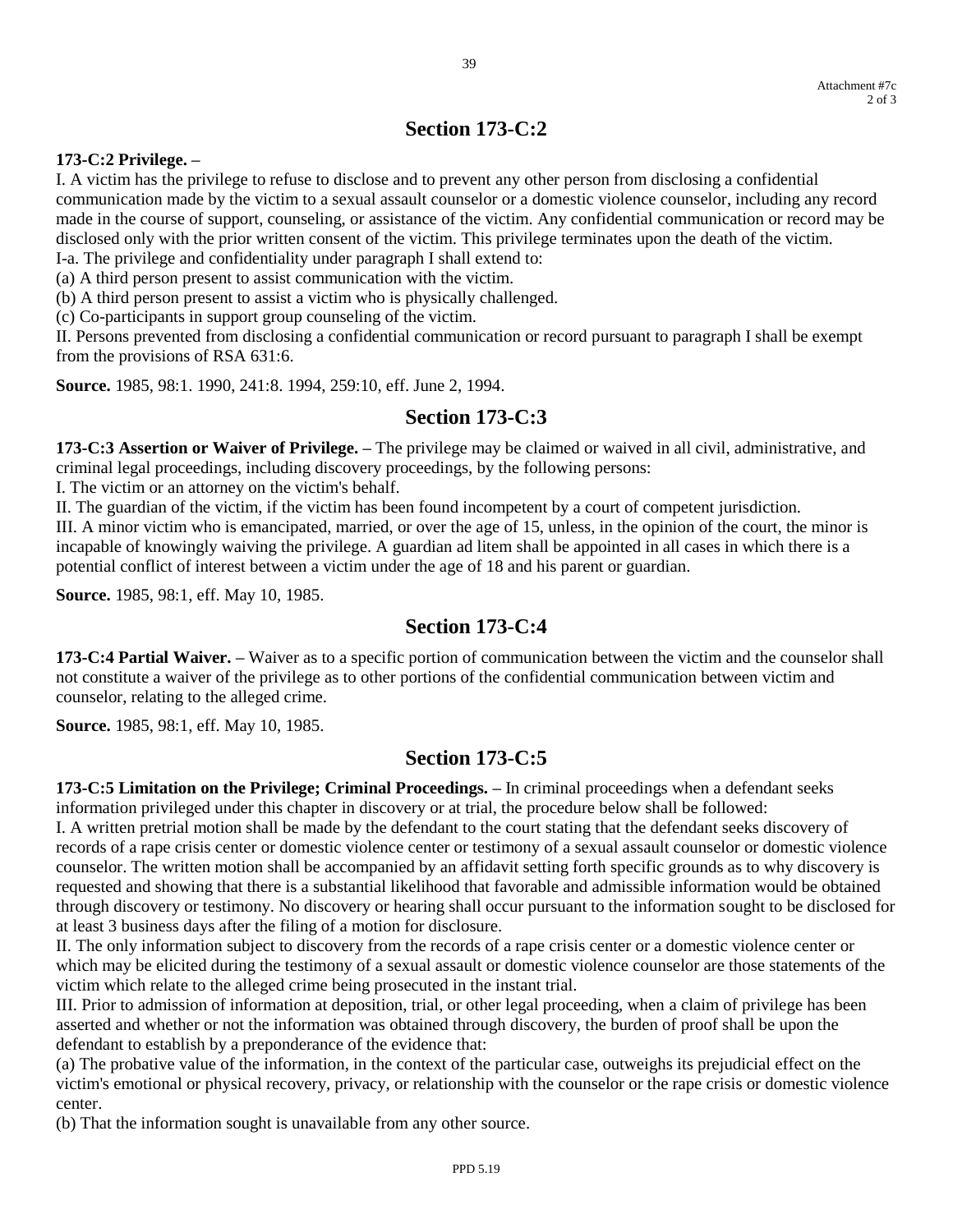(c) That there is a substantial probability that the failure to disclose that information will interfere with the defendant's right to confront the witnesses against him and his right to a fair trial.

IV. The trial court shall review each motion for disclosure of information on a case by case basis and determine on the totality of the circumstances that the information sought is or is not subject to the privilege established in RSA 173-C:2. In finding that the privilege shall not apply in a particular case, the trial court shall make written findings as to its reasons therefore.

V. The records and testimony of a rape crisis center or domestic violence center shall be disclosed solely to the trial judge to determine, as a matter of law, whether the information contained in the records or testimony is admissible under this chapter.

VI. That portion of any record and testimony of a rape crisis center or domestic violence center which is not disclosed to the defendant shall be preserved by the court under seal for appeal. For the purpose of preservation, a copy of the record shall be retained with the original released to the center. Costs of duplication shall be borne by the defendant.

VII. If, after disclosure of privileged information, the court upholds the privilege claim, the court shall impose a protective order against revealing any of the information without the consent of the person authorized to permit disclosure.

**Source.** 1985, 98:1, eff. May 10, 1985.

#### **Section 173-C:6**

**173-C:6 Locations of Centers Privileged. –** Notwithstanding any other provisions of this chapter, the location and the street address of a rape crisis center or domestic violence center are absolutely privileged.

**Source.** 1985, 98:1, eff. May 10, 1985.

#### **Section 173-C:7**

**173-C:7 Involuntary Waiver. –** The privilege established by this chapter shall not apply when the sexual assault counselor or the domestic violence counselor has knowledge that the victim has given perjured testimony and when the defendant has made an offer of proof that there is probable cause to believe that perjury has been committed.

**Source.** 1985, 98:1, eff. May 10, 1985.

#### **Section 173-C:8**

**173-C:8 Failure to Testify. –** Failure of any person to testify as a witness pursuant to the provisions of this chapter shall not give rise to an inference unfavorable to the prosecution or the defense.

**Source.** 1985, 98:1, eff. May 10, 1985.

#### **Section 173-C:9**

**173-C:9 Appeal.** – The victim shall have a right to interlocutory appeal to the supreme court from any decision by a court to require the disclosure of records or testimony of a rape crisis or domestic violence center or sexual assault or domestic violence counselor.

**Source.** 1985, 98:1, eff. May 10, 1985.

#### **Section 173-C:10**

**173-C:10 Counselor's Duty to Report Child Abuse. –** The domestic violence or sexual assault counselor shall have the same reporting duties under RSA 169-C:29 as other professionals, providing that this duty shall not apply where a minor is seeking relief pursuant to RSA 173-B:3 for abuse by a spouse or former spouse of the minor, or by an intimate partner who is not related to the minor by consanguinity or affinity. As used in this section, "abuse'' and "intimate partners'' shall be as defined in RSA 173-B:1.

**Source.** 1985, 98:1. 1994, 259:11, eff. June 2, 1994.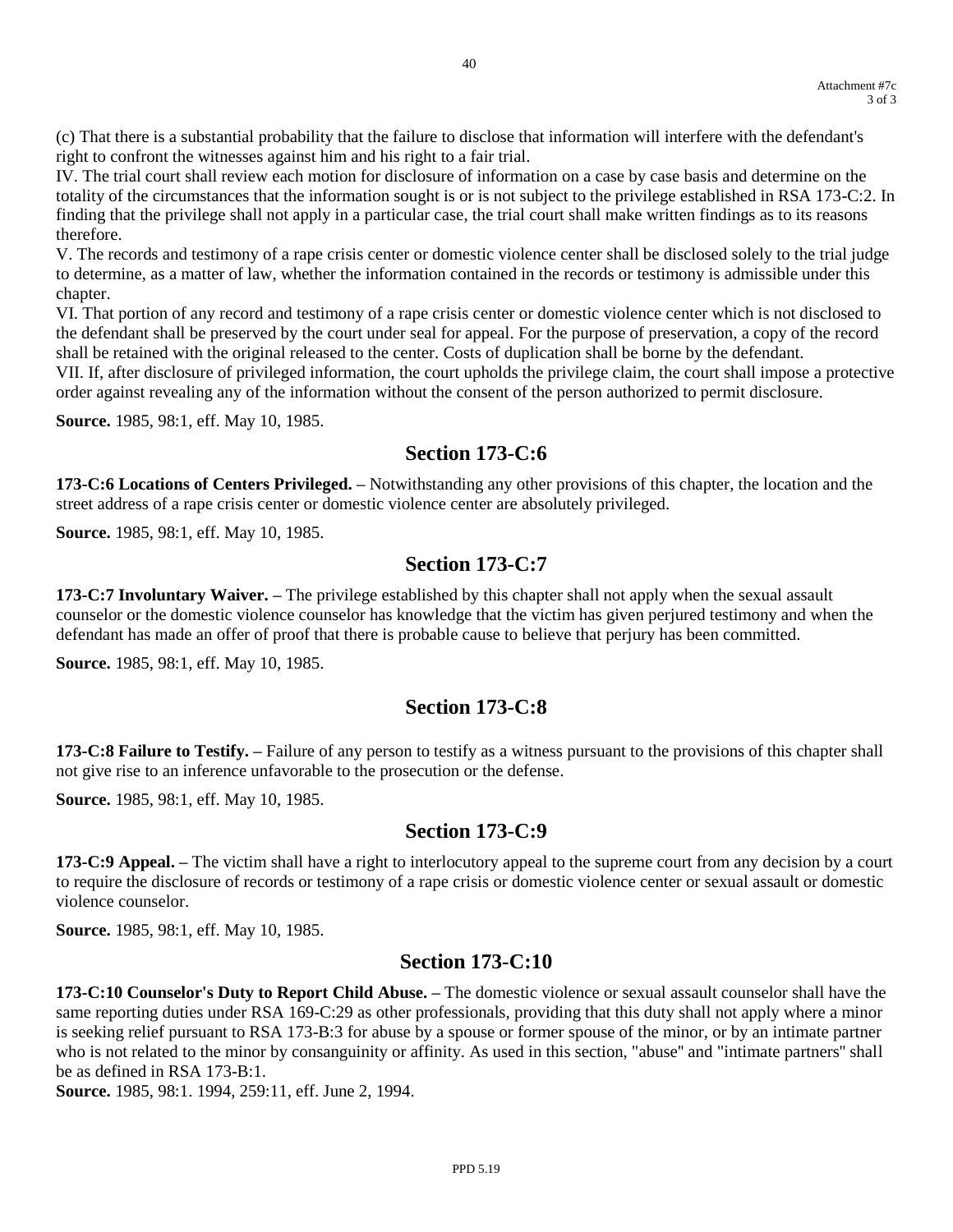## **CONSENT TO RELEASE INFORMATION TO THE PREA SART TEAM A WAIVER OF CONFIDENTIALITY**

| <b>Information about</b><br>The PREA SART<br>Team:                     | PREA SART means Prison Rape Elimination Act Sexual Abuse Resource Team. This NH<br>Department of Corrections Team was formed to examine the department's response to inmate<br>victims of sexual assault, sexual harassment, or sexual coercion. Team members include<br>representatives from Medical, Mental Health, Investigations, Security, Victim Services, and other<br>DOC staff. It may also include law enforcement, the Attorney General's Office, SANE nurses,<br>Victim Advocates from community crisis centers, and any other professionals who may have been<br>involved in your case.                                                                                                                                                                                                                                                                                                                                                                                                                                                                                                                                                                                                                                                                                                                                                                                                                                                                                           |
|------------------------------------------------------------------------|------------------------------------------------------------------------------------------------------------------------------------------------------------------------------------------------------------------------------------------------------------------------------------------------------------------------------------------------------------------------------------------------------------------------------------------------------------------------------------------------------------------------------------------------------------------------------------------------------------------------------------------------------------------------------------------------------------------------------------------------------------------------------------------------------------------------------------------------------------------------------------------------------------------------------------------------------------------------------------------------------------------------------------------------------------------------------------------------------------------------------------------------------------------------------------------------------------------------------------------------------------------------------------------------------------------------------------------------------------------------------------------------------------------------------------------------------------------------------------------------|
| <b>The Mission</b><br><b>Statement of the</b><br><b>PREA SART Team</b> | Our mission is to support the prevention and response to sexual assault by fostering a<br>collaborative, victim-centered approach that includes:<br>Zero Tolerance<br>Intimidation-free reporting<br>$\bullet$<br>The avoidance of re-victimization<br>$\bullet$<br>And offender accountability.                                                                                                                                                                                                                                                                                                                                                                                                                                                                                                                                                                                                                                                                                                                                                                                                                                                                                                                                                                                                                                                                                                                                                                                               |
| <b>READ THIS</b><br><b>CAREFULLLY!</b>                                 | Before you decide whether to let the NH DOC share some of your confidential information with<br>another agency or person during a PREA Case Review, the NH DOC Victim Advocate will<br>discuss with you:<br>All of your alternatives<br>Potential implications that could result from sharing your confidential information.<br>$\bullet$<br>If, after fully considering the drawbacks and benefits, you decide you want the NH DOC to<br>release some of your confidential information for the purposes of a PREA case review, use this<br>form to choose what is shared, and for how long.<br>INITIAL HERE                                                                                                                                                                                                                                                                                                                                                                                                                                                                                                                                                                                                                                                                                                                                                                                                                                                                                   |
| <b>BENEFITS AND</b><br><b>DRAWBACKS</b>                                | <b>BENEFITS:</b> If a Team member shares pertinent information with the PREA SART Team, this<br>communication can improve the services provided to you and to future victims of sexual assault,<br>sexual harassment, or sexual coercion at our facilities. Sharing information can also give you a<br>way to offer feedback about the investigation and any treatment you have received since the<br>assault incident. Many victims report this to be an empowering experience. The following<br>measures will be taken to protect your confidentiality:<br>Any Team member present during your case review will be required to sign a<br>$\bullet$<br>confidentiality agreement stating that he/she will not talk about your case outside the<br>meeting room.<br>The Team will be permitted to discuss ONLY the information that you specify (below) to<br>be shared.<br>If you choose to sign this confidentiality waiver, it is effective only for a limited period of<br>time and you can, at any time, withdraw your consent.<br>DRAWBACKS: If you consent, members of the PREA SART Team will know that you received<br>services from NH DOC. Although Team members at the case review may sign the confidentiality<br>form, there is no absolute guarantee that members will maintain this confidentiality. Finally, It is<br>important that you understand that it is possible that information you release for this case review<br>could be used against you in a court proceeding. |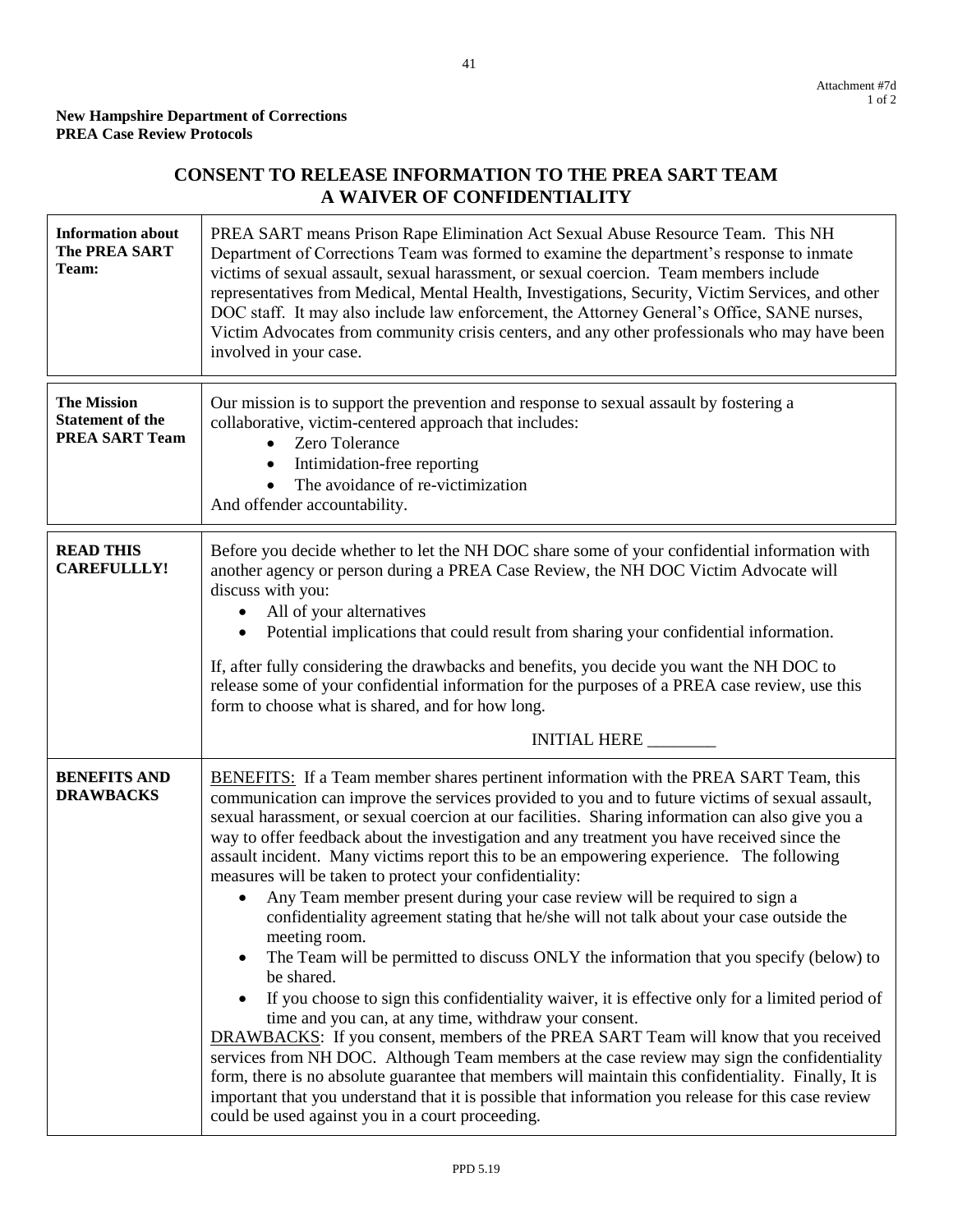| I understand all of<br>the following: | That I do not have to sign a release form. I do not have to allow the NH Department of Corrections to<br>share my information. Signing a release form is completely voluntary.                                               |
|---------------------------------------|------------------------------------------------------------------------------------------------------------------------------------------------------------------------------------------------------------------------------|
|                                       | That releasing information about me could give another agency or person information about my<br>location and/or services that I have been receiving.                                                                         |
|                                       | The risks and benefits of releasing the confidential information.                                                                                                                                                            |
|                                       | That this release is limited to what I have written above. If I would like the NH Department of<br>corrections to release information about me in the future, I will need to sign another written, time-<br>limited release. |
|                                       | The information will only be shared in person during the PREA case review meeting.                                                                                                                                           |
|                                       | All documentation used during the case review will be returned to the NH DOC Director of<br>Professional Standards or his designee.                                                                                          |
|                                       | <b>INITIAL HERE</b>                                                                                                                                                                                                          |

| , hereby authorize the NH Department of Corrections to release to the PREA SART Team |
|--------------------------------------------------------------------------------------|
| the following information relevant to the sexual assault that happened to me on      |

| What information<br>about me may be<br>shared: | <b>Investigations Information</b><br>VH DOC Victim Services and Advocate Information<br>Medical Information<br><b>SANE Nurse Information</b><br>Mental Health Information<br>Community Crisis Center Information<br>Office of the NH Attorney General Information<br>NH State Police Information |
|------------------------------------------------|--------------------------------------------------------------------------------------------------------------------------------------------------------------------------------------------------------------------------------------------------------------------------------------------------|
|                                                | <b>INITIAL HERE</b>                                                                                                                                                                                                                                                                              |

**This release is valid for a period of: \_\_\_\_ minutes, \_\_\_\_ hours OR \_\_\_\_ days (not to exceed 15 days).**

If additional time is necessary to meet the purpose of this release, I will need to sign a new release form or choose to extend this same release form by signing this same form again and adding a new expiration date.

**I understand that this release is valid when I sign it, and that I may withdraw my consent to this release at any time either verbally or in writing.** 

| Signed: |  |  |  |
|---------|--|--|--|
|         |  |  |  |

| Date & Time: |  |
|--------------|--|
|              |  |

**Witness: \_\_\_\_\_\_\_\_\_\_\_\_\_\_\_\_\_\_\_\_\_\_\_\_\_\_\_\_\_\_\_\_\_\_\_\_\_\_ Date & Time: \_\_\_\_\_\_\_\_\_\_\_\_\_\_\_\_** 

\_\_\_\_\_\_\_ \_\_\_\_\_\_ Date Time

RELEASE EXPIRES: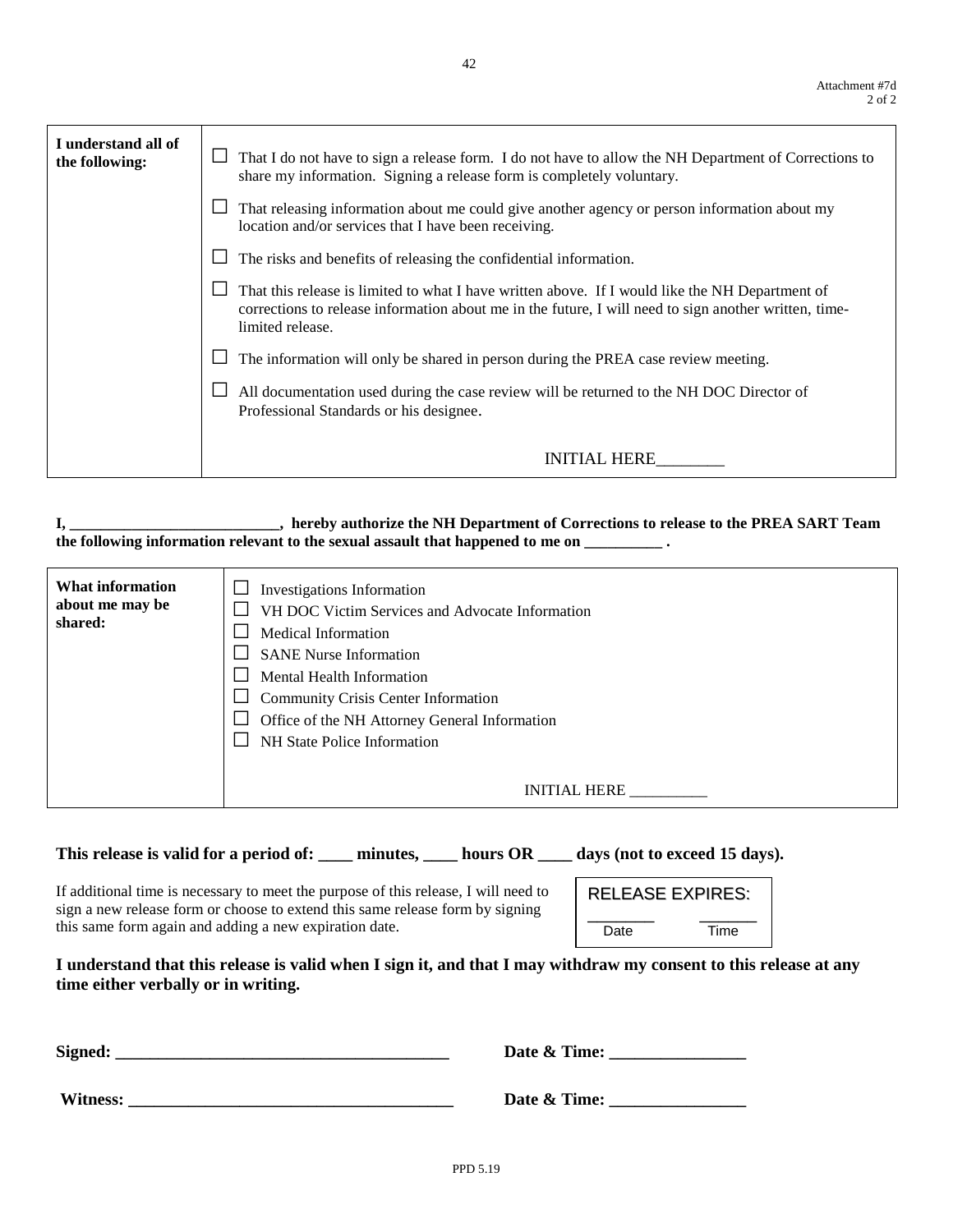New Hampshire Department of Corrections PREA Case Review Protocols

## **GROUP CONFIDENTIALITY WAIVER**

By signing this Agreement, I agree to keep confidential all identifying information about an actual or alleged victim of sexual harassment, abuse, or assault shared during the course of a DOC Case Review. This confidentiality is necessary in order to protect the victim from further harm due to the sensitive nature of the information discussed. Each participant is responsible for maintaining confidentiality to the extent required by law and the guidelines of their individual discipline. Each participant is also bound by his or her professional ethics to share information outside the case assessment discussion only to the extent allowed by law and as required by one's professional responsibilities.

As a SART member or as an invited participant to this Case Review meeting, I agree that I will not re-disclose or share confidential information I have learned with the exception of specific information agreed upon by the team.

DATE:\_\_\_\_\_\_\_\_\_\_\_\_\_\_\_\_\_\_\_\_\_\_\_\_\_\_\_\_\_\_\_\_\_\_ Case Number: \_\_\_\_\_\_\_\_\_\_\_\_\_\_\_\_\_\_\_\_\_\_\_\_\_\_\_\_\_\_\_\_

PREA SART Case Review Meeting Facilitator:\_\_\_\_\_\_\_\_\_\_\_\_\_\_\_\_\_\_\_\_\_\_\_\_\_\_\_\_\_\_\_\_\_\_\_\_\_\_\_\_\_\_\_\_\_\_\_\_\_\_\_\_

| <b>Signature</b> | <b>Print Name</b> | Agency |
|------------------|-------------------|--------|
|                  |                   |        |
|                  |                   |        |
|                  |                   |        |
|                  |                   |        |
|                  |                   |        |
|                  |                   |        |
|                  |                   |        |
|                  |                   |        |
|                  |                   |        |
|                  |                   |        |
|                  |                   |        |
|                  |                   |        |
|                  |                   |        |
|                  |                   |        |
|                  |                   |        |
|                  |                   |        |
|                  |                   |        |
|                  |                   |        |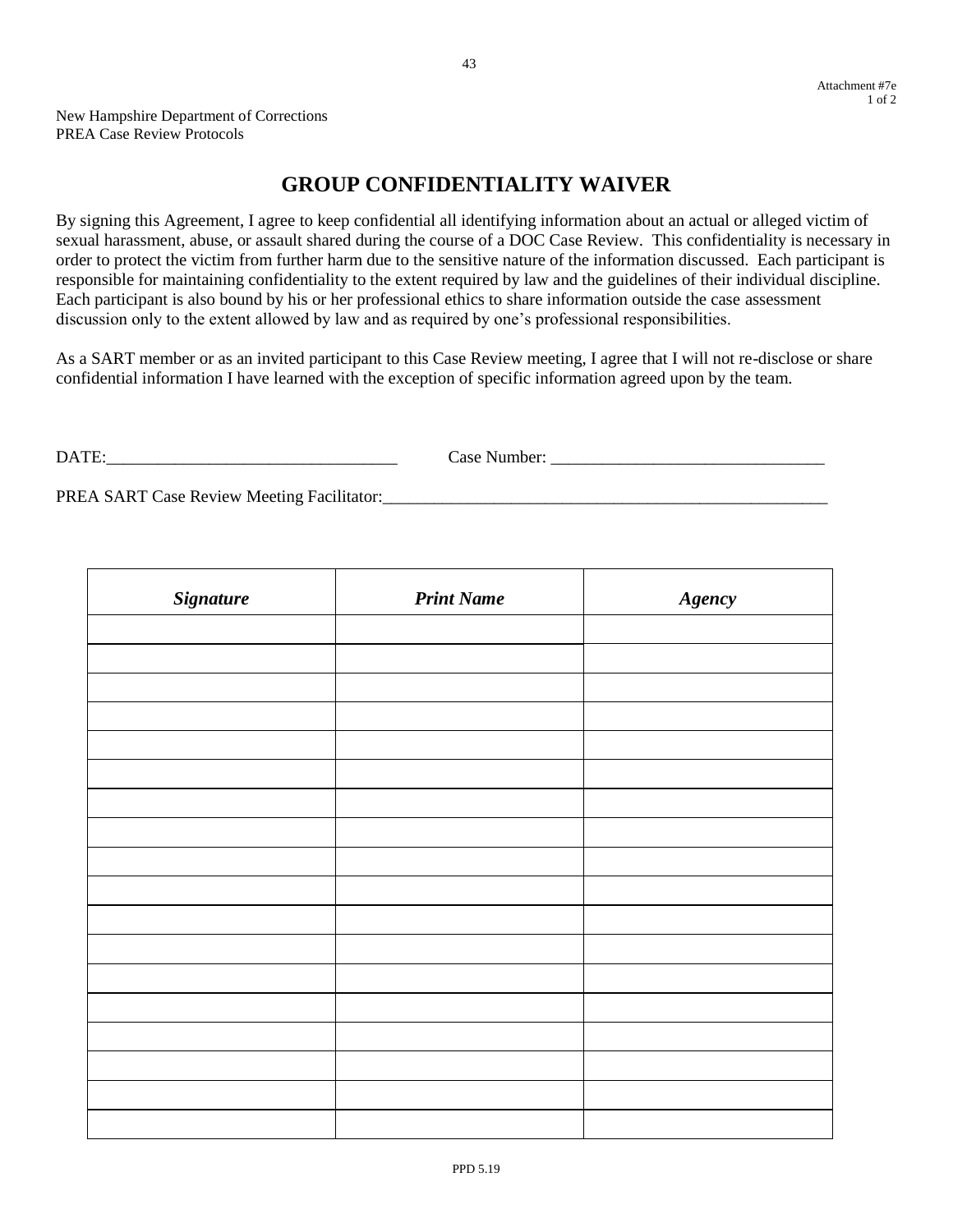Attachment #7e

| a. |   |  |
|----|---|--|
|    | ٧ |  |

| <b>Signature</b> | <b>Print Name</b> | Agency |
|------------------|-------------------|--------|
|                  |                   |        |
|                  |                   |        |
|                  |                   |        |
|                  |                   |        |
|                  |                   |        |
|                  |                   |        |
|                  |                   |        |
|                  |                   |        |
|                  |                   |        |
|                  |                   |        |
|                  |                   |        |
|                  |                   |        |
|                  |                   |        |
|                  |                   |        |
|                  |                   |        |
|                  |                   |        |
|                  |                   |        |
|                  |                   |        |
|                  |                   |        |
|                  |                   |        |
|                  |                   |        |
|                  |                   |        |
|                  |                   |        |
|                  |                   |        |
|                  |                   |        |
|                  |                   |        |
|                  |                   |        |
|                  |                   |        |
|                  |                   |        |
|                  |                   |        |
|                  |                   |        |
|                  |                   |        |
|                  |                   |        |